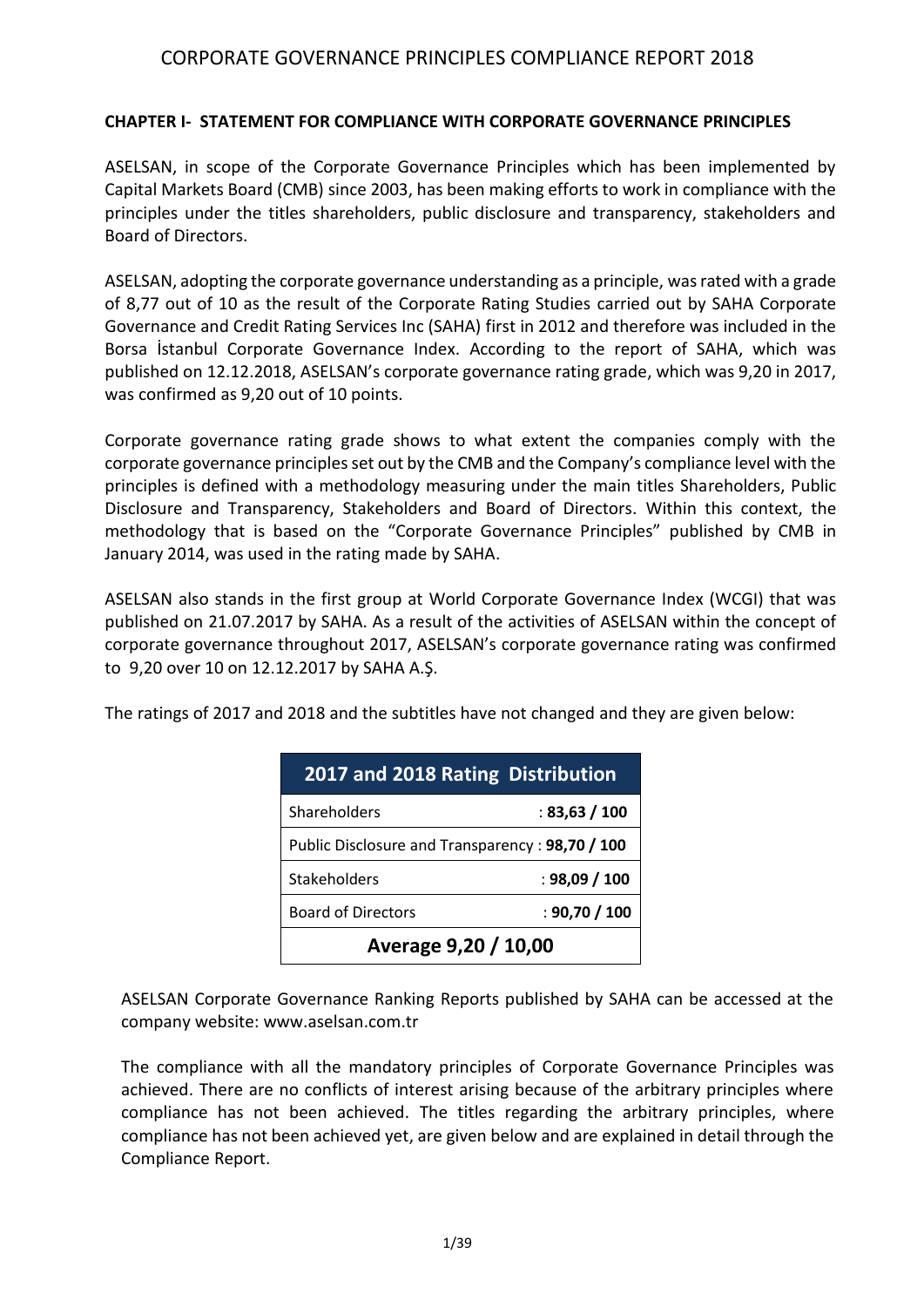- No recognition of minority rights to those who own less than twentieth of the capital indicated in the Articles of Association,
- Group A shares having the privileges on Board nominations and the transfer of those shares being subject to permission,
- The fact that although the mechanisms enabling the participation of stakeholders in the management of the company are built, they are not included in the Articles of Association.
- Non-existence of a judgement in the Articles of Association; declaring that shareholders may individually demand special audit of certain incidents from the General Assembly even if it is not on the meeting agenda, under the condition that the right to ask to obtain information and to examine has been used before and if the exercise of shareholders rights is necessary,
- The article "Group A shares shall not be sold or transferred without the consent of the Board of Directors because of the Company's operations in security and defence industry; in the event that these shares are transferred or sold to third parties partially or completely without the consent of the Board of Directors, the Board of Directors is entitled to abstain from recording this sale in the records" in the Articles of Association of the Company,
- Non-existence of a female member in the Board of Directors, the fact that a target, where the ratio of the female members should not be less than 25%, was not set and that there is not a written company policy on that issue,
- Not disclosing the renumeration of executive managers or the benefits provided to them per each individual.

With the resoluiton of CMB, numbered 2/49 and dated 10.01.2019, it has been decided that companies shall make their Corporate Governance Compliance Reporting, which is made in accordance with the Corporate Governance Communiqué numbered II-17.1, by filling the Corporate Governance Compliance Report and Corporate Management Information Form templates via the Public Disclosure Platform (PDP). In accordance with this decision, our Company filled the relevant templates in PDP and also added the templates to the end of the report as Appendix-1.

Corporate Governance Committee will carry on the necessary efforts in order to achieve full compliance with Corporate Governance Principles.

Ercümend ARVAS Independent Member of Board of Directors Corporate Governance Committee Chairman

Celal Sami TÜFEKCİ Member of Board of Directors Member of Corporate Governance Committee

Murat ÜÇÜNCÜ Member of Board of Directors Member of Corporate Governance Committee

Pınar ÇELEBİ Investor Relations and Enterprise Risk Manager Member of Corporate Governance Committee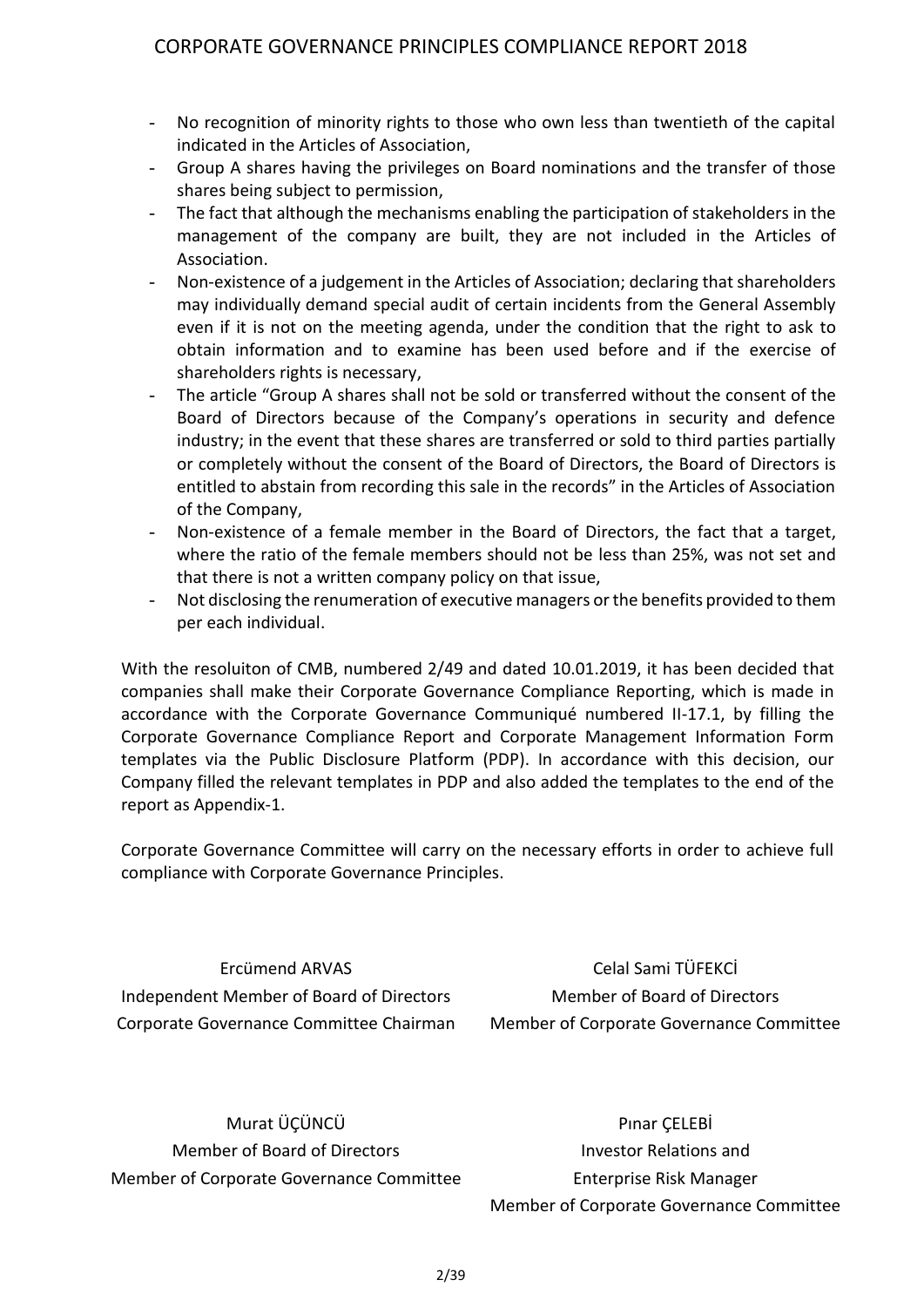#### **CHAPTER II- SHAREHOLDERS**

#### **2.1. Investor Relations Department**

The information regarding Investor Relations and Enterprise Risk Management Department responsible for the relations with shareholders is given below.

| Okan TURAN         | : Chief Financial Officer/Vice President         |                                    |  |  |  |                                                     |  |  |  |  |
|--------------------|--------------------------------------------------|------------------------------------|--|--|--|-----------------------------------------------------|--|--|--|--|
| <b>Nuh YILMAZ</b>  | : Finance Director                               |                                    |  |  |  |                                                     |  |  |  |  |
| Pinar CELEBI       | : Investor Relations and Enterprise Risk Manager |                                    |  |  |  |                                                     |  |  |  |  |
| Bâni Betül GÖKÇE   |                                                  |                                    |  |  |  | : Investor Relations and Enterprise Risk Management |  |  |  |  |
|                    |                                                  | Department/Leader                  |  |  |  |                                                     |  |  |  |  |
| Başak YÜCEKAYALI   |                                                  |                                    |  |  |  | : Investor Relations and Enterprise Risk Management |  |  |  |  |
|                    |                                                  | Department/Senior Specialist       |  |  |  |                                                     |  |  |  |  |
| Gülru SELÇUK FİLİZ |                                                  |                                    |  |  |  | : Investor Relations and Enterprise Risk Management |  |  |  |  |
|                    |                                                  | Department/Specialist              |  |  |  |                                                     |  |  |  |  |
| Müge TAZE ARISOY   |                                                  |                                    |  |  |  | : Investor Relations and Enterprise Risk Management |  |  |  |  |
|                    |                                                  | Department/Assistant Specialist II |  |  |  |                                                     |  |  |  |  |
| Alper GÜNEY        |                                                  |                                    |  |  |  | : Investor Relations and Enterprise Risk Management |  |  |  |  |
|                    |                                                  | Department/Assistant Specialist I  |  |  |  |                                                     |  |  |  |  |

Contact Information

Phone: (312) 592 12 42- 45- 33- 22- 56- 54 e-mail: aselsan.ir@aselsan.com.tr

Corporate Governance Rating Expertise Licenses.

Investor Relations Department has submitted the report regarding the tasks carried during

2017, to Board of Directors on 30.01.2018. Pınar ÇELEBİ, Investor Relations Manager, has Capital Markets Transactions Level-3 and

Main operations carried out by Investor Relations Department during 2018 are as follows:

- Carrying the tasks regarding the Secondary Public Offering,
- Maintenance of the exercise of partnership rights of shareholders, updated and safe records regarding shareholders,
- Coordination of public disclosure of material events,
- Answering the written inquiries of shareholders regarding the company, excluding the information considered as confidential, trade secret and which was not disclosed to public,
- Ensuring the execution of General Assembly meeting in compliance with the regulation in force, Articles of Association and other company regulations, records being kept regarding the ballots and the results being reported to shareholders,
- Monitoring of every issue regarding the public disclosure including the regulations and company policies on information,
- Execution of tasks assigned by Corporate Governance Committee,
- Operation of transactions regarding dividend distribution, capital increase and tasks regarding Corporate Governance Principles,
- Coordination of updating the list of people who have access to insider information; informing those people in purpose of protecting the insider information and making sure they follow the confidentiality rules until financial and operational results are disclosed to public,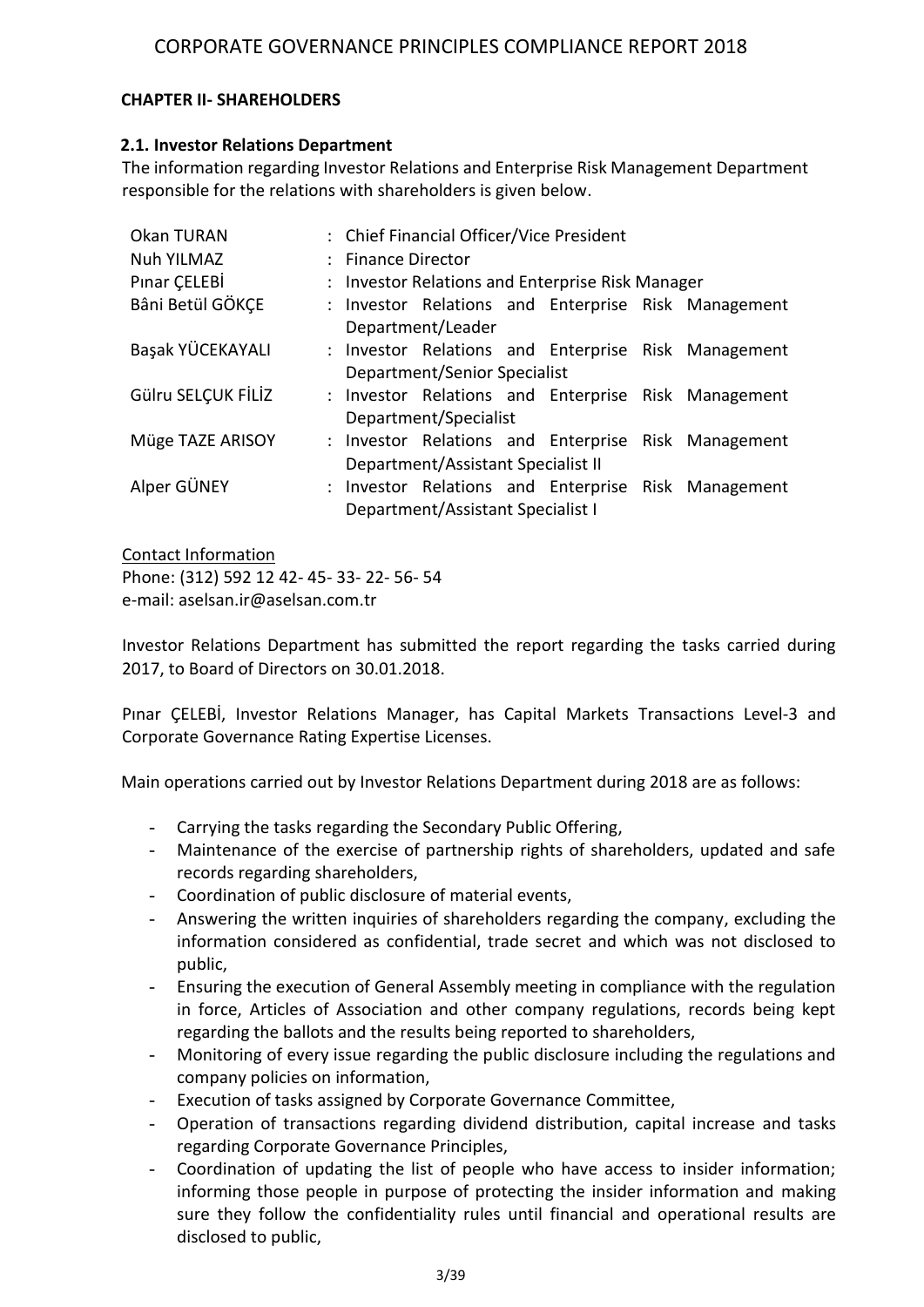- Coordination of preparation and publishing of Sustainability Report,
- Performing the tasks regarding the compensation of the beneficiaries with the capital market instruments, the property of which has been lapsed to the Investor Compensation Center (ICC) and have become valid again.

In 2018, a total of 128 meetings were held with corporate investors, where 47 of them were held during the deal roadshow for the secondary public offering, 70 of them were one-on-one interviews held in investor conferences, 7 of them were teleconference calls and 4 were held in ASELSAN facilities. In addition to the meetings with corporate investors held by means of investor conferences and teleconferences, approximately 750 individual shareholders' questions regarding secondary public offering, fluctuations in the stock, exercising shareholder rights, material event disclosures made, financial tables, etc. were answered either written or verbally in 2018.

The information and explanations, which may affect the exercise of shareholders rights, are provided in the company website.

### **2.2. Exercising of Information Acquisition Rights of the Shareholders**

Investor Relations Department has taken care of every written and verbal inquiry of all shareholders in 2018 with the most accurate and fastest way. It has paid attention to respond to all the information demands of shareholders with complete and comprehensible responses.

Investor Relations Department has been using Turkish and English website www.aselsan.com.tr actively in order to inform ASELSAN's investors on a timely and accurate basis and has been updating the information given on the web constantly. The electronic platform is being effectively used regarding the issues that may affect exercising of the shareholders rights. The material event disclosures made through Public Disclosure Platform incorporated under Borsa İstanbul are being disclosed in Turkish and also in English along with it starting from 26.10.2015, the material event disclosure and other notifications are being published on our corporate website in Turkish and in English on the same day. In general, any changes occurred in the Company structure are immediately announced on our website and the investor presentations are constantly updated. Capital increases and dividend distribution information are also submitted to our investors' knowledge on the website. In addition, notifications regarding the attendance of shareholders to the General Assembly and electronic general assembly principles within the context of the new Turkish Code of Commerce (TCC) are being made.

Full compliance of both Turkish and English chapters on "Investor Relations" on the website with the regulations was achieved.

Within the context of regulations of CMB, in 2018;

- General Assembly documents within legal deadlines,
- General Assembly minutes and participants list,
- 2017 Annual Report,
- The reports for the 1<sup>st</sup> quarter, 1<sup>st</sup> six months' and 3<sup>rd</sup> quarter period for 2017,
- The investor presentations which are updated every 3 months,
- Disclosure of material events made in 2018,
- Our Company's Consolidated Financial Statements and Basic Performance Indicators for the last 5 years along with the Financial Report,
- Fact Sheet,
- Investor Calendar updates,
- The updated 5 Year Strategic Plan summary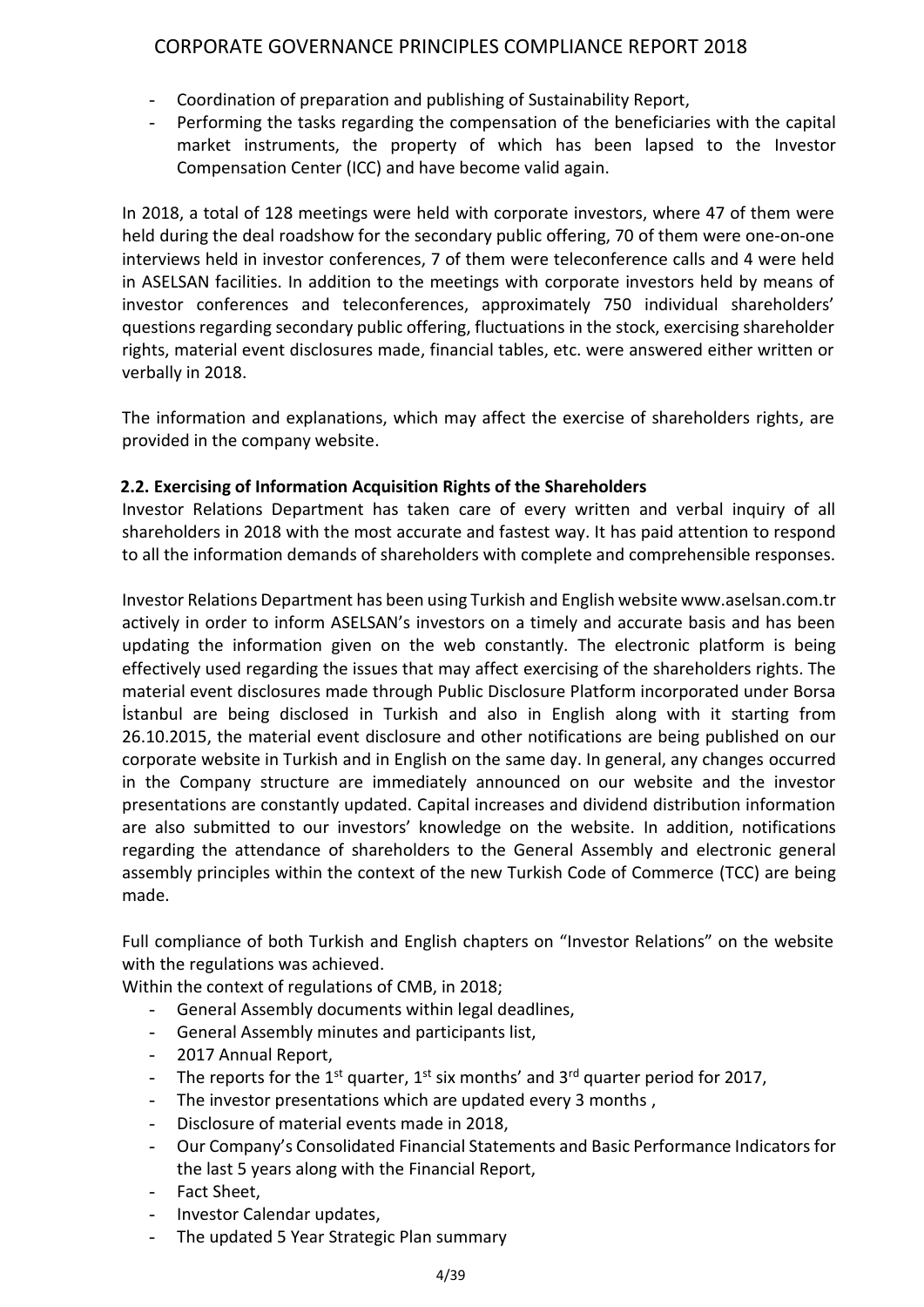were published on the website in Turkish and English.

Due to the reason that a regulation is present within the TCC numbered 6102 according to which the shareholders will be able to request from the General Assembly the assignment of a special auditor for the inspection and disclosure of the financial status, and due to the reason that the law and the relevant legislation are considered for the issues not present in the Articles of Association of the Company, there is no respective provision with regard to this issue in the Articles of Association. There was no request of any shareholders with respect to the assignment of a special auditor in 2018.

#### **2.3. General Assembly Meetings**

The agenda and invitation related to the 43<sup>rd</sup> Ordinary General Assembly Meeting dated 02.04.2018 with regard to 2017 operations realized at the Company headquarters were duly announced comprising all the necessary information in a daily newspaper published in Turkey and on the website on 12.03.2018 and in the Turkish Trade Registry Gazette dated 09.03.2018. Furthermore, the invitation was sent to the main shareholders and the shareholders who attended the previous meeting by post two weeks before the General Assembly. The General Assembly was held with the attendance of 348 shareholders, 16 physically, 332 electronically representing 878.295.689,443 shares (TL 878.295.689,443 nominal) of 1.000.000.000 total shares representing the TL 1.000.000.000 paid-in capital. Media members did not participate in the General Assembly Meeting, which was held simultaneously both physically and electronically.

In scope of the Communiqué on Corporate Governance numbered II.17-1 of CMB, three weeks before the Ordinary General Assembly on date 08.03.2018, the Ordinary General Assembly Document including the meeting agenda, place, time, copy of the power of attorney, total number of shares as of 08.03.2018 and the voting rights, the number of shares representing the privileged shares and their voting rights, the reasons for the changes in the members of Board of Directors, which is present in the agenda, the list of independent members of the Board of Directors, the proposal of the Board of Directors with respect to the year 2017 dividend distribution, the CV's of the independent members of the Board of Directors and their statements of independence and explanations regarding the agenda items were disclosed on Public Disclosure Platform and were published on our Company website. The annual report was made available for the review of the shareholders at the headquarters 15 days before the General Assembly and handed to the shareholders participating in the General Assembly and to the ones who made requests.

For the facilitation of physical attendance to General Assembly Meeting in 2018, transportation from central spots to our Akyurt facility was provided for our shareholders, and our shareholders who attended the General Assembly had a site visit.

In the Ordinary General Assembly Meeting in 2018, the shareholders were informed regarding the presence of managing members, all the Board of Directors members and auditors at the meeting. No proposals were set forth by the shareholders during the meeting regarding the agenda. The shareholders exercised their rights to ask questions regarding the topics in the agenda and the answers to the questions took place in the General Assembly Meeting minutes. There are no questions, which has not been answered in the Ordinary General Assembly Meeting and answered by the Investor Relations Department later on. Within the period, there have not been any transactions of which their resolutions were submitted to General Assembly because the confirmative vote of the majority of the independent board members are required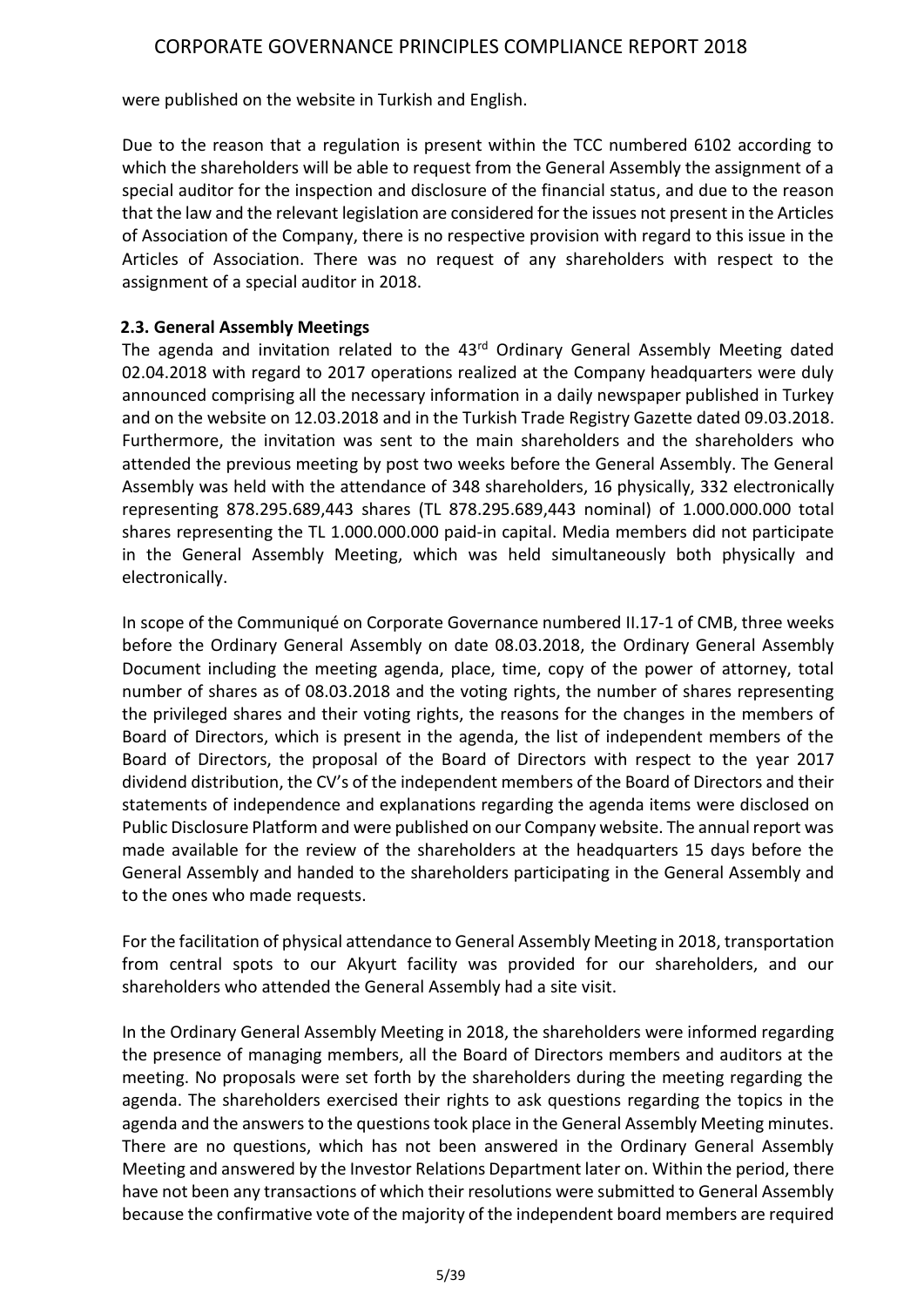where as they have voted negatively. The minutes of the General Assembly Meeting held in 2018 can be accessed from the website of our Company.

No Extraordinary General Assembly Meeting was held during the year 2018.

The shareholders were informed about donations and aids were made in 2017, with a seperate agenda item at the 43<sup>rd</sup> Ordinary General Assembly Meeting.

### **2.4. Right to Vote and Minority Rights**

In article 25 of the Articles of Association titled "Right to Vote", there is a provision stating that "the Shareholders and their representatives who are present at the Ordinary and Extraordinary General Assemblies shall have one right to vote for each share" and there is no privilege or no upper limit pertaining to the numbers of votes. The right to vote arises as soon as the share is acquired and there is no regulation setting forth that the vote shall be used when a certain time passes after the acquisition date of the share.

The regulations regarding the voting of the shareholders through their representatives are followed by; in the event of a legal representation, it is certified and the open proxy rule is applied.

Particular attention is paid in exercising the minority rights in our Company and the provisions of Turkish Code of Commerce and the relevant legislation regarding minority rights are applied as is. All shareholders are treated equally in our Company, including the minority and foreign shareholders.

There are no prevailing partners in our Company. In the Articles of Association, there is no provision with respect to the representation of the minority shares in the management and their accumulated casting of votes. Due to the voluntary implementation of this issue regarding the capital market legislation, provision with respect to the current General Assembly quorum is applied.

## **2.5. Dividend Rights**

There are no privileges with respect to the participation in the profit gained by the Company. The dividend policy was revised in 2015 and was submitted to General Assembly meeting. The dividend policy published on our website is given below.

"The dividend amounts which shall be calculated considering the sustainable growth rate, market capitalization, net working capital requirements, dividend yield and cash flows, equity ratio, with the relevant legislation and the provisions of the articles of association over the distributable profit amount calculated taking the period profit as the basis which is shown on the financial statements of our Company prepared pursuant to the existing legal regulations (after the compulsory legal reserves are reserved and the taxes, funds and financial liabilities and losses of the previous year, if any, are deducted and the donations are added), the profit distribution proposal which shall be prepared by the Board of Directors in order for the shares which shall be issued by means of adding the cash or the dividend on the capital on the date(s) determined pursuant to the regulations of the Capital Markets Board to be distributed targeting at least %10 of net profit in cash in the defined amounts or as bonus shares or partly in cash, partly as bonus shares in defined amounts, shall be submitted to the approval of the General Assembly. Following the approval of the General Assembly, the determined dividends are distributed to the shareholders within the legal periods on the date determined by the General Assembly.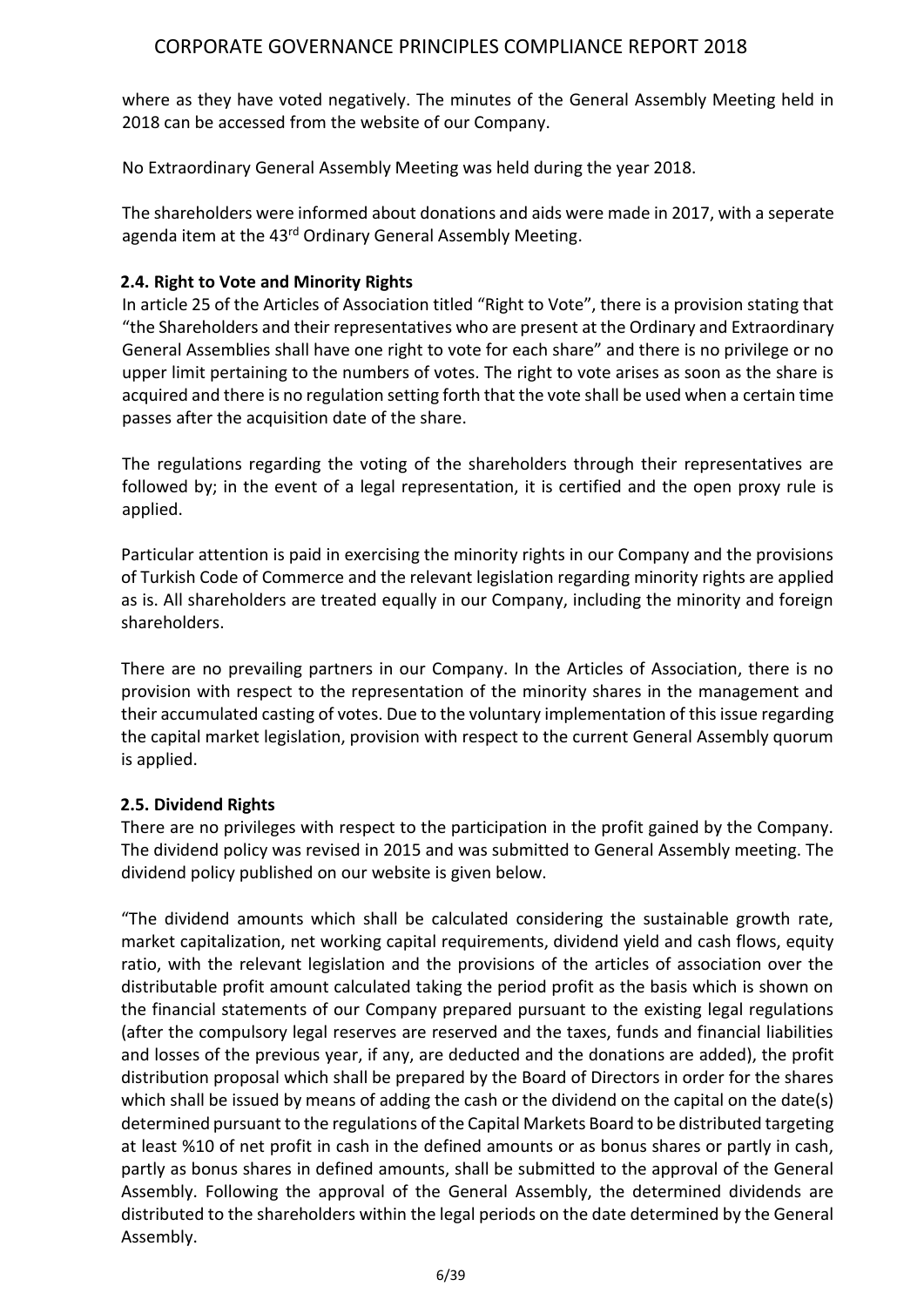There is no privilege to participate to the profit of our Company. The dividends are distributed equally regardless of all the existing shares and their issue and acquiring dates.

In case of a revision made on the Dividend Policy, the resolution of Board of Directors regarding this revision and the reason for revision shall be publicly announced with respect to the legislation of Capital Markets Board."

As per the decision taken in the General Assembly on date 02.04.2018 pursuant to the provisions of the Articles of Association and to the Capital Market Law and other legal regulations in 2017 and within the legal periods, out of the profit gained from 2017 operations, the gross amount of 84.600.000 TL (8,46 Kurus TL per 1 TL of share, gross 8,46% over the capital) (net  $71.900.000$  TL  $-7.191$  Kurus TL per 1 TL of share, net  $7.191%$  over the capital). The aforesaid dividend distribution rates decided at the Ordinary General Assembly meeting were updated and disclosed at PDP on 07.06.2018 as follows; 7,42 Kuruş TL per 1 TL share, gross 7,42% over the capital, 6,31 Kuruş TL per 1 TL share gross 6,31%, as a result of the increasing number of investors by means of secondary public offering. 28.199.952,- TL of the dividend was distributed on 19.06.2018, 28.199.952,- TL of it was distributed on 13.09.2018 and 28.200.096,- TL of it was distributed on 13.12.2018 to our shareholders as cash dividend with 3 installments.

### **2.6. Transfer of Shares**

The transfer of the nominated Group A shares representing majority part of the capital and which are not traded in Borsa İstanbul has been restricted with the provision of article 6 of the Articles of Association stating "Group A shares shall not be sold or transferred without the consent of the Board of Directors; in the event that these shares are transferred or sold to third parties partially or completely without the consent of the Board of Directors, the Board of Directors is entitled to abstain from recording this sale in the records without stating a reason".

#### **CHAPTER III- PUBLIC DISCLOSURE AND TRANSPARENCY**

#### **3.1. Company Website and its Content**

In order to inform our shareholders in a timely and accurate manner within the context of public disclosure and transparency; the website of the Company at the address [www.aselsan.com.tr](http://www.aselsan.com.tr/) in Turkish and English is actively used and the information published on the web are updated regularly.

The section "Investor Relations" is included on our website also comprising the issues listed in article 2.1.1 of the corporate governance principles of Communiqué on Corporate Governance numbered II-17.1 issued by CMB on 03.01.2014.

Under "Investor Relations" section;

1. Corporate Governance

- 1.1 Shareholder Structure and Privileged Shares
- 1.2 Board of Directors
- 1.3 Key Resolutions of Board of Directors
- 1.4 Board Committees
- 1.5 Articles of Association
- 1.6 Company Profile and Trade Register Information
- 1.7 Policies
- 1.8 Ethical Principles
- 1.9 Corporate Governance Rating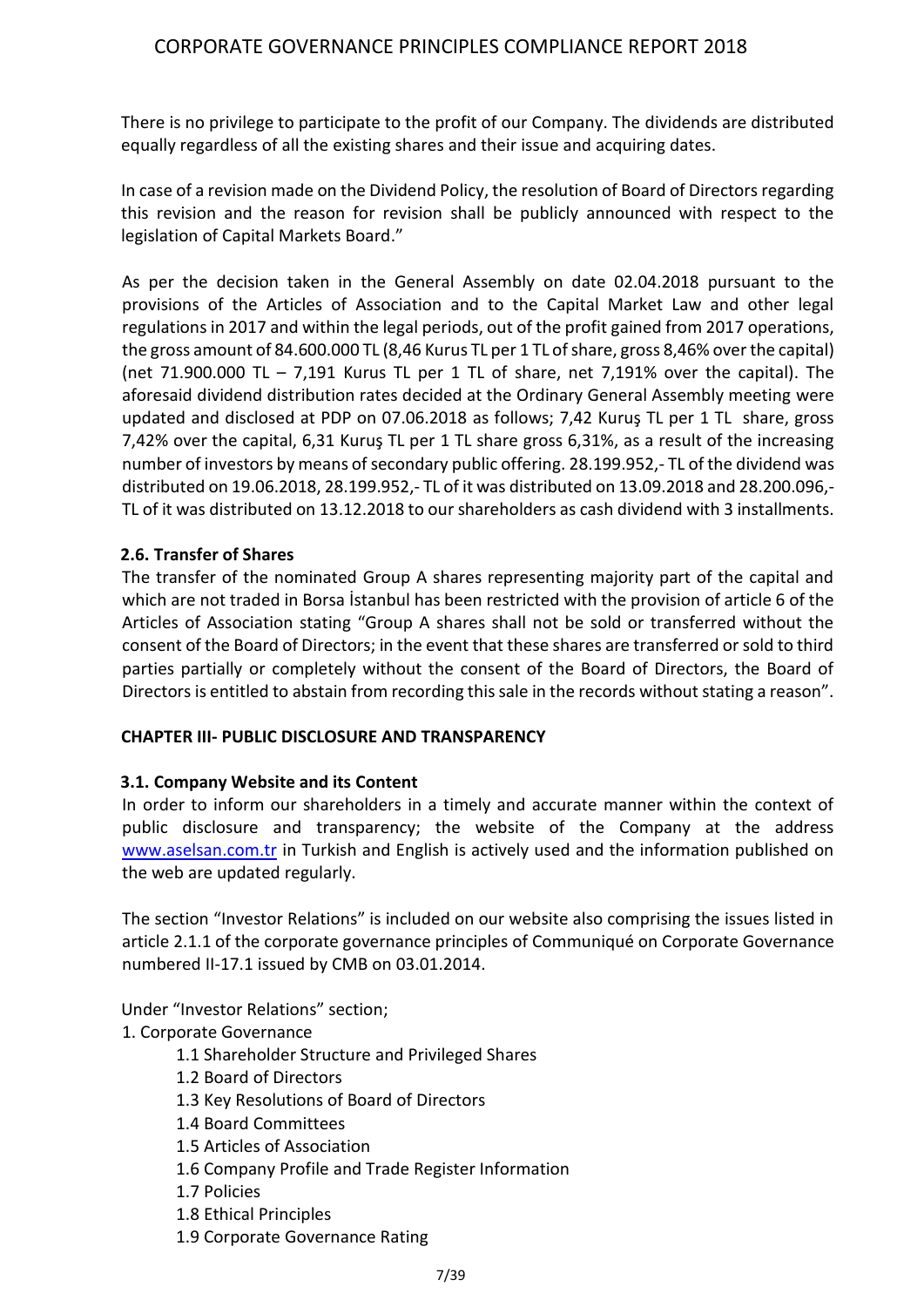- 1.10 General Assembly Meeting
- 1.11 Compliance with Corporate Governance Principles
- 2. Sustainability
- 3. Stock Info
	- 3.1 Stock Info
	- 3.2 Capital Increases
	- 3.3 Analyst Coverage
	- 3.4 Registration Statement and Public Offering Circular
	- 3.5 Dividend Info
- 4. Investor Calendar
- 5. Annual Reports
- 6. Financial Data
	- 6.1 Financial Reports
	- 6.2 Financial Highlights
	- 6.3 Investor Presentations
	- 6.4 Board of Directors Reports
	- 6.5 Fact Sheet
- 7. BİST Disclosures
- 8. Frequently Asked Questions
- 9. Contact

chapters exist. Necessary records and information are included under these titles. The information given on the Turkish website under "Investor Relations" section is included entirely on the English website.

#### **3.2. Annual Report**

The Board of Directors prepare the annual report in detail regarding the operations of the Company and enable the public to reach complete and accurate information that can be comprehensive. The 2017 annual report of our Company was prepared as per the Turkish Code of Commerce numbered 6102, the Regulation Regarding the Determination of the Minimum Content of the Annual Reports of Companies issued by the Ministry of Customs and Trade, the Communiqué Regarding the Principles Related to Financial Reporting in the Capital Market and the Communiqué Regarding the Determination and Implementation of the Corporate Governance Principles, both issued by the CMB.

#### **CHAPTER IV- STAKEHOLDERS**

#### **4.1. Informing the Stakeholders**

The information requests of stakeholders are keenly handled and attention is paid in responding these accurately and in an understandable manner. Our employees are informed with an employee hand book and informative presentations over the intranet; continuous access to data and support is provided through help desk application over the intranet. Nonetheless, general and personal data that can be necessary outside the company are provided to access over the internet.

As for our suppliers, in order to provide efficient information transfer, ASELSAN Supplier Portal started to be used and by this way, monitoring and reporting of the data process/content between ASELSAN and its suppliers has been provided within Enterprise Resource Planning (ERP) system. On the other hand, information is also shared by ASELSAN website, joint organizations/workshops and face to face meetings.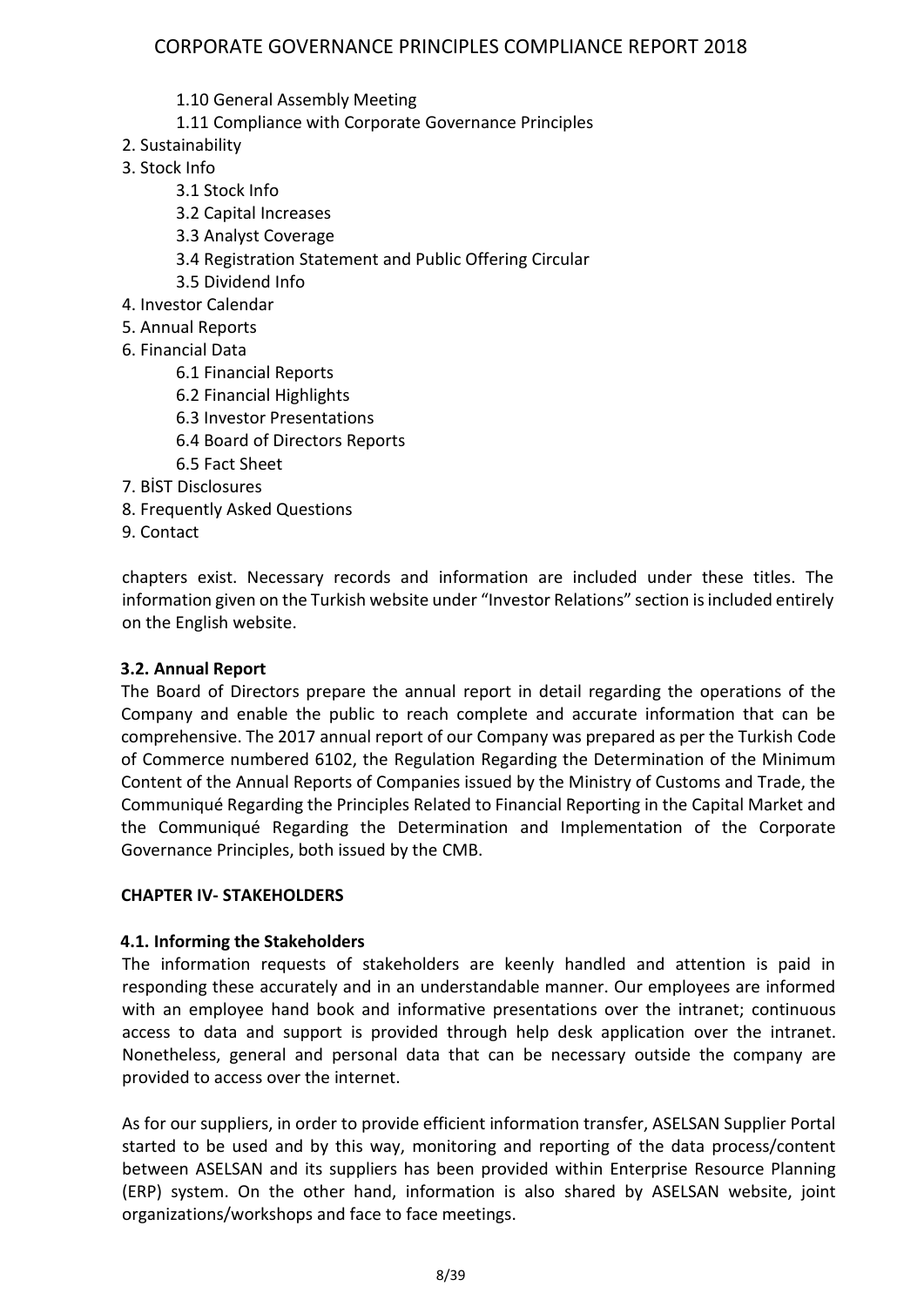High quality standards and high technological solutions are offered for services or delivered products with regard to customer needs and expectations so as to meet customer satisfaction. Requirements of these quality standards are met and inspections, tests are applied through every process from projects' start till the delivery phases. Our all processes are administered by directives, quality plans, standards, audits and test instructions. Our processes have been certified by internationally accepted standards such as AS9100, ISO 9001, AQAP and CMMI so that our products and services are secured to protect quality standards. These certificates are renewed every year with the audits performed. Changes and improvements of international standards are being followed and our processes are developed accordingly. Customer satisfaction, which is the primary objective, is evaluated and reported for the access of related executives. In addition, results and trends are evaluated by the upper management in an annual basis and required recovery activites are planned.

It is possible to increase the quality of product and service correspondingly increasing customer satisfaction by supplying the materials used in products from the right and trusted sources. For this purpose, suppliers are subject to product and/or field of activity based selection and evaluation processes. These activities that target continuous improvement and high quality standards for suppliers are regarded as playing an important role in eventual product quality. In this direction, trainings, technology/equipment transfers, on the job trainings are for creating a high quality supplier portfolio. All information is shared within the context of confidentiality with our suppliers, who have the status of our business partners, and it is not permitted to share this information with unauthorized persons and third party firms. Through related directives, handling any kind of relations between ASELSAN and the suppliers within the scope of law and ethical values, minimizing the occurrence of unsuitable conditions for protecting parties and securing the justice and transparency.

ASELSAN Magazine, published in Turkish and English every 3 months and A Bülten published in Turkish every month, provide information regarding the activities, technical issues and up-todate social events. Hard copies of ASELSAN Magazine is delivered to the end users of products, shareholders who participated to the General Assembly Meeting, company employees and other related parties. A Bülten is uploaded to the social media, Turkcell Dergilik application and the corporate website right after it is published.

The Compensation Policy can be accessed from our Company's website under Corporate Governance title.

The members of the Board of Directors and the executives do not perform any activities that may cause shareholders to incur losses or may diminish the Company assets. The subject that no debt shall be given, no loans shall be granted or no pledges such as guarantees in favor thereof may be extended to any members of the Board of Directors or to any employees through the use of ASELSAN assets, is declared within the "ASELSAN Ethical Principles, Values and Conduct Rules Document", which is available on our Company's website.

The e-mail mechanism for the stakeholders to report their complaints regarding the transactions of the company, which are against the legislation or deemed unethical, is stated in the ASELSAN Ethical Principles Policy, which was revised last on 07.01.2016. The policy has been published on the Turkish and English web site following the approval of the policy. Within the context of the policy, the Ethics Committee is informing the Corporate Governance Committee.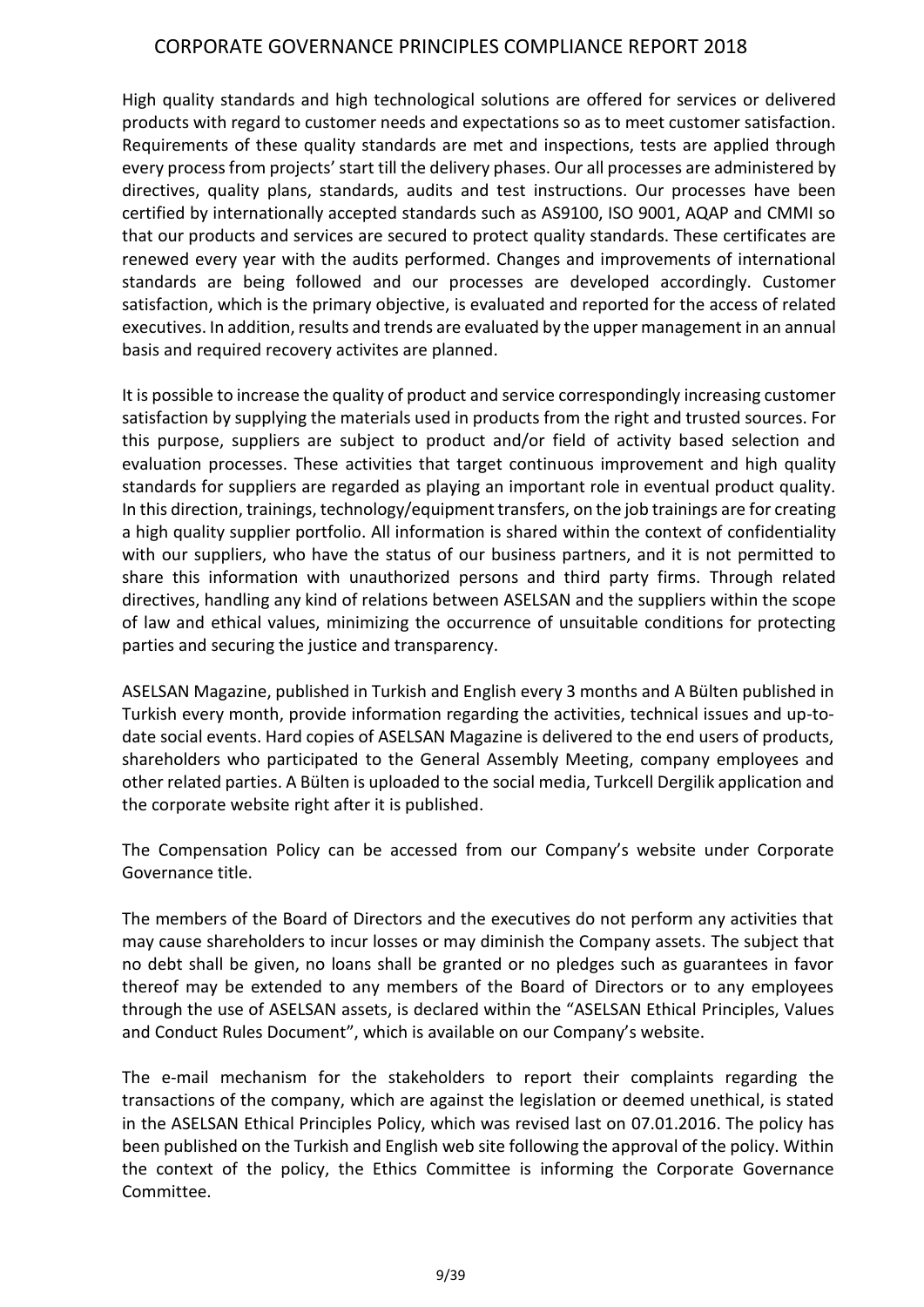#### **4.2. Participation of Stakeholders in the Management**

In the Articles of Association, there are no provisions regulating the participation of the stakeholders in the management. However, their participation to management shall be supported provided that it does not corrupt the Company activities.

The corporate governance structure of the Company gives the opportunity to all stakeholders including the employees and representatives to convey their worries with regard to transactions, which are inappropriate in terms of legality and ethics.

Our Board of Directors resolved on 30.09.2015 that; employee representatives shall attend the Board of Directors meetings at least once a year for submitting their opinions, suggestions and requests, in order to further comply with the article "Supporting the Participation of the Stakeholders in the Corporation's Management" of Corporate Governance Principles of Capital Board, numbered II-17.1. Within this context, by the coordination of the Corporate Governance Committee, the employee representatives have attended to the Board of Directors meeting on 25.12.2018 and have submitted their opinions, suggestions and requests.

In ASELSAN, an Employee Representative is formed in order to increase the motivation and the sense of identity through providing the ASELSAN employees with the opportunities to,

- Submit their expectations and problems to upper management,
- Share the decisions related with themselves timely and accurately,
- To participate in the decision making processes
- Increase communication with upper management.

The resolution of our Board of Directors dated 30.09.2015 is included in the Employee Representative Directive, which became effective on 17.11.2015. As per the directive published, within the new structure;

- Election of representatives shall be made by the involvement of all employees to the election process once in every two years via Intranet Portal,
- 1 personnel representative shall be representing every 100 employees,
- A fractional bottom-up structure shall be formed that includes sub-committees and a supreme board,
- Problems shall be first solved by the relevant units in-house, and only the ones that could not be solved shall be transferred to the Supreme Board,
- Filter mechanisms shall be developed for agenda setting,
- Representatives shall attend to the Board of Directors meeting at least once a year.

Coordination of representative meetings is held by the Corporate Management Vice Presidency, where the meeting chairman is the CEO. Nevertheless, Human Resources Directorate is represented at least at the level of a Manager.

The elections for the Employee Representative was made in April 2016, and the tasks of the sub-committees and supreme boards are being perfomed. The elections will be held in 2019.

#### **4.3. Human Resources Policy**

The human resources policy of our Company is to adopt an understanding which adds successful and dynamic talents to ASELSAN family required pursuant to the vision of ASELSAN, which contributes to the sustainable success of ASELSAN with employee oriented approaches, adds value and which takes side of its employee at all times.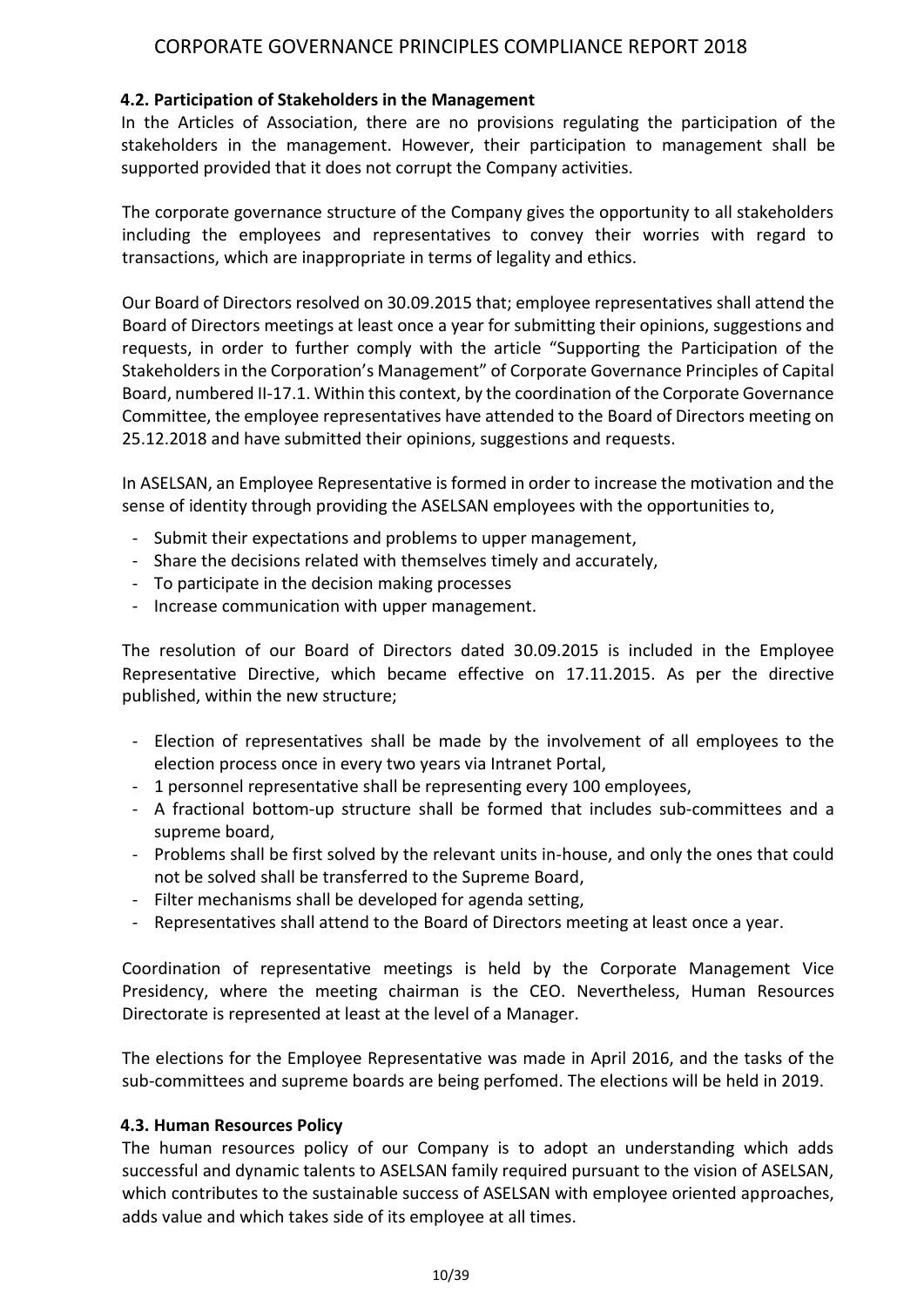Within this scope and pursuant to the vision, mission and the principles of the Company, regulations have been set out pertaining to the working conditions of the personnel, their qualifications, recruitment, promoting, remuneration, rewarding, dismissal, disciplinary treatments, rights, tasks and liabilities and other personal rights.

59% of our employees stand for the engineering group, 29% for the technician group, 7% for the administrative group, 3% for the office personnel and 2% of the worker group.

There were no complaints related to discrimination from the employees in 2018. Performance and rewarding policies are announced to all of our employees through Company directives.

#### **4.4. Ethical Rules and Social Responsibility**

#### **4.4.1.Ethical Rules**

The ethical rules of our Company have been written and were published on our website. Furthermore, in order to integrate and develop the ethical rules with the implementations, an Ethical Committee was established to meet the evaluation, direction, consulting and recommendation requirements and create shared knowledge.

"ASELSAN Ethical Principles, Values and Conduct Rules" document is announced to all ASELSAN personnel with all its exhibits and the personnel makes a written commitment that s/he acknowledges the information and ethical values. When an amendment or an update is made on this document, the changes are made known to all the personnel and training programs about these changes are organized if deemed neccessary.

ASELSAN Ethical Principles Committee comprises of six members, the chairmanship of the Committee is executed by the Vice President for Corporate Management and the secretariat is handled by Human Resources Directorate. Other members consist of the representatives of Legal Affairs Department, Central Procurement Department or Financial Management Vice Presidency, Internal Audit Chairmanship, who are assigned by the suggestion of the CEO and the approval of the Board of Directors, plus two personnel who are assigned by the Board of Directors, whereas one shall have at least 15 years and the other shall have at least 5 years of ASELSAN experience, chosen among the Top 5 ranked nominees with the votes of ASELSAN personnel . If there are no changes in the organization, the Ethical Committee members serve at least for two years.

Ethical Committee meets as soon as possible when there is an application. However, Committee, Board of Directors, Corporate Governance Committee, CEO or the Chairman of the Ethical Committee can call a meeting. Beyond evaluating applications, Ethical Committee represents reason and conscience of ASELSAN and works to increase the awareness about ethical values in ASELSAN family.

When there is an application, ethical committee conducts the required assestment and submit a report to the CEO. At the end of this investigation, necessary steps are taken in accordance with relative law and ASELSAN regulations and directives. The applications for last six months and assessment result is reported to Board of Directors each year within the months January and July.

In the year 2018, Disciplinary Procedures and Practices at ASELSAN were updated in order to create a harmonious and productive work environment and to be able to pursue our business targets as they should normally be. With the updated procedures, the operations and actions that require disciplinary action are defined; describing in detail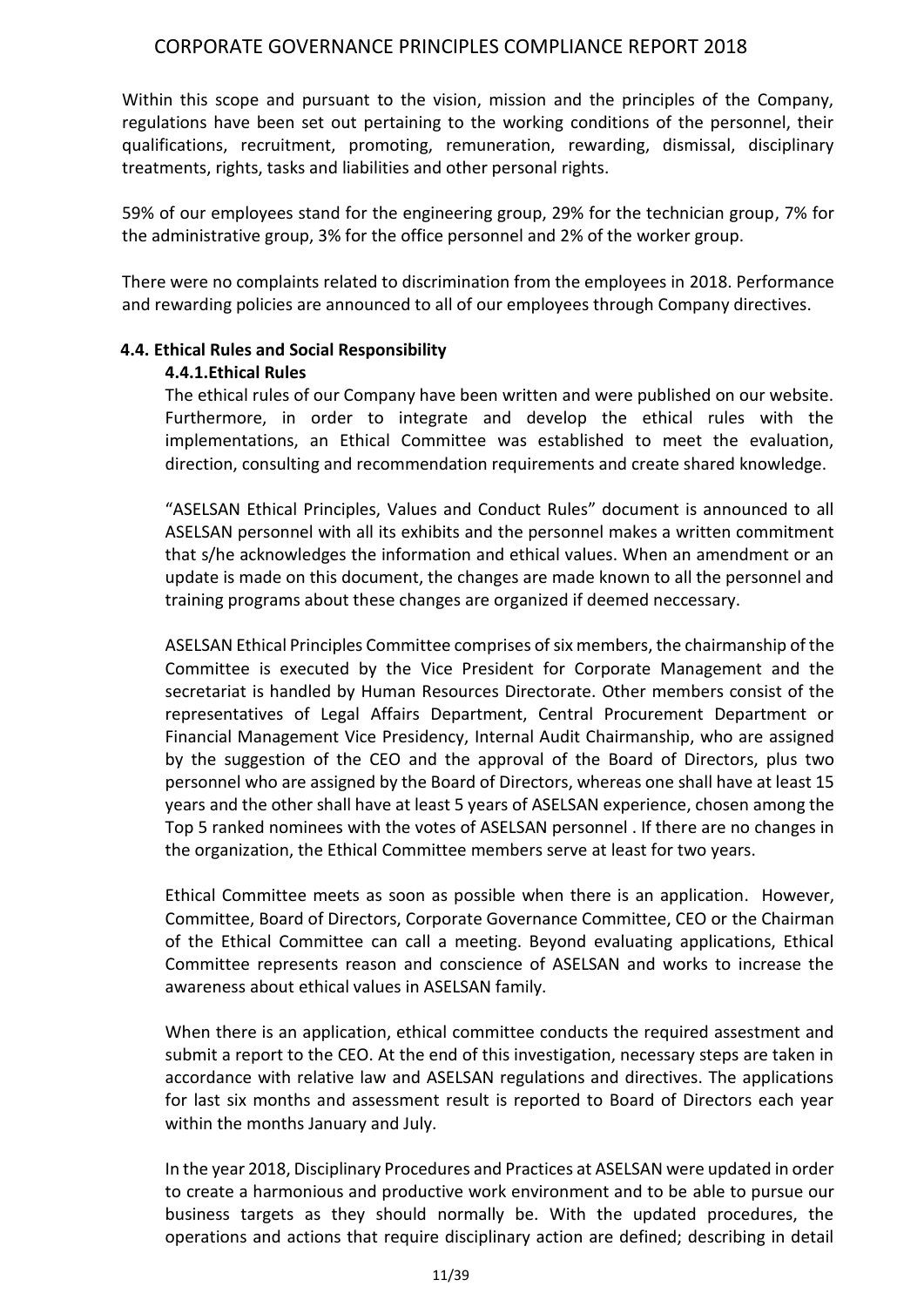how those disciplinary actions will be applied. These updates were announced to the employees through ASELSAN intranet system.

#### **4.4.2.Social Responsibility**

An independent British institution, Carbon Disclosure Project (CDP), which reports how the companies manage the risks of climate changes, has announced the 2018 results on January 2019. ASELSAN is placed in the A- list according to 2018 results, among the firms that most successfully manage climate change risks through production process and has the highest gas emission performance on the outcome of the research conducted by evaluating big firms including firms listed on Borsa İstanbul.

In ASELSAN, where decreasing carbon emission is one of the strategic goals, carbon emission has been monitored since 2009. Also, ASELSAN is the first and only company that is ranked with the highest initial score among Defence Industry firms in Turkey by participating in CDP survey.

ASELSAN has decreased carbon emission significantly through its efforts, and continues its operations by increasing momentum in the fields of increasing energy efficiency in production, giving priority to production technologies that decrease carbon emission, switching to use of energy that does not cause carbon emission.

Having certifications for ISO 14001 Environmental and OHSAS 18001 Work Health and Safety Integrated Management System; we will proceed to take part in pioneer applications through actualization of national and international initiatives.

In November 2014, Borsa Istanbul (BIST) has launched Sustainability Index that display the performance of January-March 2014 time period for BIST-30 firms in the fields of financial, environmental, social issues and corporate governance. With respect to that, as of this date, ASELSAN started publishing sustainability reports. As a result of the evaluation of our Company on the ASELSAN Sustainability Report, published in Turkish and English for the first time before the Index assessments, ASELSAN was among the 15 firms that were approved to be included in BIST Sustainability Index. In November 2017, ASELSAN kept its place in the index as a consequence of the re-evaluation of ASELSAN Sustainability Report that was published in June 2017.

Sustainability reports that are published on our website (www.aselsan.com.tr) include the details of sustainable applications in the fields of strategic governance, corporate governance, ethical principles, internal audit, bribery and corruption, risk management, communication with stakeholders, supply chain, information systems, facility management, employee development, human rights, occupational health and safety, environmental management.

In the year 2018, our company supported the following events through sponsorship:

- Turkish Armed Forces Rehabilitation and Healthcare Center's Disability Sports Club's sport activities and Gazi Sports Team's climbing event held on 09.03.2018,
- Publication of Anıtkabir Command's 2018 Books,
- Unmanned Underwater Vehicles Prototype Competition, which was organized for the first time by the Presidency of Defence Industries, Autonomous Land Vehicle Development Competition held for the second time this year by the Presidency of Defence Industries and ROBOIK 2018 Competitions,
- TEKNOFEST 2018, Istanbul Aerospace and Technology Festival.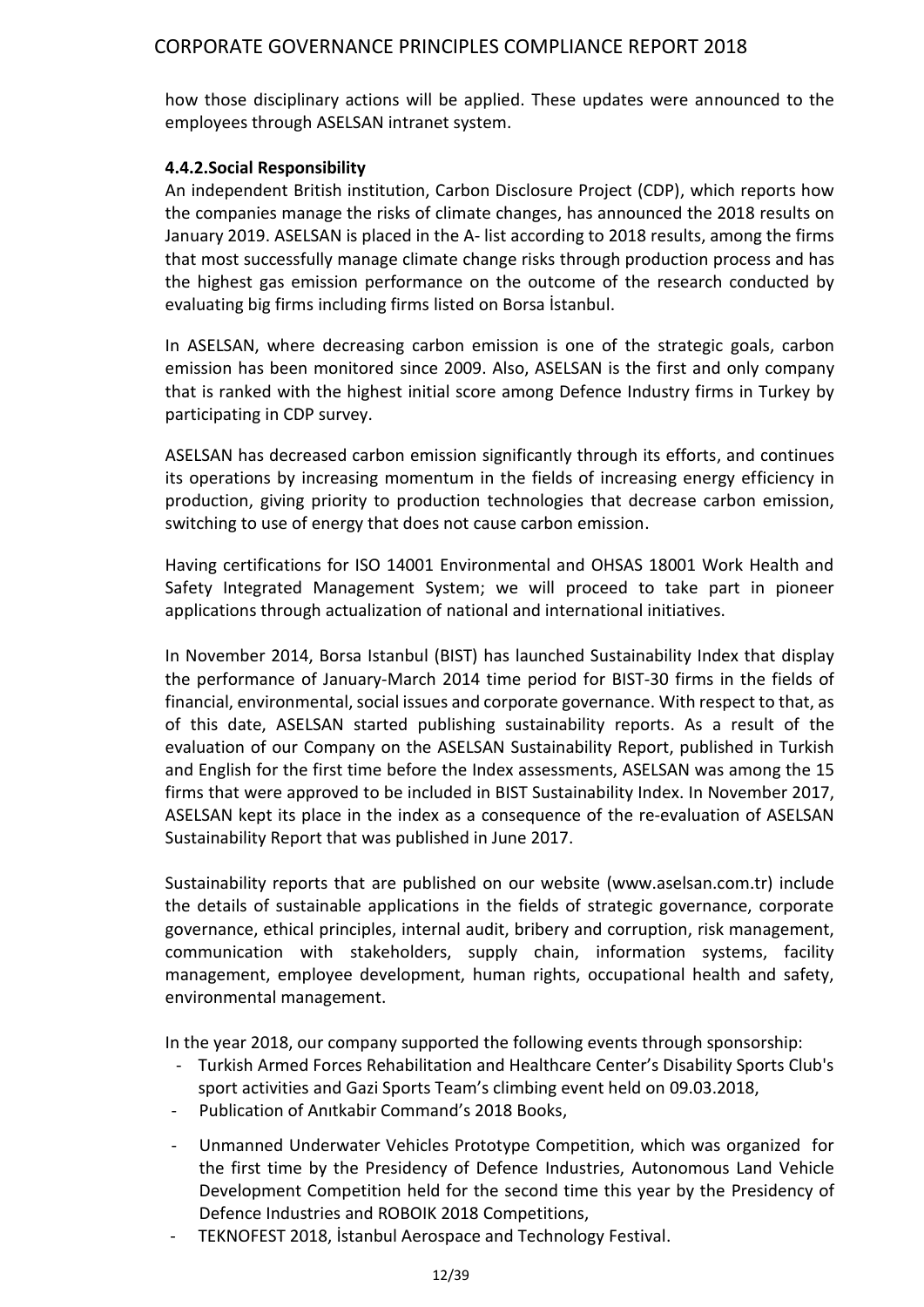## **CHAPTER V- BOARD OF DIRECTORS**

#### **5.1. Structure and Formation of Board of Directors**

In our Company, 3 members of 9 members of Board of Directors are independent members. The duties of Nomination Committee are executed by Corporate Governance Committee. The reports regarding the evaluation of the list of Independent Members of Board of Directors prepared by Corporate Governance Committee on 26.12.2017, 09.01.2018, 06.03.2018 were presented to Board of Directors respectively on 26.12.2017, 09.01.2018 and 08.03.2018. Within the scope of CMB's Communiqué on Corporate Governance numbered II.17-1, CMB has not stated any adverse opinion on the nominee lists and the evaluation reports. The CV's and independence statements of the 12 nominees were announced to public on our website respectively on 08.03.2018 and 16.03.2018. As a result of the voting at the General Assembly Meeting on 02.04.2018, 3 nominees were elected as Independent Members of Board of Directors. There were no cases to eliminate the independency of the Independent Members of the Board of Directors in 2018.

| <b>Name Surname</b>   | <b>Duty</b>                      | <b>Election Date</b> |
|-----------------------|----------------------------------|----------------------|
| Haluk GÖRGÜN          | Chairman / Managing Member / CEO | <b>March 2017</b>    |
| Mustafa Murat ŞEKER   | Vice Chairman / Managing Member  | May 2013             |
| <b>Mehmet ARIK</b>    | Independent Member               | April 2018           |
| <b>Ercümend ARVAS</b> | Independent Member               | <b>March 2016</b>    |
| Bayram GENCCAN (*)    | Member                           | March 2017           |
| İbrahim ÖZKOL         | Independent Member               | March 2017           |
| Ercan TOPACA          | Member                           | March 2017           |
| Celal Sami TÜFEKCİ    | Member                           | April 2018           |
| Murat ÜÇÜNCÜ          | Member                           | May 2013             |

The CVs of the Members of the Board of Directors are included in the 2017 annual report and the information with respect to their duty terms is provided in the table below.

*(\*)Appointed as the Vice President responsible of Communication and Information Technologies as of 05.02.2019.*

In article 13 of the Articles of Association titled "Duties and Authorization of the Board of Directors", the duties and authorization of the Board of Directors have been defined. Besides, the Board of Directors Working Directive also describes the Duties and Authorization of the Board of Directors. With the article 14 of the Articles of Association titled "Assignment of the Authorization to the CEO", the assignment of the authorization of the Board of Directors to the CEO has been set out. The duties and authorization of the executives are described in the "Duties and Responsibilities Directive" formed within the Company.

The duties of the Members of the Board of Directors and of the CEO carried out outside the Company, information regarding the term of office and the statements of the board of members with respect to their independencies:

- There is an executive member in the Board of Directors.
- The statements of independence of the Independent Members of the Board of Directors have been provided at the annex of the Compliance Report.
- The Members of the Board of Directors fulfill their duties without any interest or benefit and pursuant; to the liabilities and authorizations undertaken by the Board of Directors and to the regulations of the Turkish Code of Commerce and CMB.
- Members of the Board of Directors, in accordance with the Working Directive of Board of Directors, are liable not to enter into any commercial treatments directly or indirectly with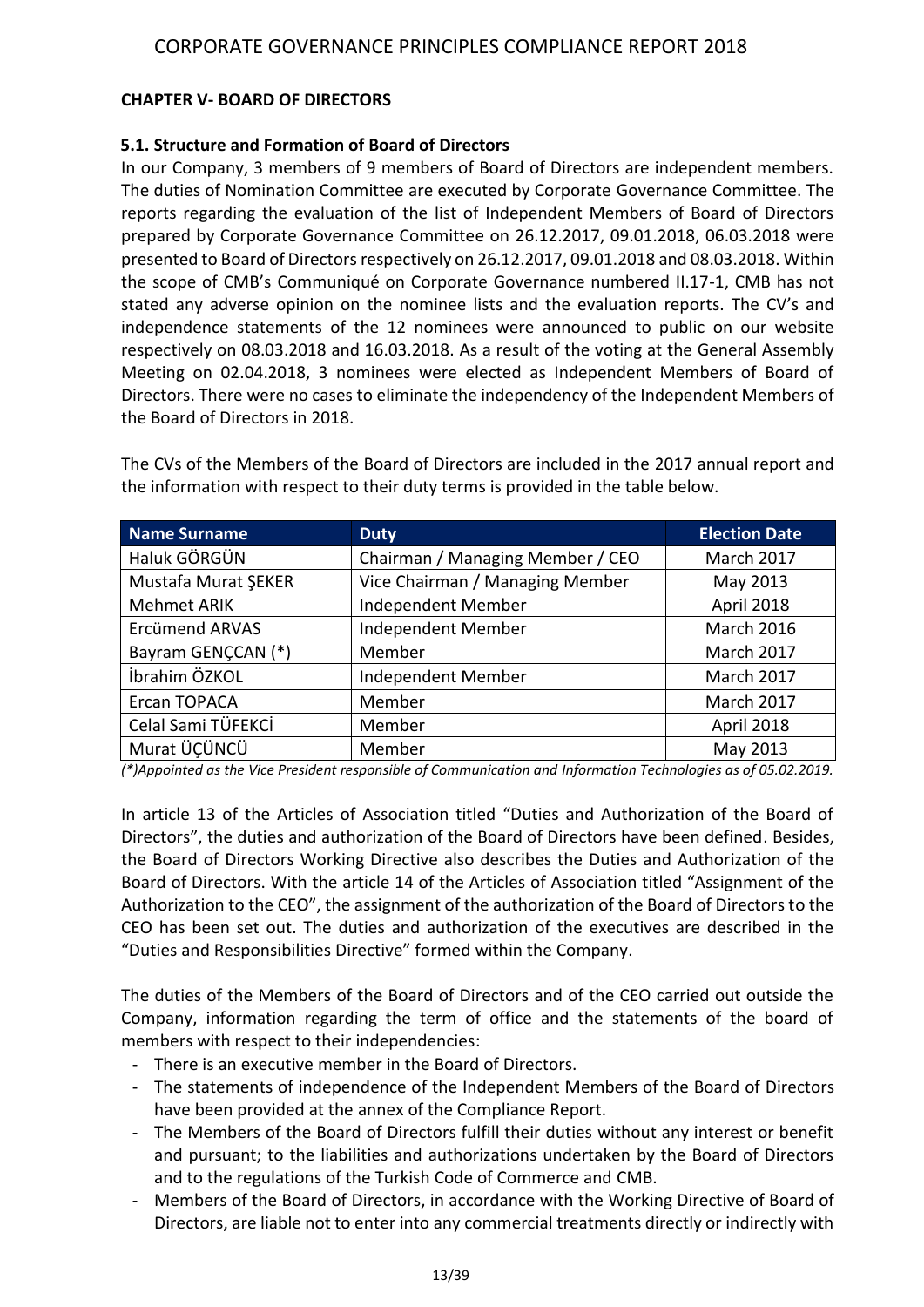the Company that coincides with the Company objectives, on their behalf or on behalf of others without the consent of the General Assembly.

#### **5.2. Principles of Activity of Board of Directors**

Board of Directors carries out its duties and responsibilities determined with reference to TCC, Capital Market Law and Articles of Association. In this context, the basis of duties and operations are indicated in details in ASELSAN Board of Directors Working Directives.

The agenda of the Board of Directors meetings is formed with the proposals of the Members of the Board of Directors and the committees and the CEO, it is afterwards evaluated by the Board of Directors Chairman and finalized. The subjects emerged as urgent and which are considered worthwhile to discuss may be added to the agenda during the Board of Directors meeting.

As per article 10 of the Articles of Association, the Board of Directors assemble when required and at least once a month. The number of Board of Directors Meetings in 2018 was 65, where 50 of the decisions in the meetings are interim decisions. 90% of the Members of the Board of Directors attended 88% of the meetings.

The place, date, time and agenda of the next meeting is decided at the Board of Directors Meetings. Documents pertaining to the meeting agenda are sent to the members of Board of Directors at least 3 work days before the meeting by the Presidency.

The Members of the Board of Directors attend the meetings and fulfill their duties as per their authorization and responsibilities. The members who do not attend the meetings submit their excuses.

Board Office is established under Board of Directors in order to coordinate necessary issues in the name of the Board, particularly the relationships with the Presidency and TAFF, to execute planning and support the Board of Directors' operations.

All members have one right to vote, including the chairman. If the numbers of votes are equal, the vote of the chairman does not change the result. Abstaining is not possible, either rejection or acceptance is voted. The vote of the abstaining member is considered as a rejecting vote. The member casting a reject vote states the ground for this in the meeting minutes and undersigns it. According to the article 11 of the Articles of Association titled "Quorum of Meeting and Decision Making"; "The provisions of the TCC, Capital Market Law, regulations of the Capital Markets Board in connection with corporate governance and other relevant legislation are taken into account with respect to the meetings and decision making quorums of the Board of Directors as well as with respect to any Board of Directors members assuming duties and positions outside the Company. Any action and resolutions taken by the Board of Directors without complying with the Corporate Governance Principles, which are made mandatory as to be complied by the Capital Markets Board, are invalid and considered as in contrary to the Articles of Association". In the operation year 2018, there were no related party transactions or any other significant issue, which had to be submitted to the approval of the general assembly, since they were not approved by the Independent Members of the Board of Directors.

The signed decisions are made available to the follow up of the Members of the Board of Directors and Executive Committee Members in the electronic platform.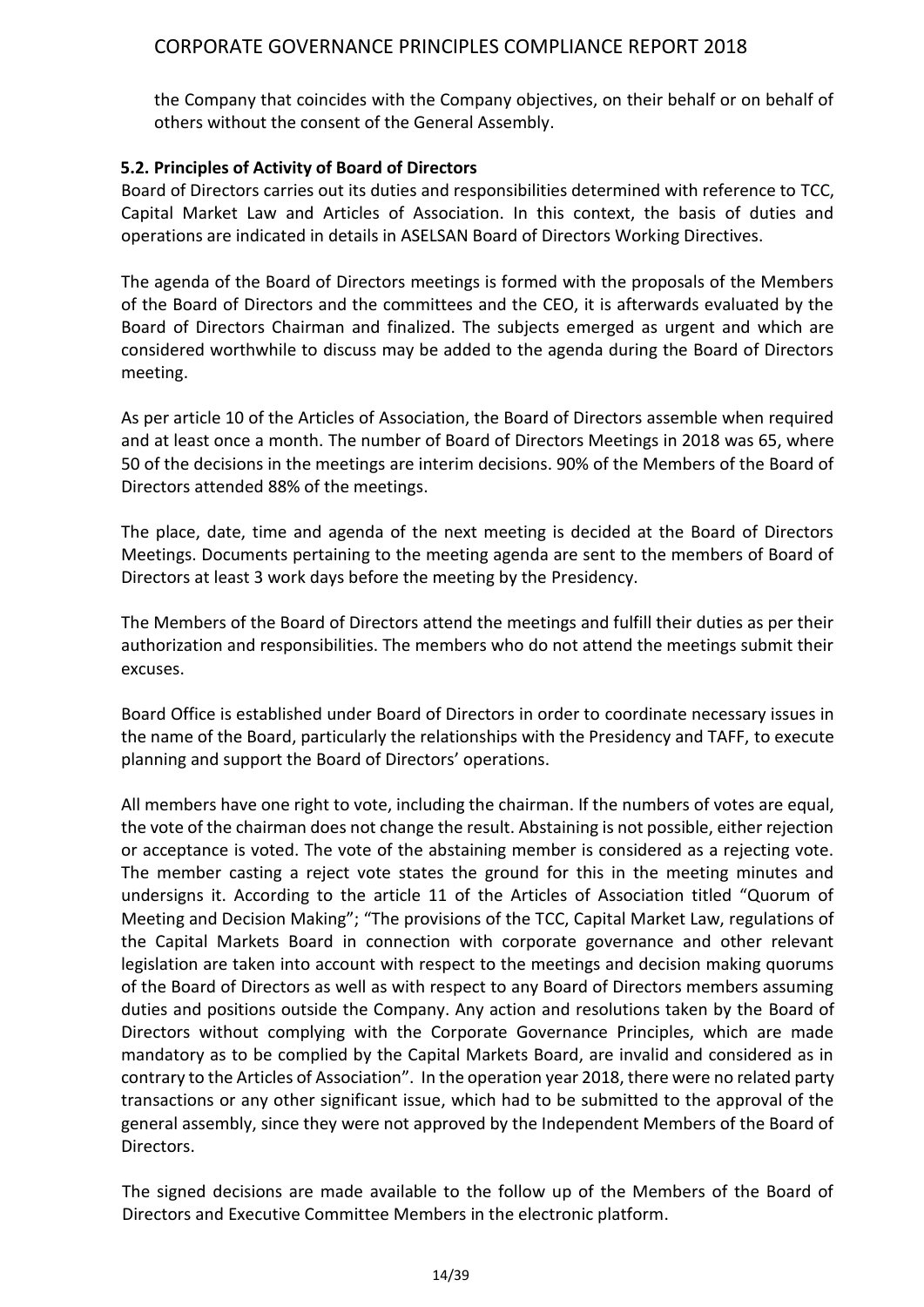In accordance with the article 4.2.8 of Capital Markets Board Corporate Governance Communiqué; Executive Liability Insurance Policy was signed for Board of Directors members on 17.07.2018 with the total liability amount of USD 75.000.000,- which corresponds to more than 25% of the paid-in-capital of our Company, with a validity period of 1 year.

#### **5.3. Number of Committees Formed in the Board of Directors with Their Structures and Independency**

As per the title "Committees Formed in the Board of Directors" in the Communiqué Regarding Determination and Implementation of Corporate Governance Principles by the Capital Markets Board, our Company's Board of Directors, in the meeting dated 10.04.2012, formed an Audit Committee, Corporate Governance Committee and Early Detection and Management of Risk Committee and announced this to the public. There are no Nomination and Remuneration Committees within the Board of Directors and the duties of these are carried out by the Corporate Governance Committee.

The directives of Audit Committee, Corporate Governance Committee and Early Detection and Management of Risk Committee are made available at the website of our Company. The Independent Members of the Board of Directors have duties in more than one committee. This is because it is mandatory that all members of the Audit Committee and the chairman of the other committees should be Independent Members of the Board of Directors.

Boards of Directors have made the annual evaluation of the committees composed under its structure and the evaluation report is available in 2017 Annual Report.

#### **AUDIT COMMITTEE**

Committee Members (January – March 2018) Ziya AKBAŞ : Chairman / Independent Member of Board of Directors Ercümend ARVAS : Member / Independent Member of Board of Directors

Committee Members (April – December 2018)

| İbrahim ÖZKOL  | : Chairman / Independent Member of Board of Directors |
|----------------|-------------------------------------------------------|
| Ercümend ARVAS | : Member / Independent Member of Board of Directors   |
| Mehmet ARIK    | : Member / Independent Member of Board of Directors   |

The main duties of the Audit Committee that were set out in the "ASELSAN Audit Committee Work Directives" regulating the working principles of Audit Committee are as follows;

- To enable the disclosure of the financial data of ASELSAN, to pursue the operation and efficiency of the accounting system, independent audit, internal audit and internal control system of the company,
- To assemble at least every 3 months, to share the meeting minutes with the Board of **Directors**

Meetings were held by Audit Committee on dates 20.02.2018, 02.05.2018, 14.08.2018 and 30.10.2018 regarding the financial statements with the participation of the relevant independent audit company in 2018.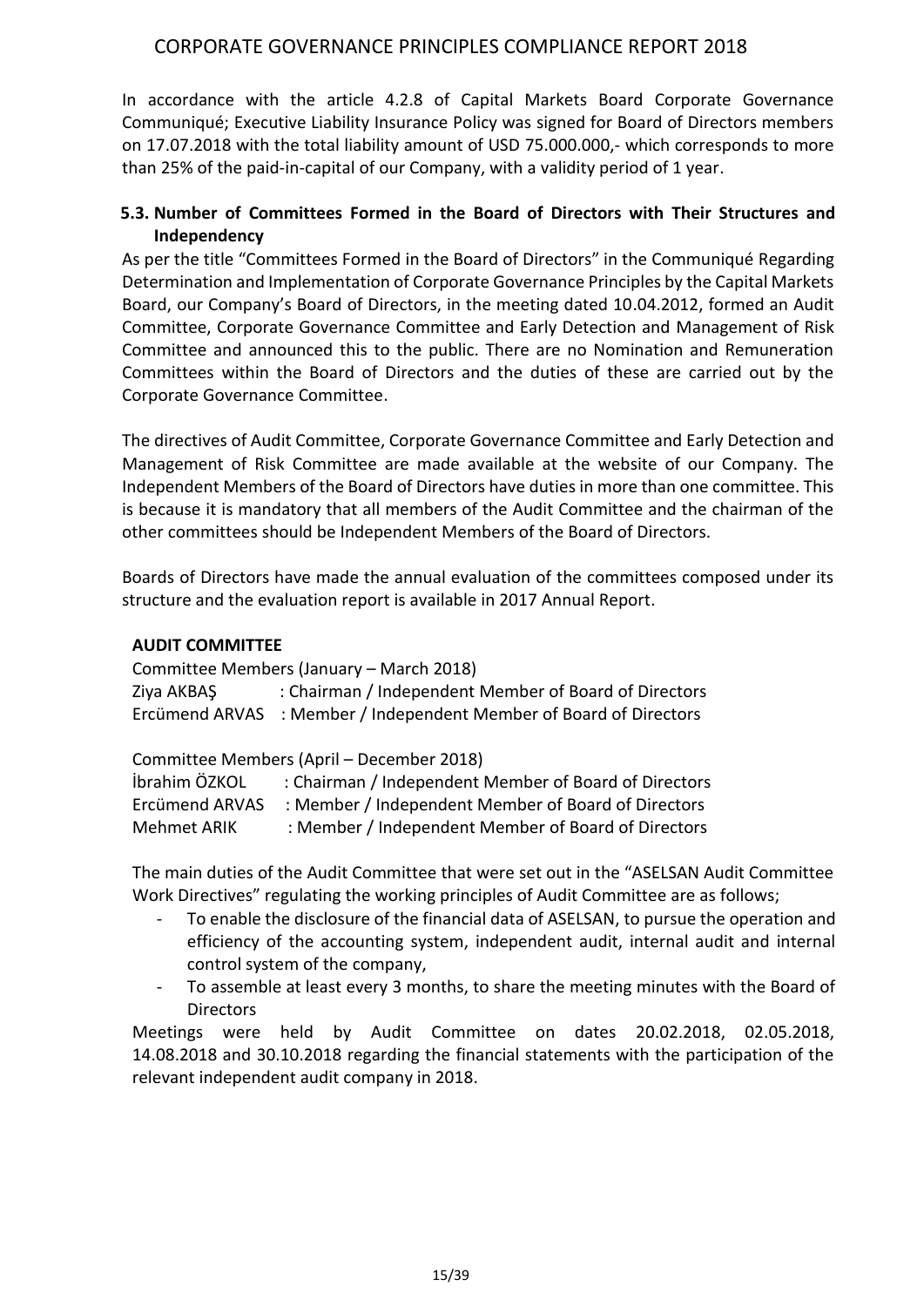In order to increase the efficiency of internal audit, attention was paid to strengthen the cooperation with Internal Audit Presidency and to the supervision of internal audit activities, direct and continuous communication was established between Audit Committee and Internal Audit Presidency. A dimension of this communication; Audit Committee-Internal Audit Presidency coordination meetings, were held eleven times on dates 22.01.2018, 12.02.2018, 09.04.2018, 23.05.2018, 19.06.2018, 17.07.2018, 07.08.2018, 25.09.2018, 25.10.2018, 21.11.2018, 19.12.2018.

The Committee was active in two main topics in 2018.

**i. Independent Audit Activities and Works Regarding the Audited Financial Statements:** "Communiqué on Financial Reporting in Capital Markets" Serial: II, 14.1 regulated the preparation of financial reports and their basis, principles of presentation to the relevant parties. December 2017, March 2018, June 2018 and September 2018 financials and Board of Directors reports were prepared in accordance with the communiqué numbered II, 14.1, and submitted to Board of Directors by Audit Committee and presented to the public via Public Disclosure Platform.

The procurement process for independent audit services for the year 2018 as per the CMB'S communiqué numbered II-14:1, was handled by the Procurement Department and the purchasing decision that the service shall be provided by "YEDİTEPE Bağımsız Denetim A.Ş." was taken by Board of Directors. The resolution was submitted for approval on the General Assembly Meeting dated 02.04.2018 and was accepted.

#### **ii. Internal Audit Presidency:**

Within the scope of the internal audit activities of the Company, the relations between the Internal Audit Presidency and the Board of Directors have been carried out through Audit Committee. A direct and continuous contact between Audit Committee and Internal Audit Presidency is present.

#### **CORPORATE GOVERNANCE COMMITTEE**

| Committee Members (January – March 2018) |                                                                          |  |  |  |  |  |  |
|------------------------------------------|--------------------------------------------------------------------------|--|--|--|--|--|--|
|                                          | Ercümend ARVAS : Chairman / Independent Member of the Board of Directors |  |  |  |  |  |  |
|                                          | Haluk GÖRGÜN : Member / Member of the Board of Directors                 |  |  |  |  |  |  |
|                                          | Emin Sami ÖRGÜÇ: Member / Member of the Board of Directors               |  |  |  |  |  |  |
| Pınar ÇELEBİ                             | : Member / Investor Relations and Enterprise Risk Manager                |  |  |  |  |  |  |
|                                          |                                                                          |  |  |  |  |  |  |

Committee Members (April- December 2018)

Ercümend ARVAS : Chairman / Independent Member of the Board of Directors Celal Sami TÜFEKCİ: Member / Member of the Board of Directors Murat ÜÇÜNCÜ : Member / Member of the Board of Directors Pinar ÇELEBİ : Member / Investor Relations and Enterprise Risk Manager

The main duties of the Corporate Governance Committee were set out in the "ASELSAN Corporate Governance Committee Work Directives" as follows:

- To carry out studies for the implementation of Corporate Governance Principles in the Company,
- To observe whether the Corporate Governance Principles have been implemented or not and if not implemented to determine the grounds for this and the conflicts of interest arising due to not complying with these principles and to make proposals for improving the status,
- To monitor the activities of the Investor Relations Department.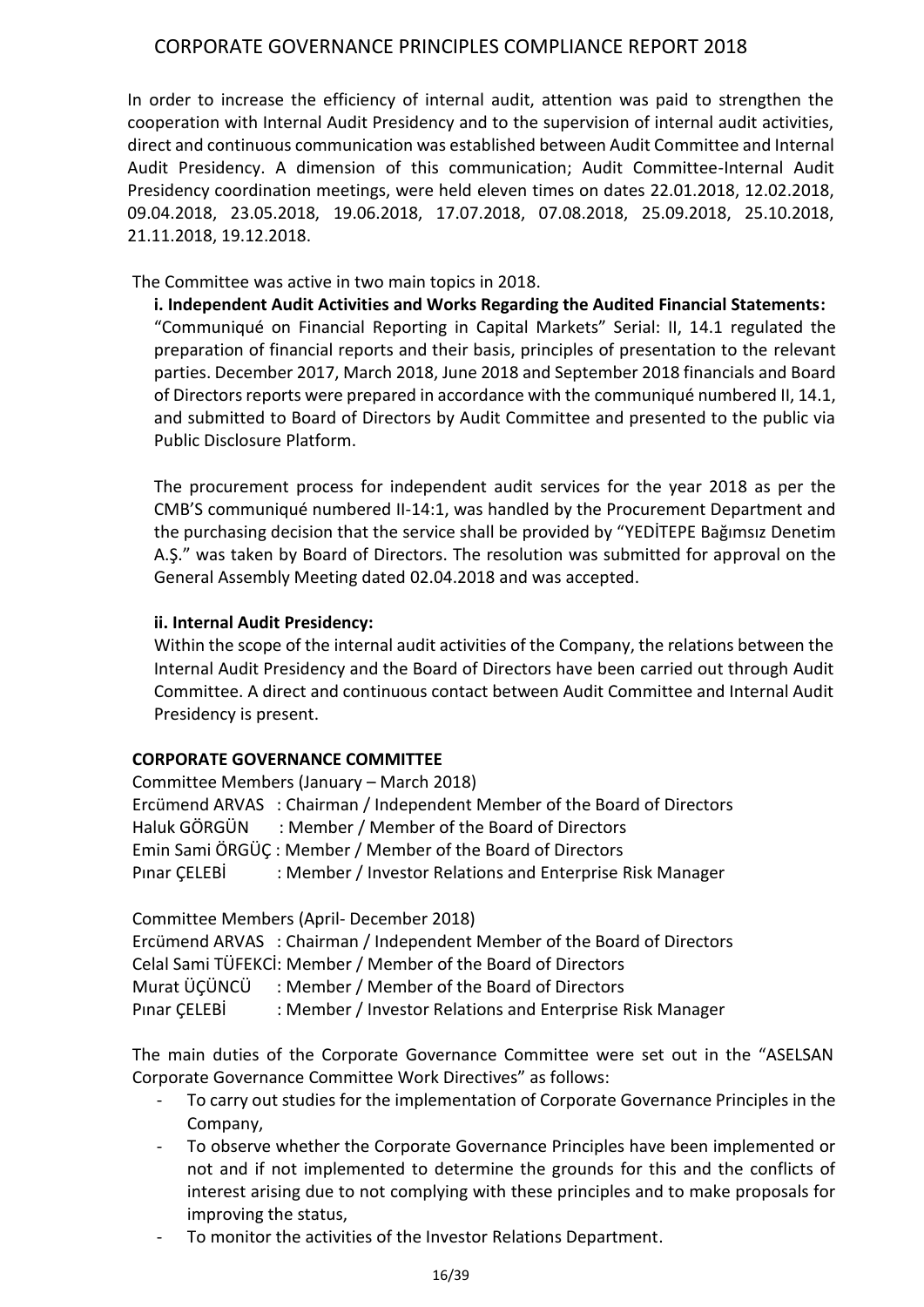- Corporate Governance Committee assembles every 3 months and in every situation when necessary. The meeting minutes are submitted to the Board of Directors.

The Corporate Governance Committee assembled eight times within the activity year 2018 on dates, 09.01.2018, 13.02.2018, 06.03.2018, 23.05.2018, 20.06.2018, 06.07.2018, 13.07.2018 and 14.08.2018. The meeting minutes of the Committee may be reached on our website. The committee was active in three respective tasks in 2018:

### **i. Operations of Investor Relations Department:**

Investor Relations Department have attended all the meetings in 2018 and performed secretariat procedures of the committee with regard to "ASELSAN Corporate Governance Committee Working Directive". Information was provided to the committee about the activities of the Investor Relations Department in the Committee meetings.

In 2018, the subjects discussed and tasks carried by the Corporate Governance Committee within the context of the meetings are given below:

- Corporate Governance Committee Evaluation Report,
- Preparation of ASELSAN Corporate Governance Principles Compliance Report 2017 and the submission of the report to Board of Directors,
- Independent Board Members selection process,
- Corporate Governance Rating,
- Preparation of Corporate Governance Committee 2017 Evaluation Report and the submission of the report to Board of Directors,
- Discussing the tasks carried out by the General Directorate within the context of ASELSAN's export development strategies,
- Discussing Industry 4.0 issue,
- ASELSAN investor base analysis results,
- Self-financed R&D Process Management Functor,
- University Rankings,
- Discussing ASELSAN Personnel Post-Graduate Education Permission Directive,
- Discussing the tasks carried out by the General Directorate regarding the Project and Subsidiaries Management,
- Discussing the studies about Quantum Computers,
- Evaluation of the additional needs of ASELSAN in Teknopark İstanbul,
- Deciding on receiving corporate governance rating service,
- Investor Relations Department and its operations,
- Tasks carried for the revision of the score cards of Sector Presedencies and Vice Presedencies,
- BİST Sustainability Index, sustainability tasks performed in ASELSAN and the draft ASELSAN 2017 Sustainability Report,
- Fluctuations observed in ASELSAN stock.

#### **ii. Corporate Governance Rating:**

The evaluation of corporate governance rating performed by SAHA Corporate Governance and Credit Rating Services were concluded during the last quarter of 2018. According to the review, the score of 12.12.2017, 9,20 was confirmed as 9,20 out of 10 on 12.12.2018.

Our Company's share has been listed in the corporate governance index since the date 14.12.2012, which it first entered the index. Rating reports can be accessed on the company website.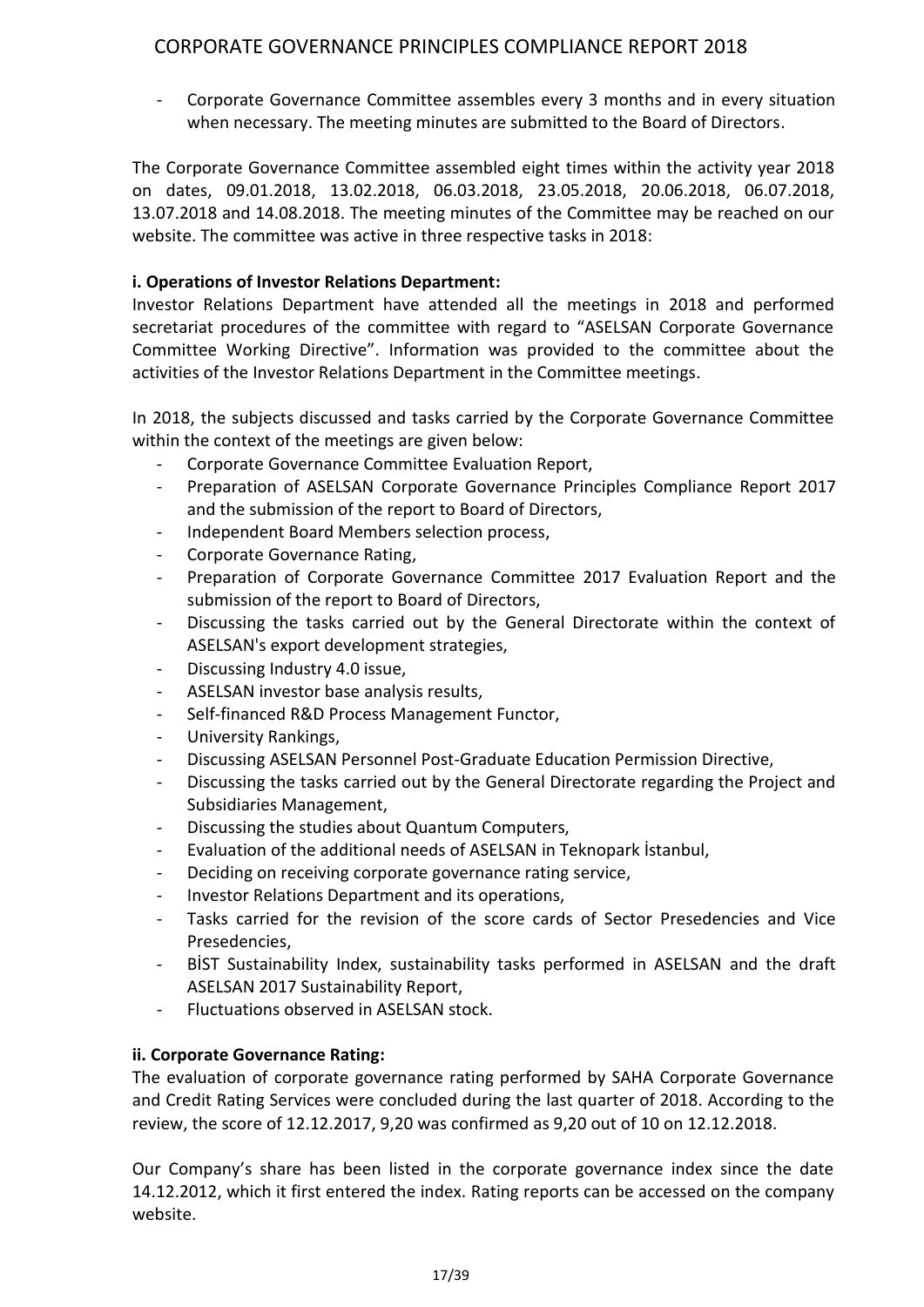#### **iii. Election of Independent Board Members**

As given by Corporate Governance Principles, the responsibility of evaluating and reporting the nominations and their independency status is given to the Nomination Committee, in companies where this committee is not formed because of the structure of the Board of Directors, the responsibility is given to Corporate Governance Committee. Within this context, the evaluation of nominations was carried on by the Committee and the resulting nominee lists were presented at the Board of Directors meetings on dates 26.12.2017, 09.01.2018 and 08.03.2018.

CMB has not stated any opposing opinons regarding the nominees' lists and evaluation reports which was submitted by the Board of Directors. The final list was submitted to shareholders' voting on General Assembly Meeting on 02.04.2018 and as a result, Ercümend ARVAS, Mehmet ARIK and İbrahim ÖZKOL were elected as independent members to serve for 1 year.

#### **EARLY DETECTION AND MANAGEMENT OF RISK COMMITTEE**

ASELSAN Board of Directors established the "Early Detection and Management of Risk Committee" with the resolution dated 10.04.2012 and numbered 720/1. The Committee executes as per the directive numbered ASY-01-066.

Committee Members (January – March 2018)

Ziya AKBAŞ : Chairman / Independent Member of the Board of Directors

Bayram GENÇCAN : Member / Member of the Board of Directors

The committee members were changed in in accordance with the Board of Directors resolution, dated 02.04.2018 and numbered 983/1. The Board of Directors members assigned to the committee are given below:

Committee Members (April – December 2018)

Mehmet ARIK : Chairman / Independent Member of the Board of Directors

Bayram GENÇCAN : Member / Member of the Board of Directors

In 2018 the Committee continued to identify the risks which prevent ASELSAN from reaching its goals; manage the risks in accordance with the company's risk-taking profile; report the risk activities; build risk aware decision mechanisms and internal control. Risks identified through risk management processes are prioritized depending on their probability and impact. It is ensured that important risks are monitored and reported. In this context, in 2018 the Committee held six meetings on 28.01.2018, 26.03.2018, 18.05.2018, 19.07.2018, 02.10.2018 and 15.11.2018.

Committee's activities are summarized below:

- "2017 Evaluation Report" was prepared and submitted to Board of Directors in January 2018.
- "Corporate Risk Evaluation Report" was prepared and submitted to Board of Directors in January 2018, March 2018, May 2018, July 2018, October 2018 and November 2018. In the reports;
	- Important risks of ASELSAN were evaluated and monitored. The risk classification, explanation, rating, strategy, owner/responsible, current control operations and relevant indicators and mitigating actions were included in the report.
	- Warning levels of benchmarks for risk indicators were determined and the risk indicators which divert from the benchmark and can signal the poor performance of a goal during the reporting period were also reported.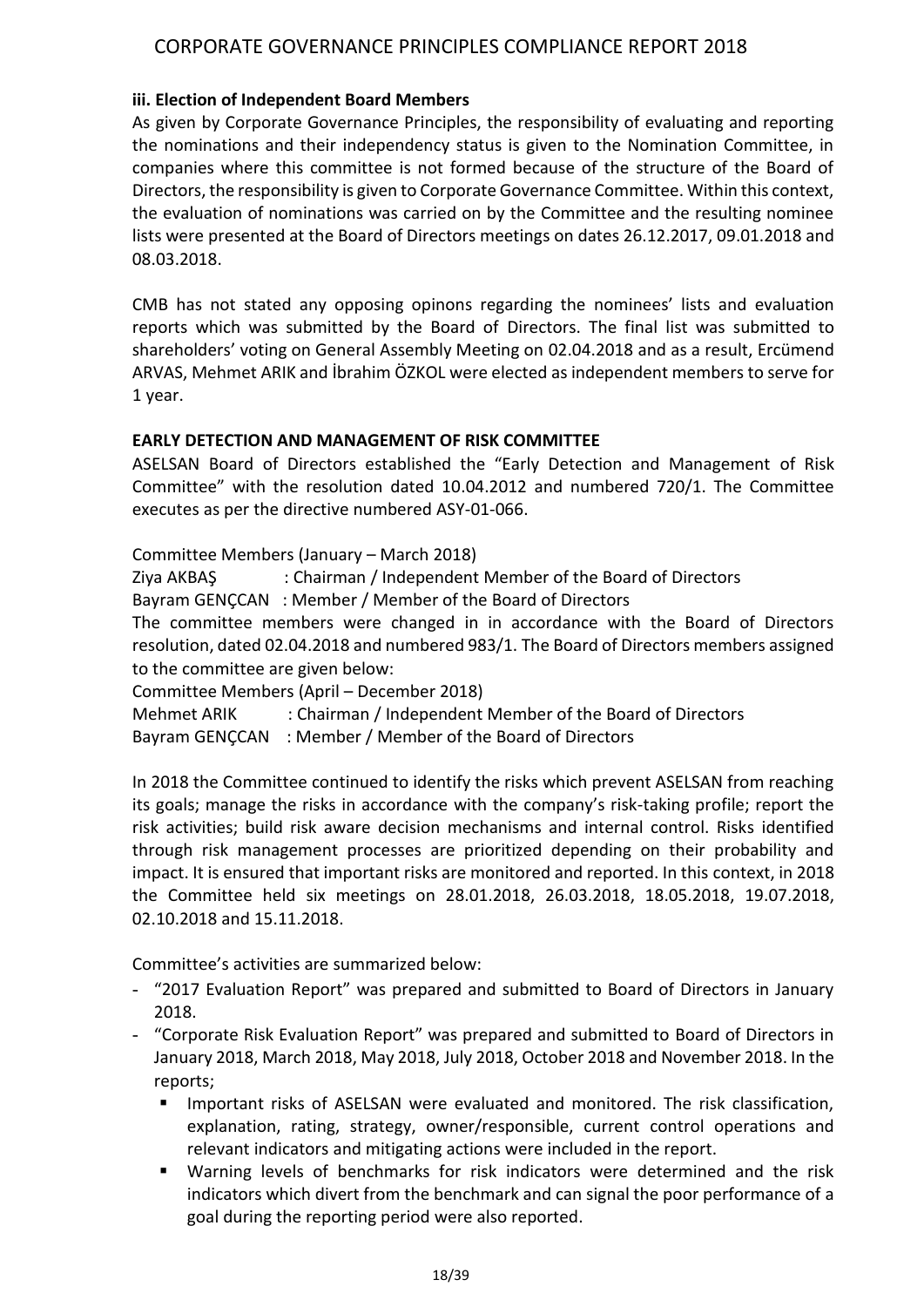- Risk management chapters in the annual report and the other reports set by the legal authorities were prepared.
- Special reports were prepared for specific risks related to recent incidents.

The secretariat formalities of the Committee were performed by Investor Relations and Enterprise Risk Management Department of Finance Directorate.

#### **5.4. Risk Management and Internal Control Mechanism**

In ASELSAN, the effectiveness of internal audit activities, corporate governance, risk management and internal control processes are improved and the Company contributes to the achievement of the Company's targets. The most important role of the internal audit activities, which is an important component of the internal control system, is the provision of assurance and consultancy services to the Audit Committee and the Board of Directors on the internal control system. The 3-year audit plan and work programs are prepared on a risk-based basis and the results of the audit are reported to the Audit Committee and regular meetings are held with the Committee. By the Internal Audit Department; compliance with legal regulations and company regulations, the application of ethical principles and the adequacy of controls to eliminate risks are evaluated.

### **5.5. Strategic Objectives of the Company**

The Board of Directors is the top level body to make strategic decisions and to execute and represent. As per the Articles of Association of the Company, the Board of Directors is responsible to determine the strategic plans and control their implementations.

Strategic management process is a part of Corporate Governance and is managed by the CEO in the name of Board of Directors, following the approval of the Strategic Plan, prepared with the coordination of Strategic Management Directorate. Reaching ASELSAN's long term goals and sustaining success can be achieved through environment friendly strategies.

ASELSAN's vision is to be a reliable, competitively preferred, environment-friendly and human conscious technology firm which preserves its sustainable growth in the global market via the values created for stakeholders, as well as serving its establishment purposes. Within this concept, annually updated 5 year Strategic Plan and Business Plans and 3 year budgets are prepared. With this methodology, short and middle term targets are specified by considering long term goals. The operations to be carried out for these targets are executed by Sectors Presidencies/Vice Presidencies and performance evaluations are made based on Balanced Scorecard method, which is widely used in the world.

#### **5.6. Financial Rights**

Renumeration procedures for Board of Directors Members and Managers with Executive Responsibility, which are set in written form in accordance with the Corporate Governance Principles, are published on our Company's website.

The renumeration and all other benefits provided to board members are explained on an individual basis in the 2017 annual report.

Monthly remunerations provided to our Members of the Board of Directors are determined by the General Assembly and no other benefits are granted apart from the monthly remuneration. Pursuant to the resolution taken at the 43rd Ordinary General Assembly held on 02.04.2018, the Members of the Board of Directors are paid TL 3.000,- per month. As for the determination of the financial rights of the board members, no reward system is applied to reflect the Company performance and which is based on the performance of the Members of the Board of Directors.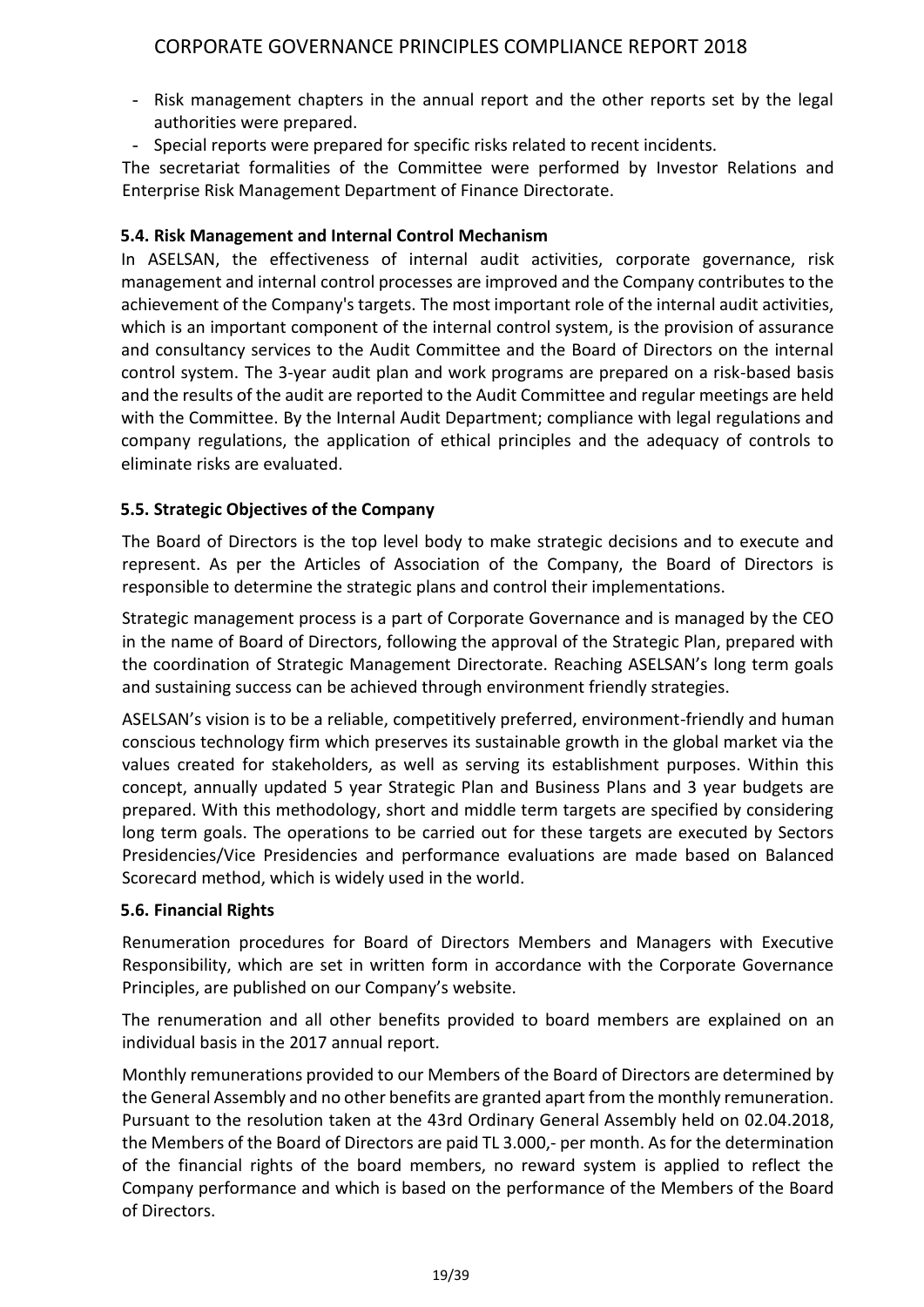#### **Statement of Independence**

TO THE BOARD OF DIRECTORS OF ASELSAN ELEKTRONİK SANAYİ VE TİCARET A.Ş. ANKARA

Date: 19.12.2017

With respect to the corporate governance principle numbered 4.3.6 of the Capital Markets Board's Communiqué on Corporate Governance numbered II-17.1, in order for me to be selected as an Independent Board Member of ASELSAN Elektronik Sanayi ve Ticaret (Company), I hereby agree, represent and undertake that I;

- a) do not have a relationship in terms of employment at an administrative level to take upon significant duty and responsibilities within the last five years, do not own more than 5% of the capital or voting rights or privileged shares either jointly or solely or do not have established a significant commercial relation between the corporation, companies on which the corporation hold control of management or significant effect and shareholders who hold control of management of the corporation or have significant effect in the corporation and legal entities on which these shareholders hold control of management and myself, my spouse and my relatives by blood or marriage up to second degree,
- b) have not been a shareholder (5% and more), an employee at an administrative level to take upon significant duty and responsibilities or member of board of directors within the last five years in companies that the corporation purchases or sells goods or service at a significant level within the framework of the contracts executed, especially on audit (including tax audit, statutory audit, internal audit), rating and consulting of the corporation, at the time period when the corporation purchases or sells services or goods,
- c) have professional education, knowledge and experience in order to duly fulfill the duties assigned for being an independent board member,
- d) will not be serving as a full time employee at public authorities and institutions after being elected, except being an academic member at university provided that is in compliance with the relevant legislation,
- e) am residing in Turkey in accordance with the Income Tax Law (I.T.L) dated 31.12.1960 and numbered 193,
- f) am capable to contribute positively to the operations of the corporation, to maintain my objectivity in conflicts of interests between the corporation and the shareholders, have strong ethical standards, professional reputation and experience to freely take decisions by considering the rights of the stakeholders,
- g) am able to allocate time for the corporation's business in order to follow up the activities of the corporation and duly fulfill the allocated duties,
- h) have not conducted membership of board of directors more than a term of six years in the last ten years,
- i) am not the independent member of the board of directors in more than three of the corporations as such; the corporation or the controlling shareholders of the corporation who hold the control of management corporations and in more than five corporations in total which are admitted to the trading on the exchange,
- j) have not been registered and announced as a board member representing a legal entity.

I hereby submit this to the knowledge of the Board of Directors, shareholders and all relevant parties.

Sincerely yours,Erinnend ARVAS

E. Armos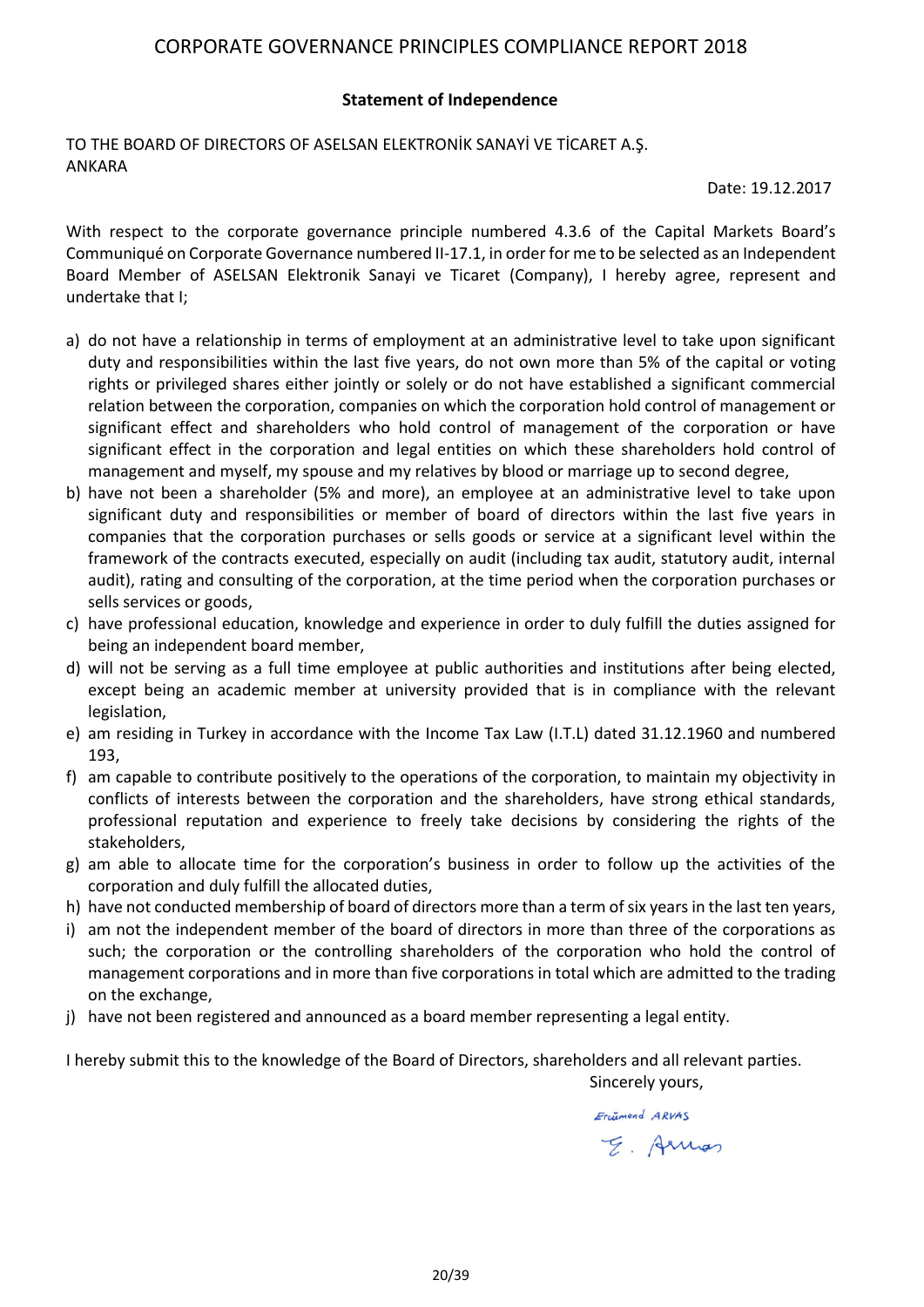#### **Statement of Independence**

TO THE BOARD OF DIRECTORS OF ASELSAN ELEKTRONİK SANAYİ VE TİCARET A.Ş. ANKARA

Date: 19.12.2017

With respect to the corporate governance principle numbered 4.3.6 of the Capital Markets Board's Communiqué on Corporate Governance numbered II-17.1, in order for me to be selected as an Independent Board Member of ASELSAN Elektronik Sanayi ve Ticaret (Company), I hereby agree, represent and undertake that I;

- a) do not have a relationship in terms of employment at an administrative level to take upon significant duty and responsibilities within the last five years, do not own more than 5% of the capital or voting rights or privileged shares either jointly or solely or do not have established a significant commercial relation between the corporation, companies on which the corporation hold control of management or significant effect and shareholders who hold control of management of the corporation or have significant effect in the corporation and legal entities on which these shareholders hold control of management and myself, my spouse and my relatives by blood or marriage up to second degree,
- b) have not been a shareholder (5% and more), an employee at an administrative level to take upon significant duty and responsibilities or member of board of directors within the last five years in companies that the corporation purchases or sells goods or service at a significant level within the framework of the contracts executed, especially on audit (including tax audit, statutory audit, internal audit), rating and consulting of the corporation, at the time period when the corporation purchases or sells services or goods,
- c) have professional education, knowledge and experience in order to duly fulfill the duties assigned for being an independent board member,
- d) will not be serving as a full time employee at public authorities and institutions after being elected, except being an academic member at university provided that is in compliance with the relevant legislation,
- e) am residing in Turkey in accordance with the Income Tax Law (I.T.L) dated 31.12.1960 and numbered 193,
- f) am capable to contribute positively to the operations of the corporation, to maintain my objectivity in conflicts of interests between the corporation and the shareholders, have strong ethical standards, professional reputation and experience to freely take decisions by considering the rights of the stakeholders,
- g) am able to allocate time for the corporation's business in order to follow up the activities of the corporation and duly fulfill the allocated duties,
- h) have not conducted membership of board of directors more than a term of six years in the last ten years,
- i) am not the independent member of the board of directors in more than three of the corporations as such; the corporation or the controlling shareholders of the corporation who hold the control of management corporations and in more than five corporations in total which are admitted to the trading on the exchange,
- j) have not been registered and announced as a board member representing a legal entity.

I hereby submit this to the knowledge of the Board of Directors, shareholders and all relevant parties. Sincerely yours,

prof. Dr. Ibrahim, OZKOL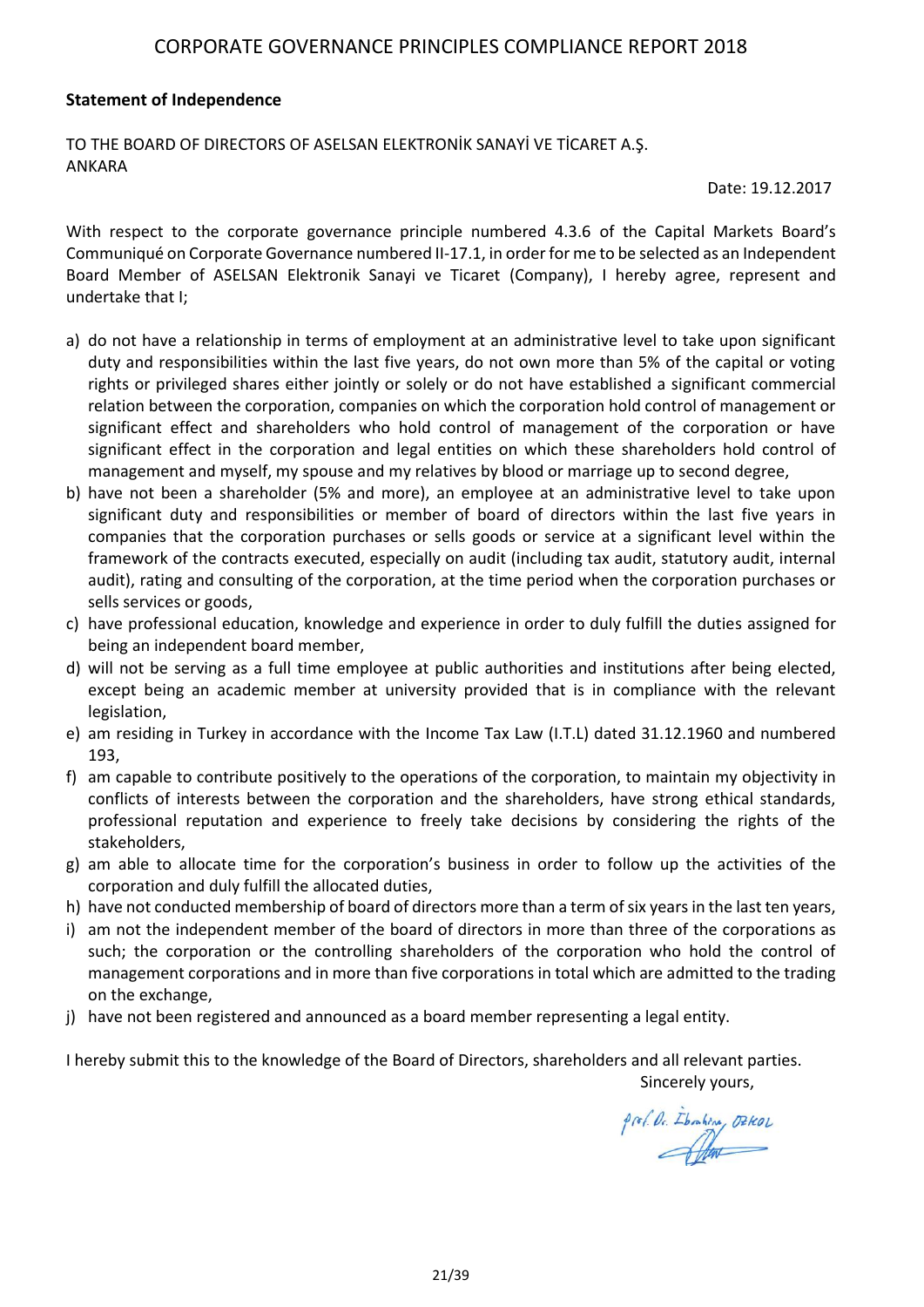#### **Statement of Independence**

TO THE BOARD OF DIRECTORS OF ASELSAN ELEKTRONİK SANAYİ VE TİCARET A.Ş. ANKARA

Date: 25.12.2017

With respect to the corporate governance principle numbered 4.3.6 of the Capital Markets Board's Communiqué on Corporate Governance numbered II-17.1, in order for me to be selected as an Independent Board Member of ASELSAN Elektronik Sanayi ve Ticaret (Company), I hereby agree, represent and undertake that I;

- a) do not have a relationship in terms of employment at an administrative level to take upon significant duty and responsibilities within the last five years, do not own more than 5% of the capital or voting rights or privileged shares either jointly or solely or do not have established a significant commercial relation between the corporation, companies on which the corporation hold control of management or significant effect and shareholders who hold control of management of the corporation or have significant effect in the corporation and legal entities on which these shareholders hold control of management and myself, my spouse and my relatives by blood or marriage up to second degree,
- b) have not been a shareholder (5% and more), an employee at an administrative level to take upon significant duty and responsibilities or member of board of directors within the last five years in companies that the corporation purchases or sells goods or service at a significant level within the framework of the contracts executed, especially on audit (including tax audit, statutory audit, internal audit), rating and consulting of the corporation, at the time period when the corporation purchases or sells services or goods,
- c) have professional education, knowledge and experience in order to duly fulfill the duties assigned for being an independent board member,
- d) will not be serving as a full time employee at public authorities and institutions after being elected, except being an academic member at university provided that is in compliance with the relevant legislation,
- e) am residing in Turkey in accordance with the Income Tax Law (I.T.L) dated 31.12.1960 and numbered 193,
- f) am capable to contribute positively to the operations of the corporation, to maintain my objectivity in conflicts of interests between the corporation and the shareholders, have strong ethical standards, professional reputation and experience to freely take decisions by considering the rights of the stakeholders,
- g) am able to allocate time for the corporation's business in order to follow up the activities of the corporation and duly fulfill the allocated duties,
- h) have not conducted membership of board of directors more than a term of six years in the last ten years,
- i) am not the independent member of the board of directors in more than three of the corporations as such; the corporation or the controlling shareholders of the corporation who hold the control of management corporations and in more than five corporations in total which are admitted to the trading on the exchange,
- j) have not been registered and announced as a board member representing a legal entity.

I hereby submit this to the knowledge of the Board of Directors, shareholders and all relevant parties.

Sincerely yours,<br>Urelinget felly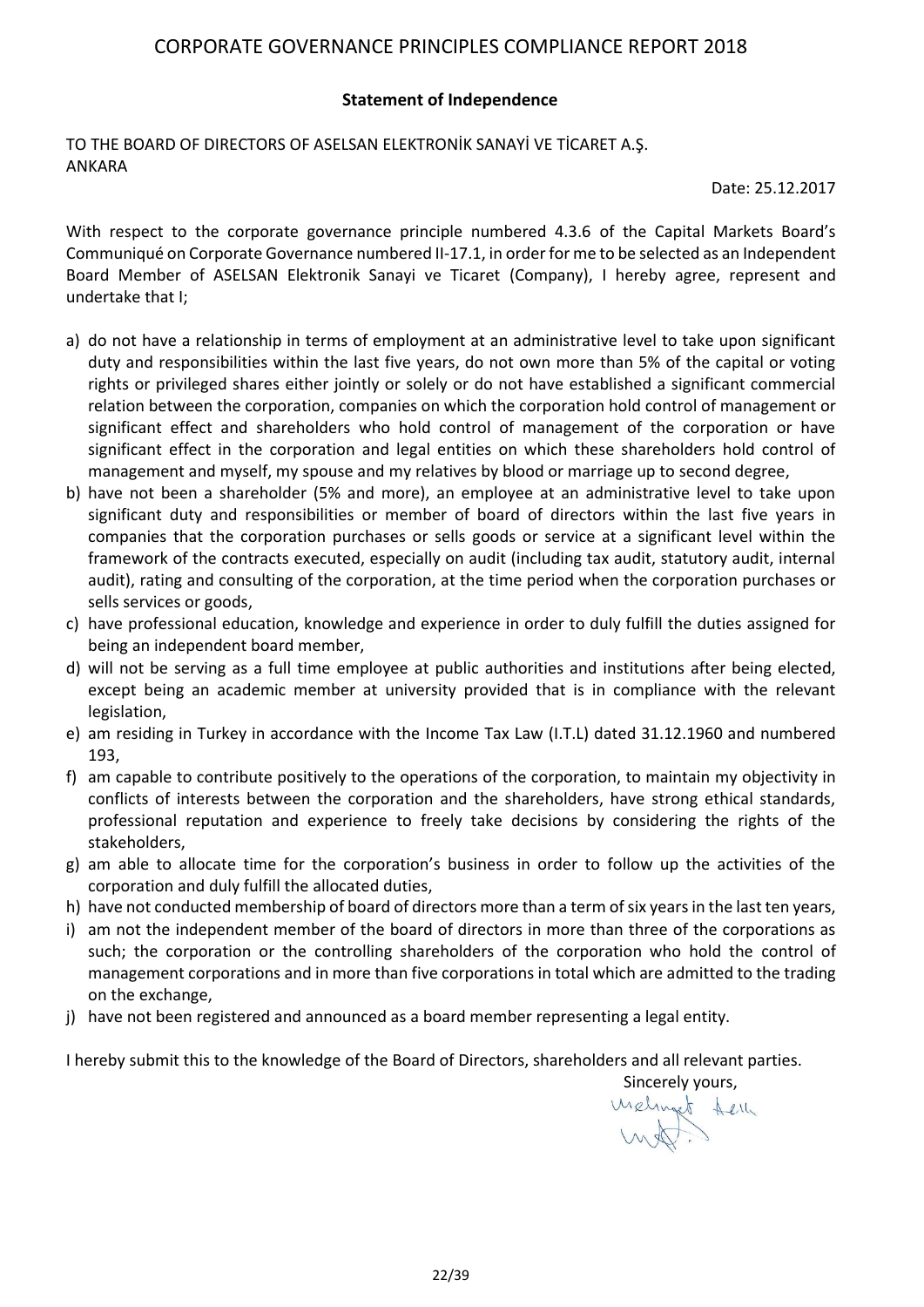| <b>APPENDIX-1</b>                                                                                                                                                                                                                                                                       | Compliance      |         |    |          |                |                                                           |  |
|-----------------------------------------------------------------------------------------------------------------------------------------------------------------------------------------------------------------------------------------------------------------------------------------|-----------------|---------|----|----------|----------------|-----------------------------------------------------------|--|
| <b>CORPORATE GOVERNANCE COMPLIANCE REPORT</b>                                                                                                                                                                                                                                           | Yes             | Partial | No | Exempted | Not Applicable | Explanation                                               |  |
| 1.1. FACILITATING THE EXERCISE OF SHAREHOLDER RIGHTS                                                                                                                                                                                                                                    |                 |         |    |          |                |                                                           |  |
| 1.1.2 - Up-to-date information and disclosures which may affect<br>the exercise of shareholder rights are available to investors at the<br>corporate website.                                                                                                                           | X               |         |    |          |                |                                                           |  |
| 1.2. RIGHT TO OBTAIN AND REVIEW INFORMATION                                                                                                                                                                                                                                             |                 |         |    |          |                |                                                           |  |
| 1.2.1- Management did not enter into any transaction that<br>would complicate the conduct of special audit.                                                                                                                                                                             | $\mathsf{\chi}$ |         |    |          |                |                                                           |  |
| <b>1.3. GENERAL ASSEMBLY</b>                                                                                                                                                                                                                                                            |                 |         |    |          |                |                                                           |  |
| 1.3.2 - The company ensures the clarity of the General Assembly<br>agenda, and that an item on the agenda does not cover multiple X<br>topics.                                                                                                                                          |                 |         |    |          |                |                                                           |  |
| 1.3.7- Insiders with privileged information have informed the<br>board of directors about transactions conducted on their behalf<br>within the scope of the company's activities in order for these<br>transactions to be presented at the General Shareholders' Meeting.               |                 |         |    |          | X              |                                                           |  |
| 1.3.8 - Members of the board of directors who are concerned<br>with specific agenda items, auditors, and other related persons, as<br>well as the officers who are responsible for the preparation of the<br>financial statements were present at the General Shareholders'<br>Meeting. | X               |         |    |          |                |                                                           |  |
| 1.3.10 - The agenda of the General Shareholders' Meeting<br>included a separate item detailing the amounts and beneficiaries of X<br>all donations and contributions.                                                                                                                   |                 |         |    |          |                |                                                           |  |
| 1.3.11 - The General Shareholders' Meeting was held open to the<br>public, including the stakeholders, without having the right to<br>speak.                                                                                                                                            |                 | X       |    |          |                | The General Assembly meeting is not open to the<br>media. |  |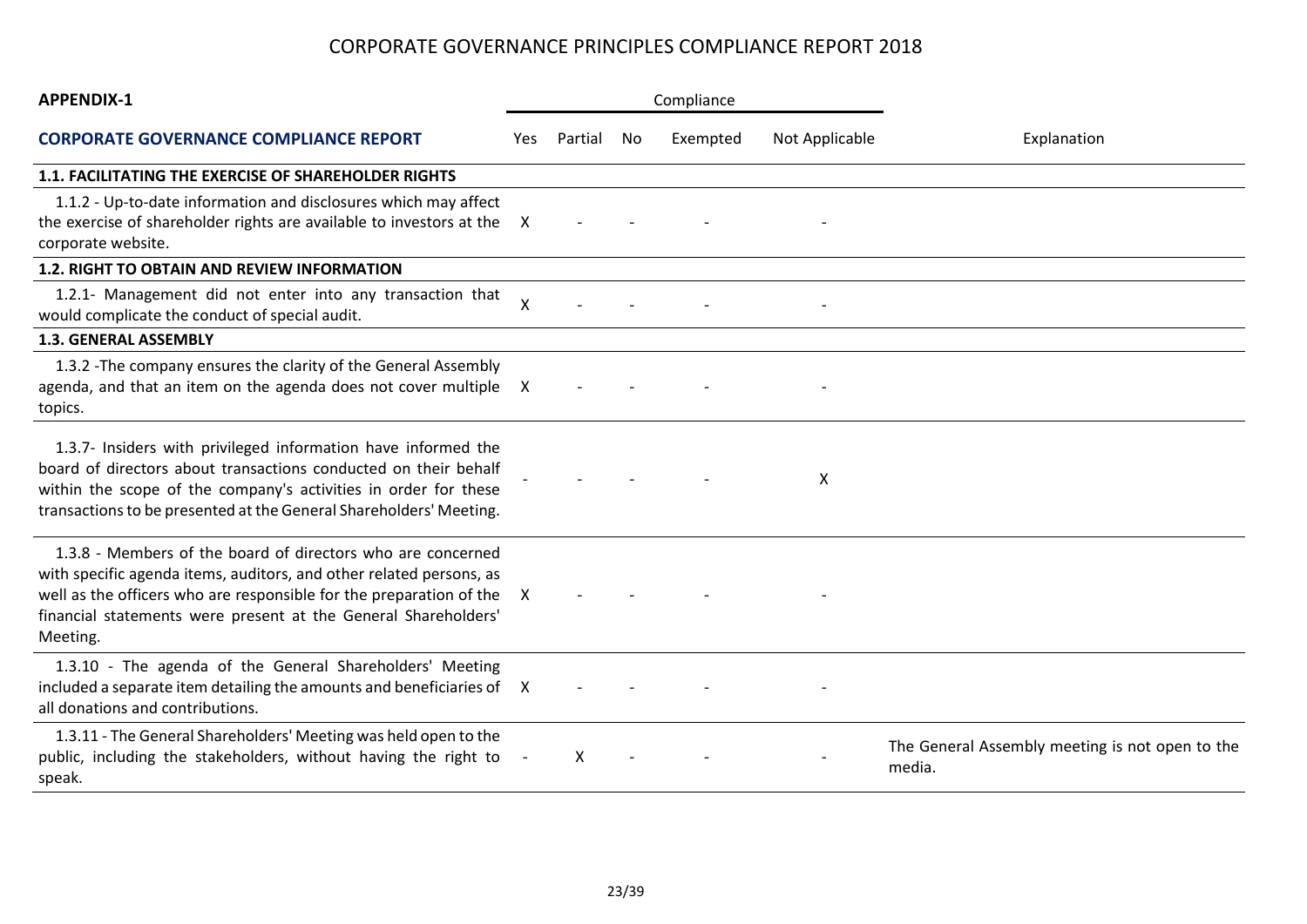|                                                                                                                                                                                                                         |                           |         |    | Compliance |                |                                                                                                                                                                                                                   |  |
|-------------------------------------------------------------------------------------------------------------------------------------------------------------------------------------------------------------------------|---------------------------|---------|----|------------|----------------|-------------------------------------------------------------------------------------------------------------------------------------------------------------------------------------------------------------------|--|
| <b>CORPORATE GOVERNANCE COMPLIANCE REPORT</b>                                                                                                                                                                           | Yes.                      | Partial | No | Exempted   | Not Applicable | Explanation                                                                                                                                                                                                       |  |
| <b>1.4. VOTING RIGHTS</b>                                                                                                                                                                                               |                           |         |    |            |                |                                                                                                                                                                                                                   |  |
| 1.4.1-There is no restriction preventing shareholders from<br>exercising their shareholder rights.                                                                                                                      | X                         |         |    |            |                |                                                                                                                                                                                                                   |  |
| 1.4.2-The company does not have shares that carry privileged<br>voting rights.                                                                                                                                          | Χ                         |         |    |            |                |                                                                                                                                                                                                                   |  |
| 1.4.3-The company withholds from exercising its voting rights at<br>the General Shareholders' Meeting of any company with which it<br>has cross-ownership, in case such cross-ownership provides<br>management control. |                           |         |    |            | X              |                                                                                                                                                                                                                   |  |
| <b>1.5. MINORITY RIGHTS</b>                                                                                                                                                                                             |                           |         |    |            |                |                                                                                                                                                                                                                   |  |
| 1.5.1- The company pays maximum diligence to the exercise of<br>minority rights.                                                                                                                                        | X                         |         |    |            |                |                                                                                                                                                                                                                   |  |
| 1.5.2-The Articles of Association extend the use of minority rights<br>to those who own less than one twenthieth of the outstanding<br>shares, and expand the scope of the minority rights.                             |                           |         | x  |            |                | Utmost attention is paid for the execution of<br>minority rights in our Company and the provisions<br>of Turkish Code of Commerce and the relevant<br>legislation regarding minority rights are applied as<br>is. |  |
| <b>1.6. DIVIDEND RIGHT</b>                                                                                                                                                                                              |                           |         |    |            |                |                                                                                                                                                                                                                   |  |
| 1.6.1 -The dividend policy approved<br>by the General<br>Shareholders' Meeting is posted on the company website.                                                                                                        | $\boldsymbol{\mathsf{X}}$ |         |    |            |                |                                                                                                                                                                                                                   |  |
| 1.6.2-The dividend distribution policy comprises the minimum<br>information to ensure that the shareholders can have an opinion<br>on the procedure and principles of dividend distributions in the<br>future.          | Χ                         |         |    |            |                |                                                                                                                                                                                                                   |  |
| 1.6.3 - The reasons for retaining earnings, and their allocations,<br>are stated in the relevant agenda item.                                                                                                           | X                         |         |    |            |                |                                                                                                                                                                                                                   |  |
| 1.6.4 - The board reviewed whether the dividend policy balances<br>the benefits of the shareholders and those of the company.                                                                                           | Χ                         |         |    |            |                |                                                                                                                                                                                                                   |  |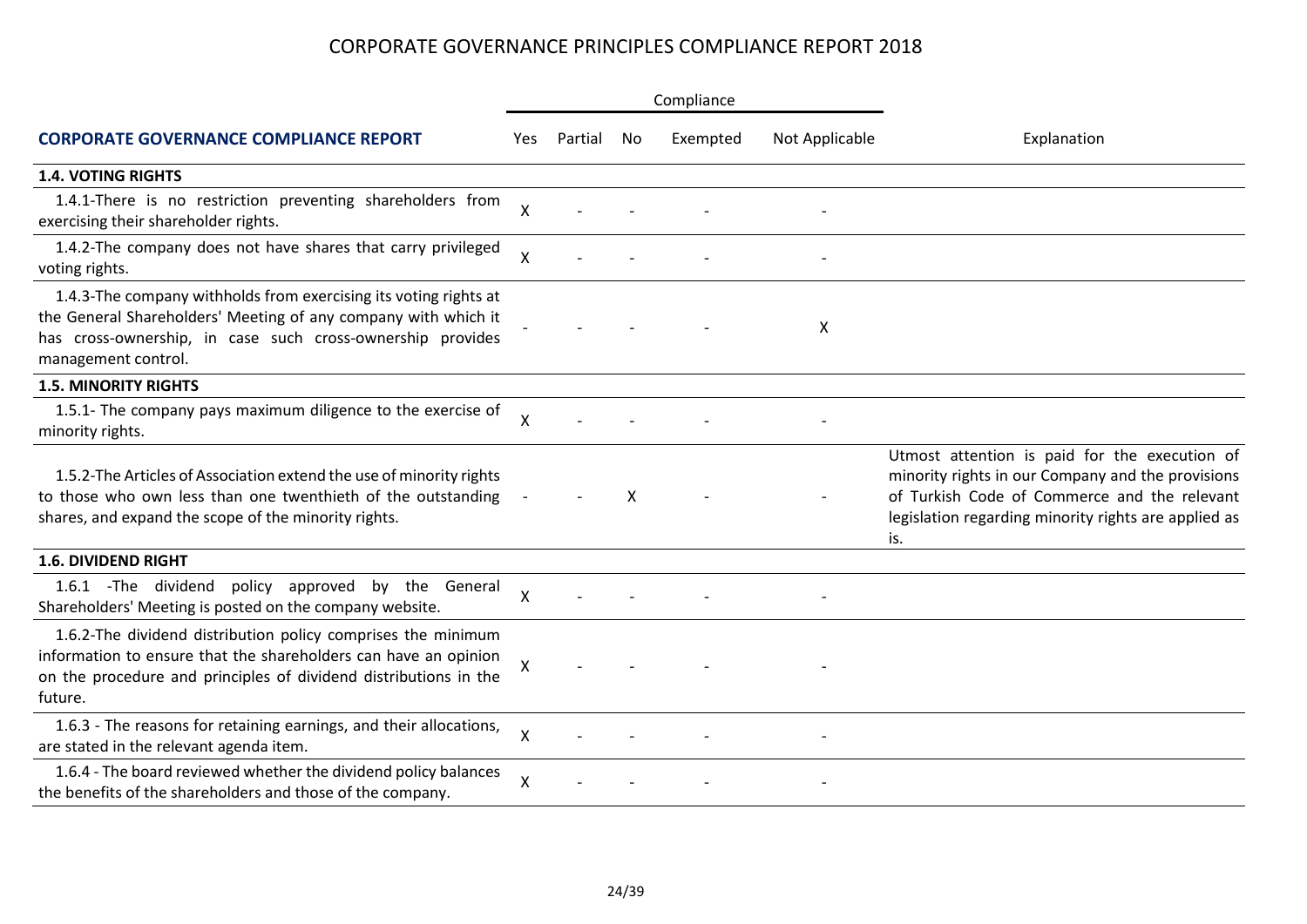|                                                                                                                                                                                                              |              |         |    | Compliance     |                |                                                                                                                                                                                                                                                                                                                                                                                                                                                                                                                                                                                                                               |
|--------------------------------------------------------------------------------------------------------------------------------------------------------------------------------------------------------------|--------------|---------|----|----------------|----------------|-------------------------------------------------------------------------------------------------------------------------------------------------------------------------------------------------------------------------------------------------------------------------------------------------------------------------------------------------------------------------------------------------------------------------------------------------------------------------------------------------------------------------------------------------------------------------------------------------------------------------------|
| <b>CORPORATE GOVERNANCE COMPLIANCE REPORT</b>                                                                                                                                                                | Yes.         | Partial | No | Exempted       | Not Applicable | Explanation                                                                                                                                                                                                                                                                                                                                                                                                                                                                                                                                                                                                                   |
| <b>1.7. TRANSFER OF SHARES</b>                                                                                                                                                                               |              |         |    |                |                |                                                                                                                                                                                                                                                                                                                                                                                                                                                                                                                                                                                                                               |
| 1.7.1 - There are no restrictions preventing shares from being<br>transferred.                                                                                                                               |              |         | X  |                |                | The transfer of the nominated Group A shares<br>representing majority part of the capital and which<br>are not traded in Borsa İstanbul has been restricted<br>with the provision of article 6 of the Articles of<br>Association stating "Group A shares shall not be<br>sold or transferred without the consent of the<br>Board of Directors; in the event that these shares<br>are transferred or sold to third parties partially or<br>completely without the consent of the Board of<br>Directors, the Board of Directors is entitled to<br>abstain from recording this sale in the records<br>without stating a reason". |
| <b>2.1. CORPORATE WEBSITE</b>                                                                                                                                                                                |              |         |    |                |                |                                                                                                                                                                                                                                                                                                                                                                                                                                                                                                                                                                                                                               |
| 2.1.1.-The company website includes all elements listed in<br>Corporate Governance Principle 2.1.1.                                                                                                          | Χ            |         |    |                |                |                                                                                                                                                                                                                                                                                                                                                                                                                                                                                                                                                                                                                               |
| 2.1.2-The shareholding structure (names, privileges, number and<br>ratio of shares, and beneficial owners of more than 5% of the issued<br>share capital) is updated on the website at least every 6 months. | X            |         |    |                |                |                                                                                                                                                                                                                                                                                                                                                                                                                                                                                                                                                                                                                               |
| 2.1.4 - The company website is prepared in other selected foreign<br>languages, in a way to present exactly the same information with X<br>the Turkish content.                                              |              |         |    |                |                |                                                                                                                                                                                                                                                                                                                                                                                                                                                                                                                                                                                                                               |
| <b>2.2. ANNUAL REPORT</b>                                                                                                                                                                                    |              |         |    | $\overline{a}$ |                |                                                                                                                                                                                                                                                                                                                                                                                                                                                                                                                                                                                                                               |
| 2.2.1-The board of directors ensures that the annual report<br>represents a true and complete view of the company's activities.                                                                              | X            |         |    |                |                |                                                                                                                                                                                                                                                                                                                                                                                                                                                                                                                                                                                                                               |
| 2.2.2 - The annual report includes all elements listed in Corporate<br>Governance Principle 2.2.2.                                                                                                           | $\mathsf{X}$ |         |    |                |                |                                                                                                                                                                                                                                                                                                                                                                                                                                                                                                                                                                                                                               |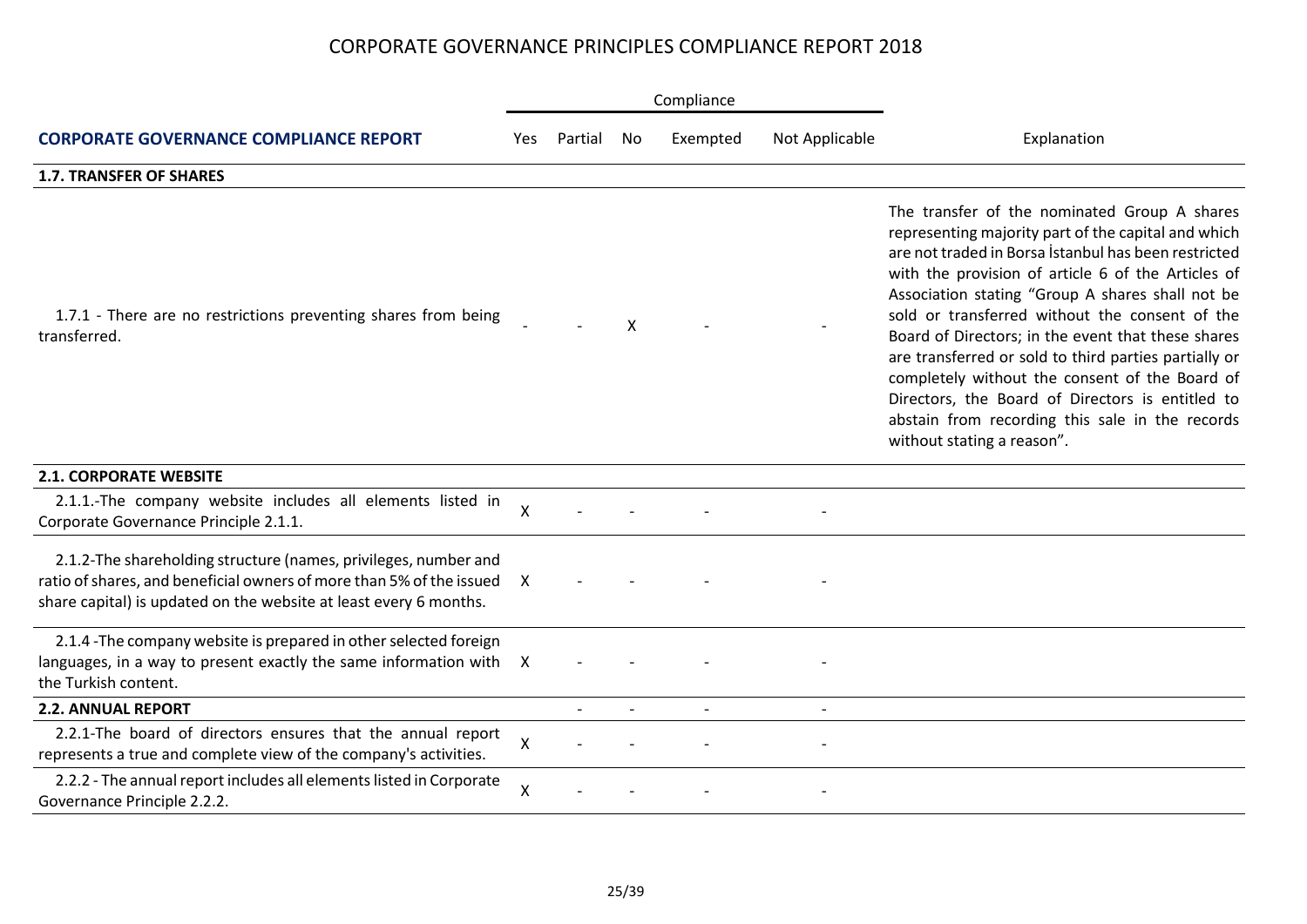|                                                                                                                                                                                                             | Compliance         |         |    |          |                |                                                                                                                                                                                  |  |
|-------------------------------------------------------------------------------------------------------------------------------------------------------------------------------------------------------------|--------------------|---------|----|----------|----------------|----------------------------------------------------------------------------------------------------------------------------------------------------------------------------------|--|
| <b>CORPORATE GOVERNANCE COMPLIANCE REPORT</b>                                                                                                                                                               | Yes                | Partial | No | Exempted | Not Applicable | Explanation                                                                                                                                                                      |  |
| <b>3.1. CORPORATION'S POLICY ON STAKEHOLDERS</b>                                                                                                                                                            |                    |         |    |          |                |                                                                                                                                                                                  |  |
| 3.1.1- The rights of the stakeholders are protected pursuant to<br>the relevant regulations, contracts and within the framework of X<br>bona fides principles.                                              |                    |         |    |          |                |                                                                                                                                                                                  |  |
| 3.1.3-Policies or procedures addressing stakeholders' rights are<br>published on the company's website.                                                                                                     | $\mathsf{\chi}$    |         |    |          |                |                                                                                                                                                                                  |  |
| 3.1.4 - A whistleblowing programme is in place for reporting legal<br>and ethical issues.                                                                                                                   | $\sf X$            |         |    |          |                |                                                                                                                                                                                  |  |
| 3.1.5-The company addresses conflicts of interest among<br>stakeholders in a balanced manner.                                                                                                               | X                  |         |    |          |                |                                                                                                                                                                                  |  |
| 3.2. SUPPORTING THE PARTICIPATION OF THE STAKEHOLDERS IN THE CORPORATION'S MANAGEMENT                                                                                                                       |                    |         |    |          |                |                                                                                                                                                                                  |  |
| 3.2.1-The Articles of Association, or the internal regulations<br>(terms of reference/manuals), regulate the participation of -<br>employees in management.                                                 |                    | X       |    |          |                | Although the mechanisms that enable the<br>participation of stakeholders in the management<br>of the company are built, they are not included in<br>the Articles of Association. |  |
| Surveys/other research techniques, consultation,<br>$3.2.2 -$<br>interviews, observation method etc. were conducted to obtain<br>opinions from stakeholders on decisions that significantly affect<br>them. | $\pmb{\mathsf{X}}$ |         |    |          |                |                                                                                                                                                                                  |  |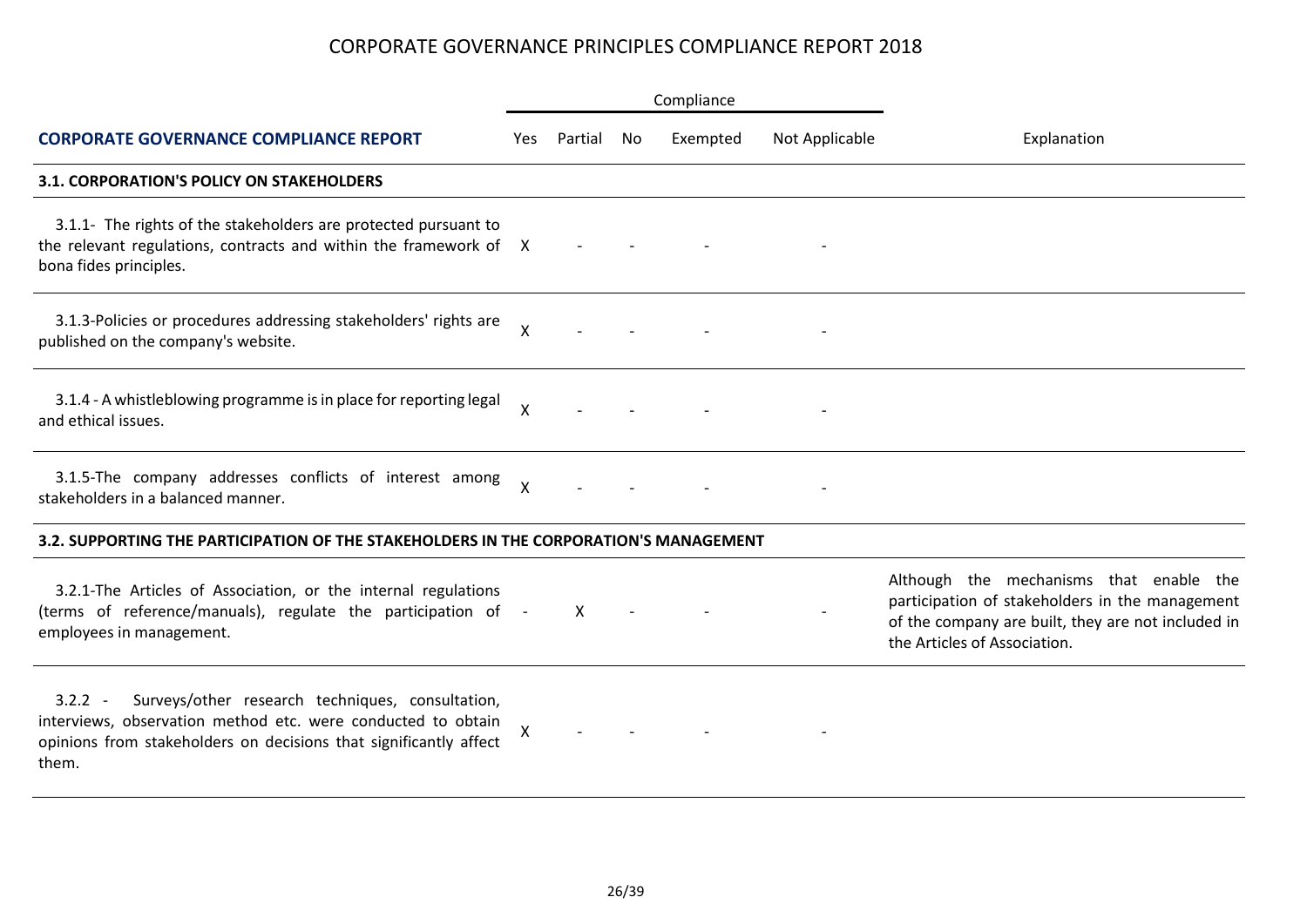|                                                                                                                                                                                                                                             |              |         |           | Compliance |                |                                                                                                             |  |
|---------------------------------------------------------------------------------------------------------------------------------------------------------------------------------------------------------------------------------------------|--------------|---------|-----------|------------|----------------|-------------------------------------------------------------------------------------------------------------|--|
| <b>CORPORATE GOVERNANCE COMPLIANCE REPORT</b>                                                                                                                                                                                               | Yes          | Partial | <b>No</b> | Exempted   | Not Applicable | Explanation                                                                                                 |  |
| 3.3. HUMAN RESOURCES POLICY                                                                                                                                                                                                                 |              |         |           |            |                |                                                                                                             |  |
| 3.3.1- The company has adopted an employment policy ensuring<br>equal opportunities, and a succession plan for all key managerial X<br>positions.                                                                                           |              |         |           |            |                |                                                                                                             |  |
| 3.3.2-Recruitment criteria are documented.                                                                                                                                                                                                  | X            |         |           |            |                |                                                                                                             |  |
| 3.3.3 - The company has a policy on human resources<br>development, and organises trainings for employees.                                                                                                                                  | $\mathsf{X}$ |         |           |            |                |                                                                                                             |  |
| 3.3.4-Meetings have been organised to inform employees on the<br>financial status of the company, remuneration, career planning,<br>education and health.                                                                                   | X            |         |           |            |                |                                                                                                             |  |
| 3.3.5 - Employees, or their representatives, were notified of<br>decisions impacting them. The opinion of the related trade unions<br>was also taken.                                                                                       |              | X       |           |            |                | Although there is an employee representative<br>practice in our company, there is no union<br>organization. |  |
| 3.3.6 - Job descriptions and performance criteria have been<br>prepared for all employees, announced to them and taken into X<br>account to determine employee remuneration.                                                                |              |         |           |            |                |                                                                                                             |  |
| 3.3.7 - Measures (procedures, trainings, raising awareness, goals,<br>monitoring, complaint mechanisms) have been taken to prevent<br>discrimination, and to protect employees against any physical,<br>mental, and emotional mistreatment. | X            |         |           |            |                |                                                                                                             |  |
| 3.3.8 - The company ensures freedom of association and<br>supports the right for collective bargaining.                                                                                                                                     |              |         |           |            | X              | There is no such request within the company.                                                                |  |
| 3.3.9 - A safe working environment for employees is maintained.                                                                                                                                                                             | X            |         |           |            |                |                                                                                                             |  |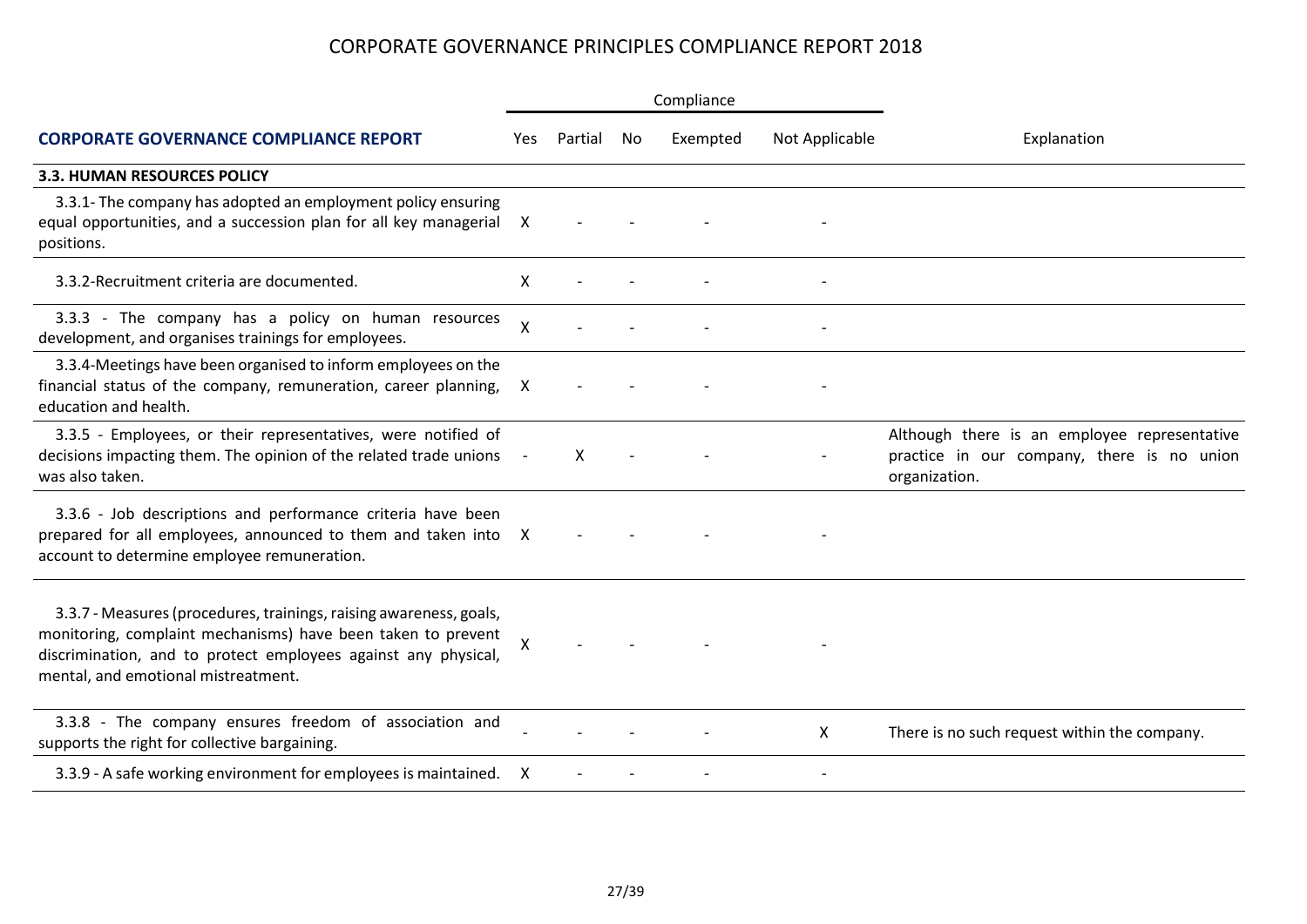|                                                                                                                                                                                                                                |              |         |     | Compliance |                |             |  |
|--------------------------------------------------------------------------------------------------------------------------------------------------------------------------------------------------------------------------------|--------------|---------|-----|------------|----------------|-------------|--|
| <b>CORPORATE GOVERNANCE COMPLIANCE REPORT</b>                                                                                                                                                                                  | Yes.         | Partial | No. | Exempted   | Not Applicable | Explanation |  |
| <b>3.4. RELATIONS WITH CUSTOMERS AND SUPPLIERS</b>                                                                                                                                                                             |              |         |     |            |                |             |  |
| 3.4.1-The company measured its customer satisfaction, and<br>operated to ensure full customer satisfaction.                                                                                                                    | X            |         |     |            |                |             |  |
| 3.4.2-Customers are notified of any delays in handling their<br>requests.                                                                                                                                                      | X            |         |     |            |                |             |  |
| 3.4.3 - The company complied with the quality standards with<br>respect to its products and services.                                                                                                                          | X            |         |     |            |                |             |  |
| 3.4.4 - The company has in place adequate controls to protect<br>the confidentiality of sensitive information and business secrets of X<br>its customers and suppliers.                                                        |              |         |     |            |                |             |  |
| 3.5. ETHICAL RULES AND SOCIAL RESPONSIBILITY                                                                                                                                                                                   |              |         |     |            |                |             |  |
| 3.5.1-The board of the corporation has adopted a code of ethics,<br>disclosed on the corporate website.                                                                                                                        | X            |         |     |            |                |             |  |
| 3.5.2-The company has been mindful of its social responsibility<br>and has adopted measures to prevent corruption and bribery.                                                                                                 | $\mathsf{X}$ |         |     |            |                |             |  |
| <b>4.1. ROLE OF THE BOARD OF DIRECTORS</b>                                                                                                                                                                                     |              |         |     |            |                |             |  |
| 4.1.1 - The board of directors has ensured strategy and risks do<br>not threaten the long-term interests of the company, and that X<br>effective risk management is in place.                                                  |              |         |     |            |                |             |  |
| 4.1.2 - The agenda and minutes of board meetings indicate that<br>the board of directors discussed and approved strategy, ensured<br>resources were adequately allocated, and monitored company and<br>management performance. | X            |         |     |            |                |             |  |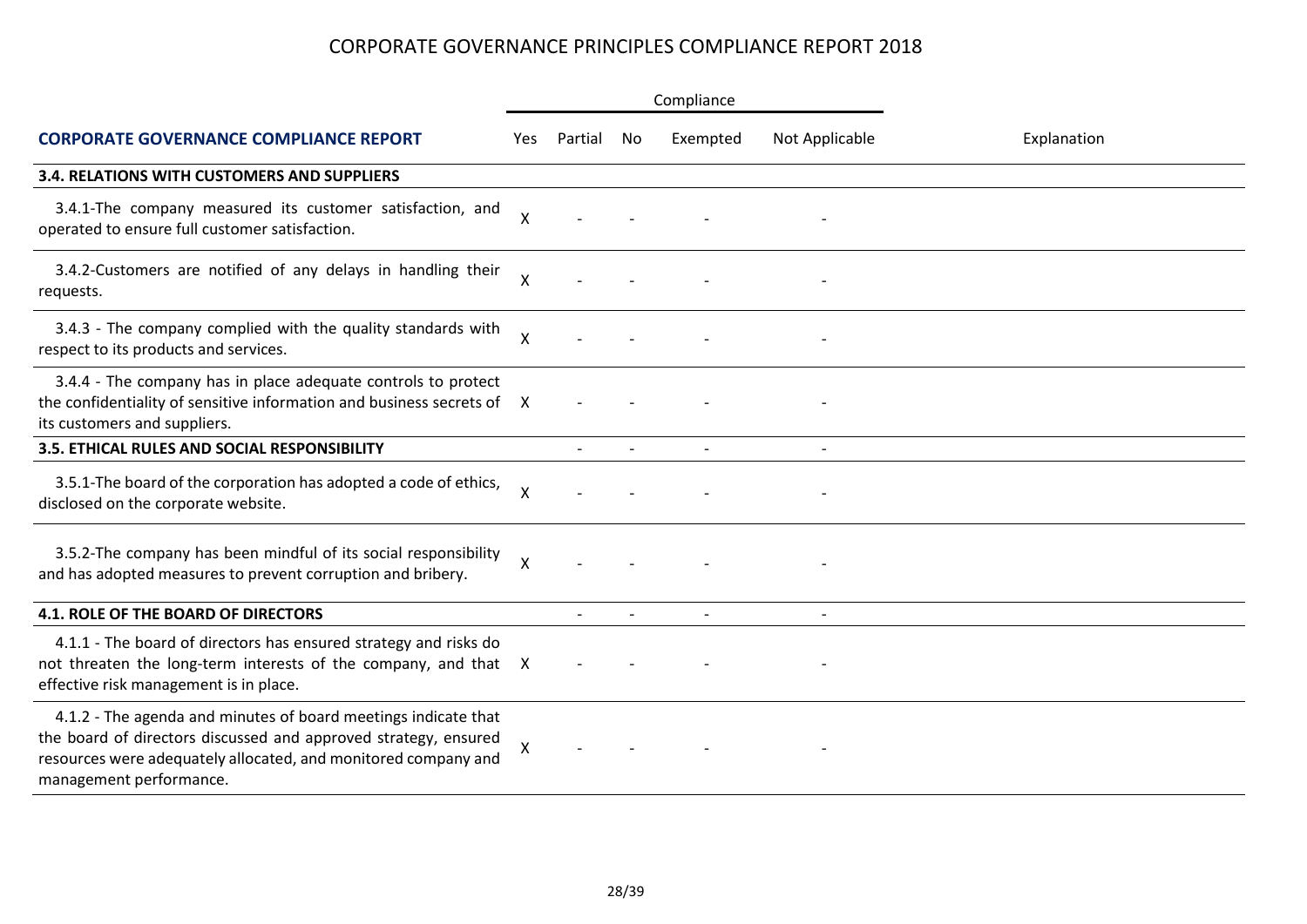|                                                                                                                                                                                                                                                         |                           |         |    | Compliance |                |                                                                                                                                                                                                        |  |  |
|---------------------------------------------------------------------------------------------------------------------------------------------------------------------------------------------------------------------------------------------------------|---------------------------|---------|----|------------|----------------|--------------------------------------------------------------------------------------------------------------------------------------------------------------------------------------------------------|--|--|
| <b>CORPORATE GOVERNANCE COMPLIANCE REPORT</b>                                                                                                                                                                                                           | Yes                       | Partial | No | Exempted   | Not Applicable | Explanation                                                                                                                                                                                            |  |  |
| <b>4.2. ACTIVITIES OF THE BOARD OF DIRECTORS</b>                                                                                                                                                                                                        |                           |         |    |            |                |                                                                                                                                                                                                        |  |  |
| 4.2.1-The board of directors documented its meetings and<br>reported its activities to the shareholders.                                                                                                                                                | X                         |         |    |            |                |                                                                                                                                                                                                        |  |  |
| 4.2.2-Duties and authorities of the members of the board of<br>directors are disclosed in the annual report.                                                                                                                                            | Χ                         |         |    |            |                |                                                                                                                                                                                                        |  |  |
| 4.2.3-The board has ensured the company has an internal<br>control framework adequate for its activities, size and complexity.                                                                                                                          | Χ                         |         |    |            |                |                                                                                                                                                                                                        |  |  |
| 4.2.4-Information on the functioning and effectiveness of the<br>internal control system is provided in the annual report.                                                                                                                              | X                         |         |    |            |                |                                                                                                                                                                                                        |  |  |
| 4.2.5 - The roles of the Chairman and Chief Executive Officer are<br>separated and defined.                                                                                                                                                             | Χ                         |         |    |            |                |                                                                                                                                                                                                        |  |  |
| 4.2.7 - The board of directors ensures that the Investor Relations<br>department and the corporate governance committee work<br>effectively. The board works closely with them when<br>communicating and settling disputes with shareholders.           | X                         |         |    |            |                |                                                                                                                                                                                                        |  |  |
| 4.2.8 - The company has subscribed to a Directors and Officers<br>liability insurance covering more than 25% of the capital.                                                                                                                            | $\boldsymbol{\mathsf{X}}$ |         |    |            |                |                                                                                                                                                                                                        |  |  |
| <b>4.3. STRUCTURE OF THE BOARD OF DIRECTORS</b>                                                                                                                                                                                                         |                           |         |    |            |                |                                                                                                                                                                                                        |  |  |
| 4.3.9-The board of directors has approved the policy on its own<br>composition, setting a minimal target of 25% for female directors.<br>The board annually evaluates its composition and nominates<br>directors so as to be compliant with the policy. |                           |         | X  |            |                | There are no female members in the Board of<br>Directors, and a target was not set to keep the<br>female member ratio at a minimum of 25%. There<br>is no written Company policy regarding this issue. |  |  |
| 4.3.10-At least one member of the audit committee has 5 years<br>of experience in audit/accounting and finance.                                                                                                                                         | X                         |         |    |            |                |                                                                                                                                                                                                        |  |  |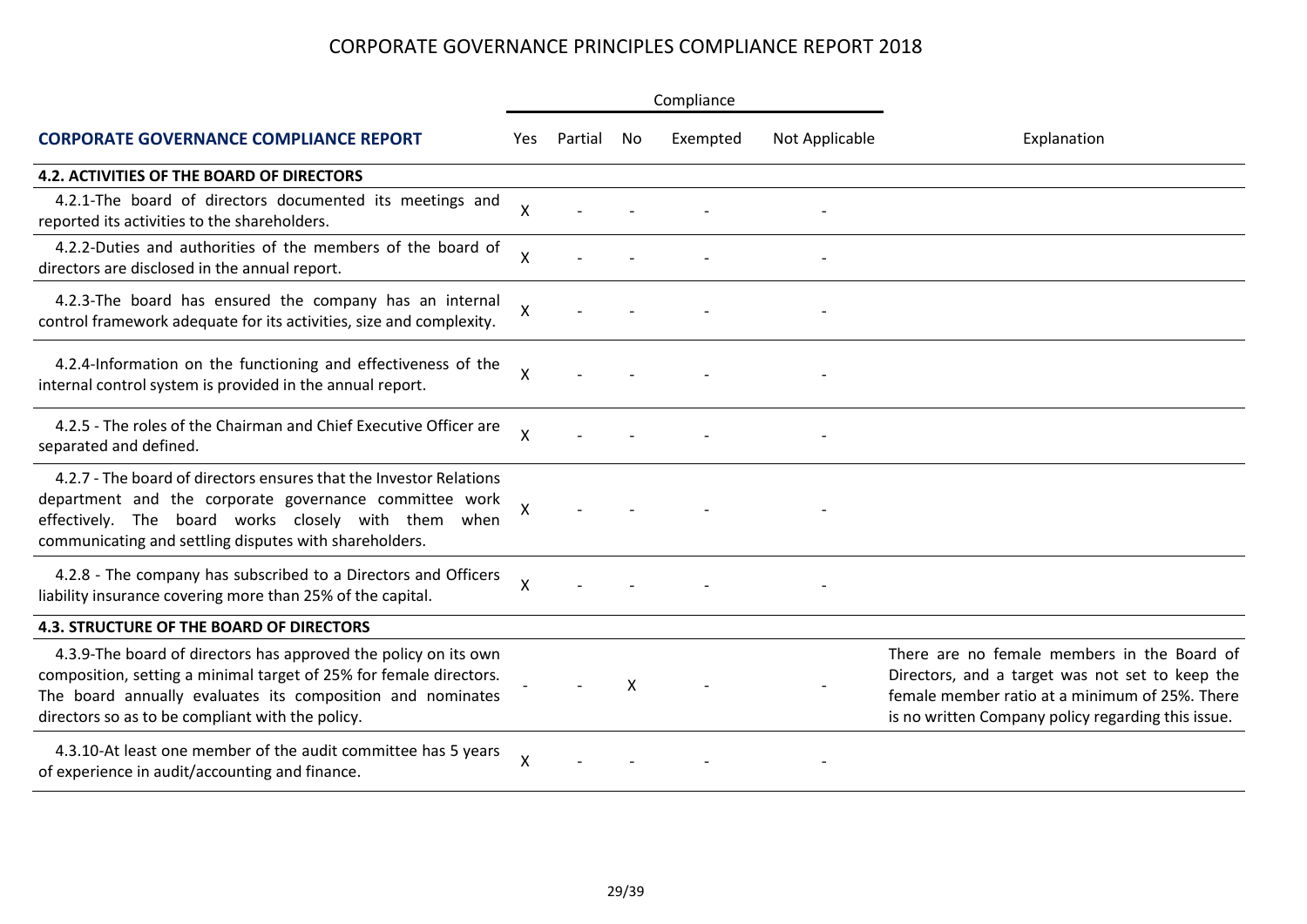|                                                                                                                                                                               |                           |         |              | Compliance |                |                                                                                                                                                                                                   |  |  |
|-------------------------------------------------------------------------------------------------------------------------------------------------------------------------------|---------------------------|---------|--------------|------------|----------------|---------------------------------------------------------------------------------------------------------------------------------------------------------------------------------------------------|--|--|
| <b>CORPORATE GOVERNANCE COMPLIANCE REPORT</b>                                                                                                                                 | Yes.                      | Partial | No.          | Exempted   | Not Applicable | Explanation                                                                                                                                                                                       |  |  |
| <b>4.4. BOARD MEETING PROCEDURES</b>                                                                                                                                          |                           |         |              |            |                |                                                                                                                                                                                                   |  |  |
| 4.4.1-Each board member attended the majority of the board<br>meetings in person.                                                                                             | $\mathsf{\chi}$           |         |              |            |                |                                                                                                                                                                                                   |  |  |
| 4.4.2-The board has formally approved a minimum time by<br>which information and documents relevant to the agenda items X<br>should be supplied to all board members.         |                           |         |              |            |                |                                                                                                                                                                                                   |  |  |
| 4.4.3 - The opinions of board members that could not attend the<br>meeting, but did submit their opinion in written format, were<br>presented to other members.               | X                         |         |              |            |                |                                                                                                                                                                                                   |  |  |
| 4.4.4-Each member of the board has one vote.                                                                                                                                  | X                         |         | $\mathbf{r}$ |            |                |                                                                                                                                                                                                   |  |  |
| 4.4.5-The board has a charter/written internal rules defining the<br>meeting procedures of the board.                                                                         | $\boldsymbol{\mathsf{X}}$ |         |              |            |                |                                                                                                                                                                                                   |  |  |
| 4.4.6-Board minutes document that all items on the agenda are<br>discussed, and board resolutions include director's dissenting<br>opinions if any.                           | X                         |         |              |            |                |                                                                                                                                                                                                   |  |  |
| 4.4.7-There are limits to external commitments of board<br>members. Shareholders are informed of board members' external<br>commitments at the General Shareholders' Meeting. |                           | X       |              |            |                | There are no limitations for the members of the<br>Board of Directors regarding them to carry duties<br>outside the company, except the duties that are<br>subject to prohibition of competition. |  |  |
| <b>4.5. BOARD COMMITTEES</b>                                                                                                                                                  |                           |         |              |            |                |                                                                                                                                                                                                   |  |  |
| 4.5.5-Board members serve in only one of the Board's<br>committees.                                                                                                           |                           |         | X            |            |                | The independent members take part in more than<br>one committee because the number of<br>independent members is 3.                                                                                |  |  |
| 4.5.6 - Committees have invited persons to the meetings as<br>deemed necessary to obtain their views.                                                                         | X                         |         |              |            |                |                                                                                                                                                                                                   |  |  |
| 4.5.7-If external consultancy services are used,<br>the<br>independence of the provider is stated in the annual report.                                                       |                           |         |              |            | X              |                                                                                                                                                                                                   |  |  |
| 4.5.8-Minutes of all committee meetings are kept and reported<br>to board members.                                                                                            | X                         |         |              |            |                |                                                                                                                                                                                                   |  |  |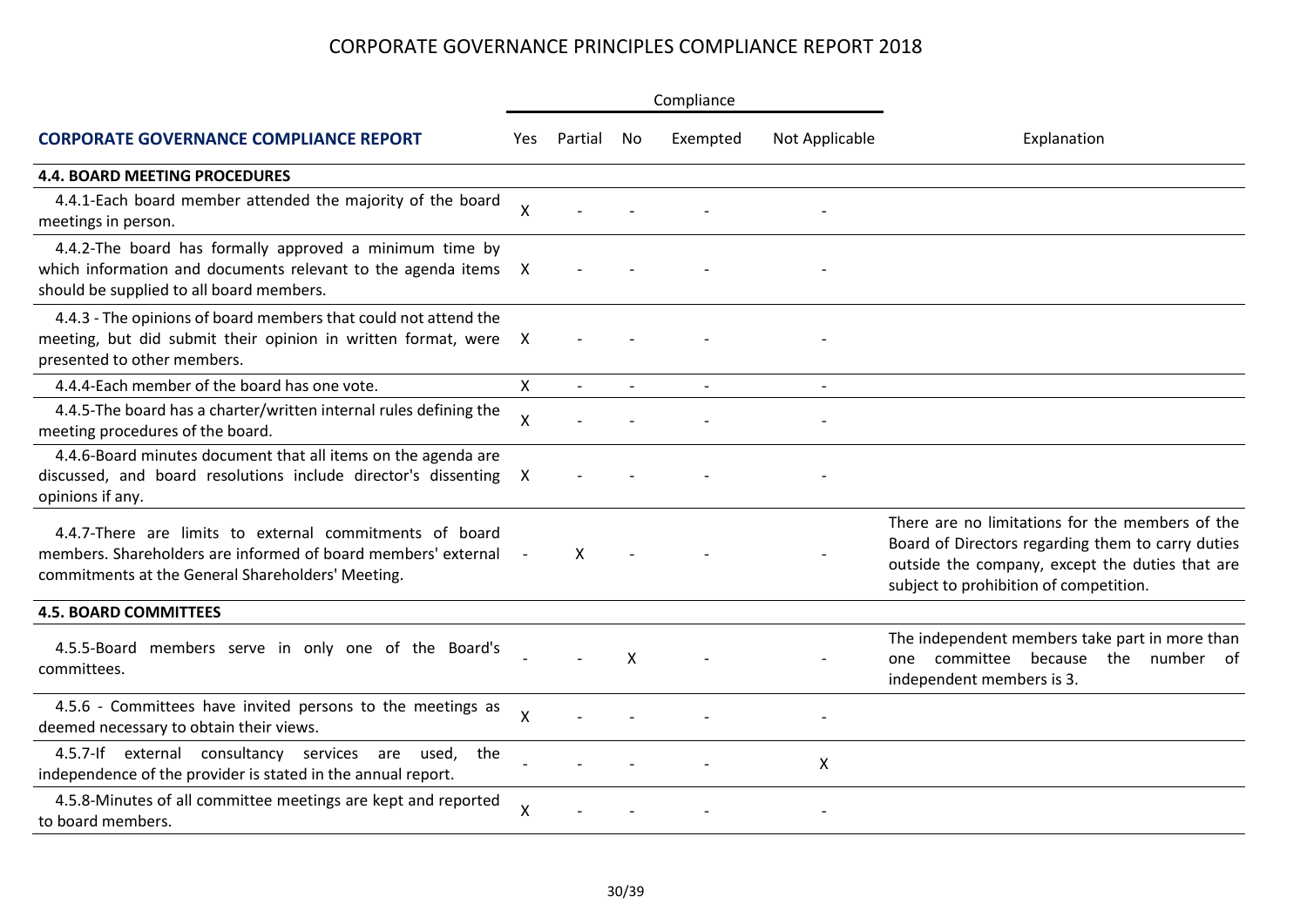|                                                                                                                                                                                                                                                                                                                                          | Compliance |         |     |                          |                |                                                                                                                                                                                                                                    |  |  |
|------------------------------------------------------------------------------------------------------------------------------------------------------------------------------------------------------------------------------------------------------------------------------------------------------------------------------------------|------------|---------|-----|--------------------------|----------------|------------------------------------------------------------------------------------------------------------------------------------------------------------------------------------------------------------------------------------|--|--|
| <b>CORPORATE GOVERNANCE COMPLIANCE REPORT</b>                                                                                                                                                                                                                                                                                            | Yes.       | Partial | No. | Exempted                 | Not Applicable | Explanation                                                                                                                                                                                                                        |  |  |
| <b>4.6. FINANCIAL RIGHTS</b>                                                                                                                                                                                                                                                                                                             |            |         |     |                          |                |                                                                                                                                                                                                                                    |  |  |
| 4.6.1-The board of directors has conducted a board performance<br>evaluation to review whether it has discharged all its<br>responsibilities effectively.                                                                                                                                                                                | $\sim$     |         | X   | $\overline{\phantom{a}}$ |                | There is no such practice within the company.                                                                                                                                                                                      |  |  |
| 4.6.4-The company did not extend any loans to its board<br>directors or executives, nor extended their lending period or<br>enhanced the amount of those loans, or improve conditions<br>thereon, and did not extend loans under a personal credit title by<br>third parties or provided guarantees such as surety in favour of<br>them. | Χ          |         |     |                          |                |                                                                                                                                                                                                                                    |  |  |
| 4.6.5-The individual remuneration of board members and<br>executives is disclosed in the annual report.                                                                                                                                                                                                                                  |            | X       |     |                          |                | The salaries of the Chairman and the members of<br>the Board of Directors are given seperately in the<br>Board of Directors Report and the annual report<br>but the salaries of the CEO and vice presidents are<br>given as a sum. |  |  |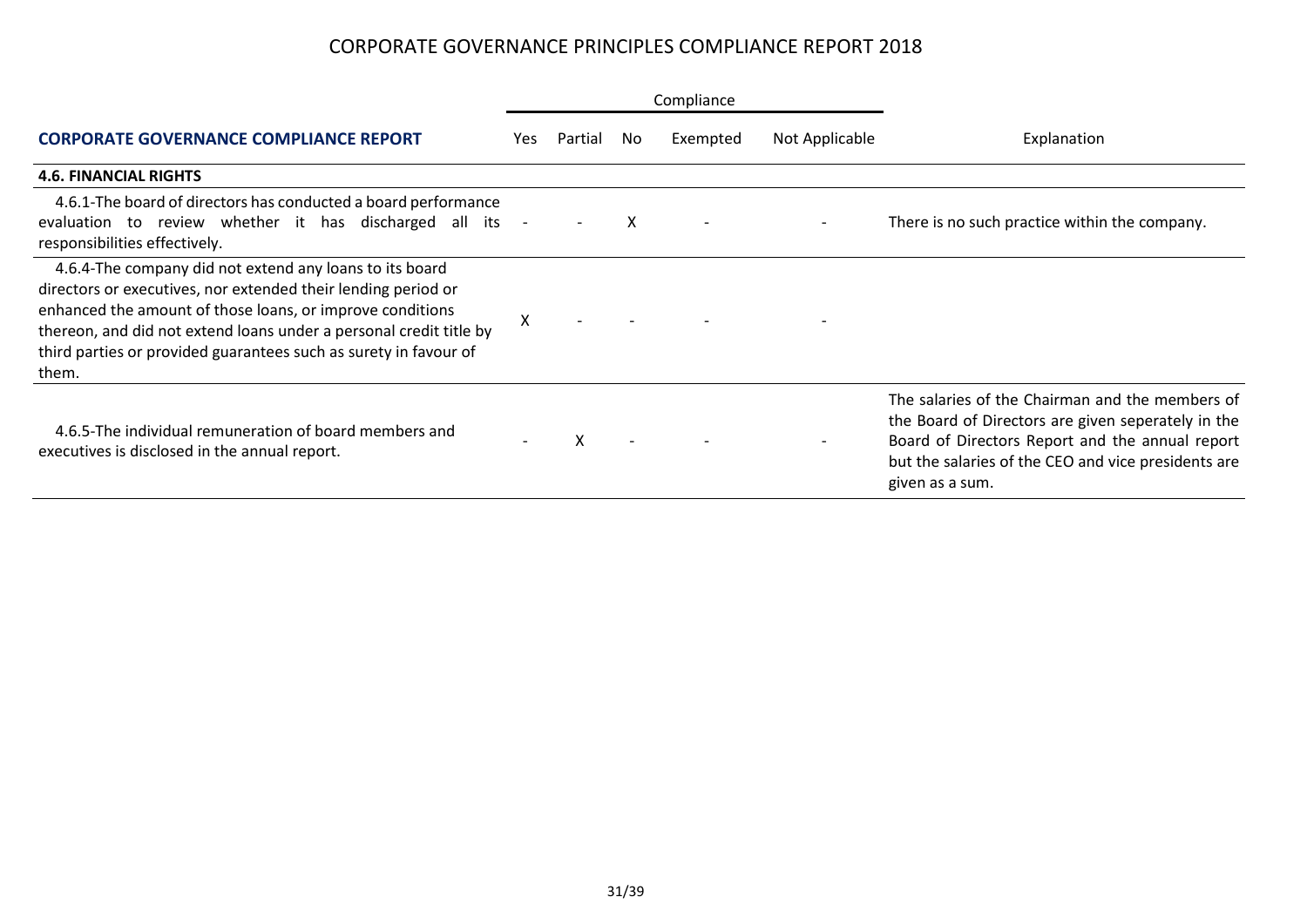## **CORPORATE GOVERNANCE INFORMATION FILLINGS**

| 1.1. Facilitating the Exercise of Shareholders Rights                                                                                                                                                                     |                                                                                                                                                  |
|---------------------------------------------------------------------------------------------------------------------------------------------------------------------------------------------------------------------------|--------------------------------------------------------------------------------------------------------------------------------------------------|
| The number of investor meetings (conference, seminar/etc.) organised by                                                                                                                                                   |                                                                                                                                                  |
| the company during the year                                                                                                                                                                                               | 3                                                                                                                                                |
| 1.2. Right to Obtain and Examine Information                                                                                                                                                                              |                                                                                                                                                  |
| The number of special audit request(s)                                                                                                                                                                                    |                                                                                                                                                  |
| The number of special audit requests that were accepted at the General                                                                                                                                                    |                                                                                                                                                  |
| Shareholders' Meeting                                                                                                                                                                                                     |                                                                                                                                                  |
| 1.3. General Assembly                                                                                                                                                                                                     |                                                                                                                                                  |
| Link to the PDP announcement that demonstrates the information<br>requested by Principle 1.3.1. (a-d)                                                                                                                     | https://www.kap.org.tr/en/Bildirim/66<br>1371                                                                                                    |
| Whether the company provides materials for the General Shareholders'<br>Meeting in English and Turkish at the same time                                                                                                   | https://www.kap.org.tr/en/Bildirim/66<br>1371                                                                                                    |
| The links to the PDP announcements associated with the transactions that<br>are not approved by the majority of independent directors or by unanimous<br>votes of present board members in the context of Principle 1.3.9 |                                                                                                                                                  |
| The links to the PDP announcements associated with related party<br>transactions in the context of Article 9 of the Communique on Corporate<br>Governance (II-17.1)                                                       |                                                                                                                                                  |
| The links to the PDP announcements associated with common and<br>continuous transactions in the context of Article 10 of the Communique on<br>Corporate Governance (II-17.1)                                              | https://www.kap.org.tr/en/Bildirim/66<br>1371                                                                                                    |
| The name of the section on the corporate website that demonstrates the<br>donation policy of the company                                                                                                                  | <b>Investor Relations &gt; Corporate</b><br>Governance > Policies                                                                                |
| The relevant link to the PDP with minute of the General Shareholders'<br>Meeting where the donation policy has been approved                                                                                              | https://www.kap.org.tr/en/Bildirim/67<br>2690                                                                                                    |
| The number of the provisions of the articles of association that discuss the<br>participation of stakeholders to the General Shareholders' Meeting                                                                        |                                                                                                                                                  |
| Identified stakeholder groups that participated in the General Shareholders'<br>Meeting, if any                                                                                                                           | The representatives of the Independent<br>Audit Company and the Corporate<br>Governance Rating Company attended<br>the general assembly meeting. |
| 1.4. Voting Rights                                                                                                                                                                                                        |                                                                                                                                                  |
| Whether the shares of the company have differential voting rights                                                                                                                                                         | No                                                                                                                                               |
| In case that there are voting privileges, indicate the owner and percentage<br>of the voting majority of shares.                                                                                                          |                                                                                                                                                  |
| The percentage of ownership of the largest shareholder                                                                                                                                                                    | 74,20%                                                                                                                                           |
| 1.5. Minority Rights                                                                                                                                                                                                      |                                                                                                                                                  |
| Whether the scope of minority rights enlarged (in terms of content or the<br>ratio) in the articles of the association                                                                                                    | No                                                                                                                                               |
| If yes, specify the relevant provision of the articles of association                                                                                                                                                     | $\overline{\phantom{a}}$                                                                                                                         |
| 1.6. Dividend Right                                                                                                                                                                                                       |                                                                                                                                                  |
| The name of the section on the corporate website that describes the<br>dividend distribution policy                                                                                                                       | <b>Investor Relations &gt; Corporate</b><br>Governance > Policies                                                                                |
| Minutes of the relevant agenda item in case the board of directors<br>proposed to the general assembly not to distribute dividends, the reason for<br>such proposal and information as to use of the dividend             |                                                                                                                                                  |
| PDP link to the related general shareholder meeting minutes in case the<br>board of directors proposed to the general assembly not to distribute<br>dividends                                                             |                                                                                                                                                  |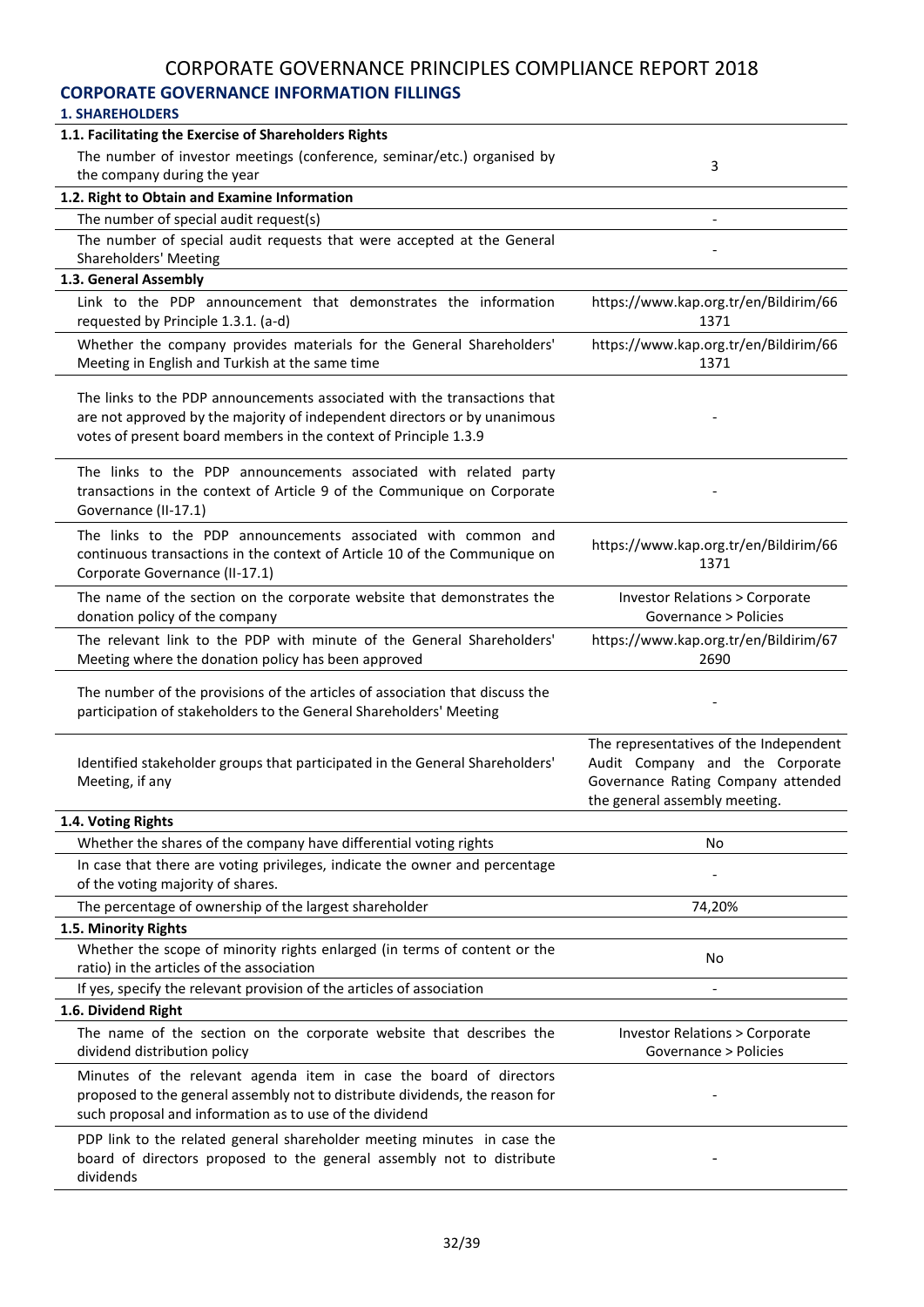## **CORPORATE GOVERNANCE INFORMATION FILLINGS**

#### **General Assembly Meetings**

| General<br><b>Meeting</b><br><b>Date</b> | The number of information<br>requests received by the<br>company regarding the<br>clarification of the agenda of<br>the General Shareholders'<br><b>Meeting</b> | <b>Shareholder</b><br>participation<br>rate to the<br>General<br>Shareholders'<br><b>Meeting</b> | Percentage of<br>shares directly<br>present at the<br><b>GSM</b> | Percentage of<br>shares<br>represented<br>by proxy | Specify the name<br>of the page of the<br>corporate website<br>that contains the<br>General<br>Shareholders'<br><b>Meeting minutes,</b><br>and also indicates<br>for each<br>resolution the<br>voting levels for<br>or against | Specify the name<br>of the page of the<br>corporate website<br>that contains all<br>questions asked in $ $<br>the general<br>assembly meeting<br>and all responses<br>to them | The number<br>of the<br>relevant item<br>or paragraph<br>of General<br>Shareholders'<br><b>Meeting</b><br>minutes in<br>relation to<br>related party<br>transactions | The number<br>of<br>declarations<br>by insiders<br>received by<br>the board of<br>directors | The link to the related<br>PDP general<br>shareholder meeting<br>notification |
|------------------------------------------|-----------------------------------------------------------------------------------------------------------------------------------------------------------------|--------------------------------------------------------------------------------------------------|------------------------------------------------------------------|----------------------------------------------------|--------------------------------------------------------------------------------------------------------------------------------------------------------------------------------------------------------------------------------|-------------------------------------------------------------------------------------------------------------------------------------------------------------------------------|----------------------------------------------------------------------------------------------------------------------------------------------------------------------|---------------------------------------------------------------------------------------------|-------------------------------------------------------------------------------|
| 02/04/20<br>18                           | $\Omega$                                                                                                                                                        | 87,83%                                                                                           | 0,08%                                                            | 87,75%                                             | <b>Investor Relations</b><br>> Corporate<br>Governance ><br>General Assembly                                                                                                                                                   | <b>Investor Relations</b><br>> Corporate<br>Governance ><br><b>General Assembly</b><br>> General<br>Assembly<br>Documents                                                     | Article 11                                                                                                                                                           |                                                                                             | https://www.kap.org.tr<br>/en/Bildirim/672690                                 |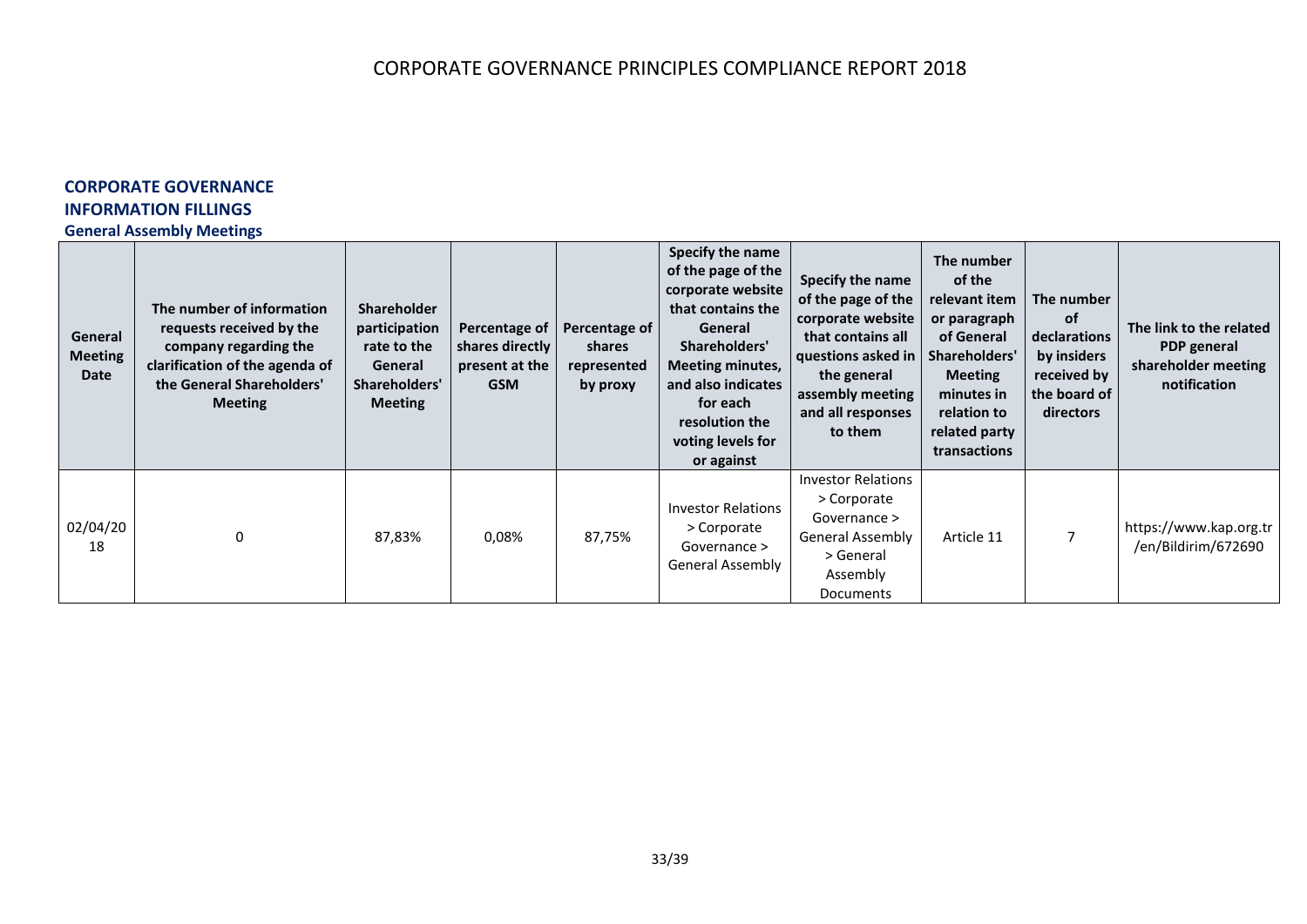## **CORPORATE GOVERNANCE INFORMATION FILLINGS**

| <b>2. DISCLOSURE AND TRANSPARENCY</b>                                                                                                                                                                                                                                                                                                                                      |                                                                                                                                                                                                                                                                                                                           |
|----------------------------------------------------------------------------------------------------------------------------------------------------------------------------------------------------------------------------------------------------------------------------------------------------------------------------------------------------------------------------|---------------------------------------------------------------------------------------------------------------------------------------------------------------------------------------------------------------------------------------------------------------------------------------------------------------------------|
| 2.1. Corporate Website                                                                                                                                                                                                                                                                                                                                                     |                                                                                                                                                                                                                                                                                                                           |
| Specify the name of the sections of the website providing<br>the information requested by the Principle 2.1.1.                                                                                                                                                                                                                                                             | <b>Investor Relations &gt; Corporate Governance</b>                                                                                                                                                                                                                                                                       |
| If applicable, specify the name of the sections of the                                                                                                                                                                                                                                                                                                                     |                                                                                                                                                                                                                                                                                                                           |
| website providing the list of shareholders (ultimate                                                                                                                                                                                                                                                                                                                       |                                                                                                                                                                                                                                                                                                                           |
| beneficiaries) who directly or indirectly own more than                                                                                                                                                                                                                                                                                                                    |                                                                                                                                                                                                                                                                                                                           |
| 5% of the shares.                                                                                                                                                                                                                                                                                                                                                          |                                                                                                                                                                                                                                                                                                                           |
| List of languages for which the website is available                                                                                                                                                                                                                                                                                                                       | Turkish, English                                                                                                                                                                                                                                                                                                          |
| 2.2. Annual Report                                                                                                                                                                                                                                                                                                                                                         |                                                                                                                                                                                                                                                                                                                           |
| The page numbers and/or name of the sections in the                                                                                                                                                                                                                                                                                                                        |                                                                                                                                                                                                                                                                                                                           |
| Annual Report that demonstrate the information<br>requested by principle 2.2.2.                                                                                                                                                                                                                                                                                            |                                                                                                                                                                                                                                                                                                                           |
| a) The page numbers and/or name of the sections in the<br>Annual Report that demonstrate the information on the<br>duties of the members of the board of directors and<br>executives conducted out of the company<br>and<br>declarations on independence of board members                                                                                                  | The information on the duties of the members of the<br>board of directors and executives conducted out of the<br>company is under Article 4 of the Report of Board of<br>Directors. Declarations on independence of board<br>members are end of the Annual Report > Corporate<br>Governance Principles Compliance Report. |
| b) The page numbers and/or name of the sections in the<br>Annual Report that demonstrate the information on<br>committees formed within the board structure                                                                                                                                                                                                                | The information is in the Annual Report > Corporate<br>Governance Principles Compliance Report > Number of<br>Committees Formed in the Board of Directors with<br>Their Structures and Independency title.                                                                                                                |
| c) The page numbers and/or name of the sections in the<br>Annual Report that demonstrate the information on the<br>number of board meetings in a year and the attendance<br>of the members to these meetings                                                                                                                                                               | The information is in the Annual Report $>$ Corporate<br>Governance Principles Compliance Report > Principles<br>of Activity of the Board of Directors title.                                                                                                                                                             |
| ç) The page numbers and/or name of the sections in the<br>Annual Report that demonstrate the information on<br>amendments in the legislation which may significantly<br>affect the activities of the corporation                                                                                                                                                           | The information is under Article 10 of the Report of<br>Board of Director.                                                                                                                                                                                                                                                |
| d) The page numbers and/or name of the sections in the<br>Annual Report that demonstrate the information on<br>significant lawsuits filed against the corporation and the<br>possible results thereof                                                                                                                                                                      | The information is under Financial Information Note 15<br>and at the same time under Article 18 of the Report of<br>Board of Directors.                                                                                                                                                                                   |
| e) The page numbers and/or name of the sections in the<br>Annual Report that demonstrate the information on the<br>conflicts of interest of the corporation among the<br>institutions that it purchases services on matters such as<br>investment consulting and rating and the measures<br>taken by the corporation in order to avoid from these<br>conflicts of interest | None.                                                                                                                                                                                                                                                                                                                     |
| f) The page numbers and/or name of the sections in the<br>Annual Report that demonstrate the information on the<br>cross ownership subsidiaries that the direct contribution<br>to the capital exceeds 5%                                                                                                                                                                  | The information is under Article 17 of the Report of<br>Board of Directors.                                                                                                                                                                                                                                               |
| g) The page numbers and/or name of the sections in the<br>Annual Report that demonstrate the information on<br>social rights and professional training of the employees<br>and activities of corporate social responsibility in respect<br>of the corporate activities that arises social and<br>environmental results                                                     | The information is in the Annual Report > Corporate<br>Governance Principles Compliance Report > Ethical<br>Rules and Social Responsibility title.                                                                                                                                                                        |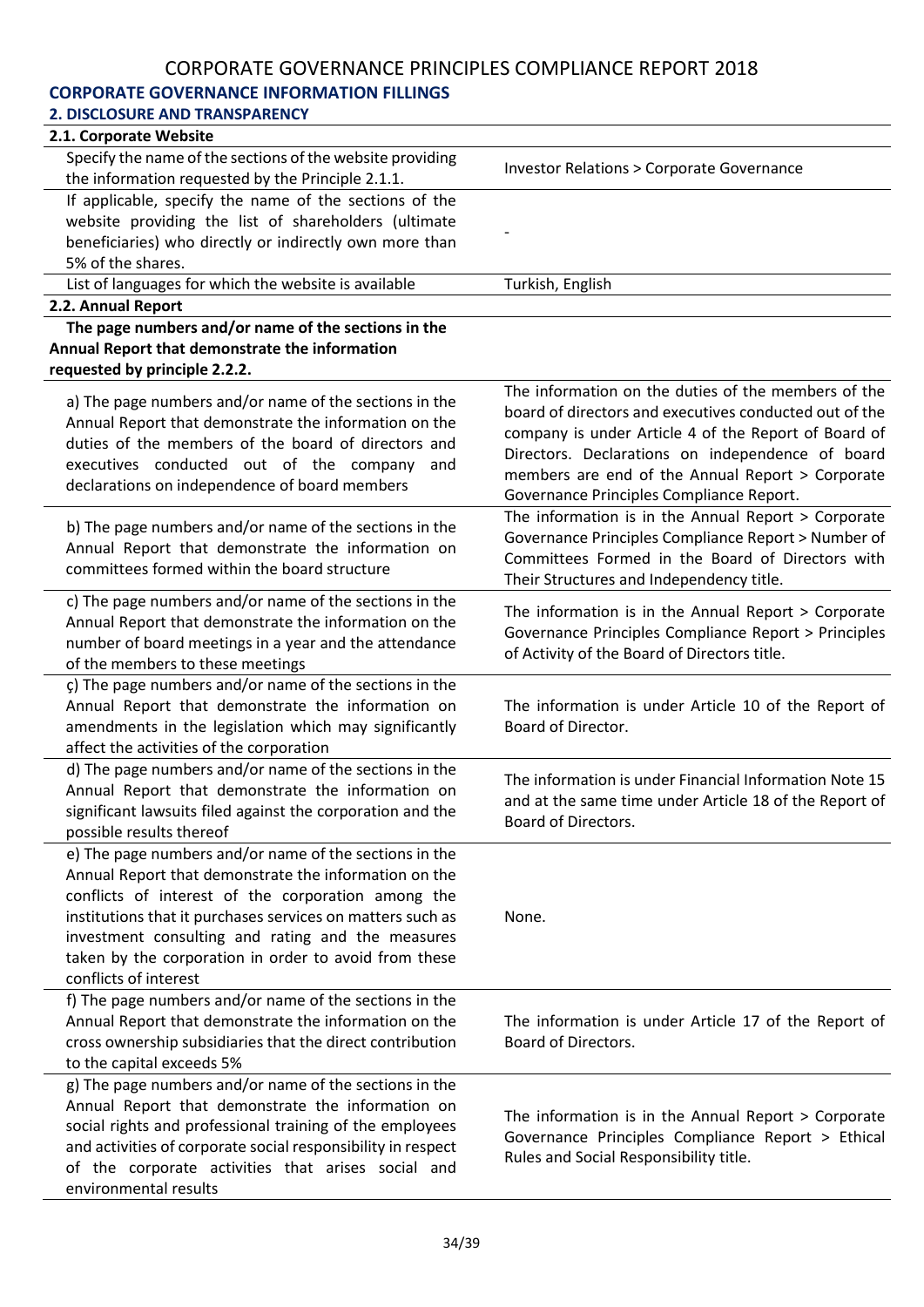## CORPORATE GOVERNANCE PRINCIPLES COMPLIANCE REPORT 2018 **CORPORATE GOVERNANCE INFORMATION FILLINGS**

#### **3. STAKEHOLDERS**

| 3.1. Corporation's Policy on Stakeholders                                                                                                                                                                                                                            |                                                                                                                                                                                                                    |
|----------------------------------------------------------------------------------------------------------------------------------------------------------------------------------------------------------------------------------------------------------------------|--------------------------------------------------------------------------------------------------------------------------------------------------------------------------------------------------------------------|
| The name of the section on the corporate website that<br>demonstrates the employee remedy or severance policy                                                                                                                                                        | <b>Investor Relations &gt; Corporate Governance</b><br>> Policies                                                                                                                                                  |
| The number of definitive convictions the company was<br>subject to in relation to breach of employee rights                                                                                                                                                          | The information is under Article 18 of the<br>Annual Report of Board of Directors.                                                                                                                                 |
| The position of the person responsible for the alert<br>mechanism (i.e. whistleblowing mechanism)                                                                                                                                                                    | <b>CEO</b>                                                                                                                                                                                                         |
| The contact detail of the company alert mechanism.                                                                                                                                                                                                                   | Chairman & CEO Prof. Dr. Haluk GÖRGÜN<br>Phone Number: (0312) 592 10 00 Address:<br>ASELSAN Elektronik Sanayi ve Ticaret A.Ş.<br>Mehmet Akif Ersoy Mahallesi 296. Cadde No:<br>16 06370 Yenimahalle ANKARA, TURKEY |
| 3.2. Supporting the Participation of the Stakeholders in the Corporation's Management                                                                                                                                                                                |                                                                                                                                                                                                                    |
| Name of the section on the corporate website that<br>demonstrates the internal regulation addressing the<br>participation of employees on management bodies.                                                                                                         | It was regulated by internal directives and it<br>is not open to the public.                                                                                                                                       |
| Corporate bodies where employees are actually<br>represented                                                                                                                                                                                                         | None.                                                                                                                                                                                                              |
| 3.3. Human Resources Policy                                                                                                                                                                                                                                          |                                                                                                                                                                                                                    |
| The role of the board on developing and ensuring that<br>the company has a succession plan for the key<br>management positions                                                                                                                                       | None.                                                                                                                                                                                                              |
| The name of the section on the corporate website that<br>demonstrates the human resource policy covering equal<br>opportunities and hiring principles. Also provide a<br>summary of relevant parts of the human resource policy.                                     | Career > Being Part of Our Team                                                                                                                                                                                    |
| Whether the company provides an employee stock<br>ownership program                                                                                                                                                                                                  | There isn't an employee stock ownership<br>program.                                                                                                                                                                |
| The name of the section on the corporate website that<br>demonstrates the human resource policy covering<br>discrimination and mistreatments and the measures to<br>prevent them. Also provide a summary of relevant parts<br>of the human resource policy.          | Career > Our Human Rights Policy                                                                                                                                                                                   |
| The number of definitive convictions the company is<br>subject to in relation to health and safety measures                                                                                                                                                          | The information is under Article 18 of the<br>Annual Report of Board of Directors.                                                                                                                                 |
| 3.5. Ethical Rules and Social Responsibility                                                                                                                                                                                                                         |                                                                                                                                                                                                                    |
| The name of the section on the corporate website that<br>demonstrates the code of ethics                                                                                                                                                                             | <b>Investor Relations &gt; Corporate Governance</b><br>> Ethical Principles                                                                                                                                        |
| The name of the section on the company website that<br>demonstrates the corporate social responsibility report.<br>If such a report does not exist, provide the information<br>about any measures taken on environmental, social and<br>corporate governance issues. | <b>Investor Relations &gt; Sustainability</b>                                                                                                                                                                      |
| Any measures combating any kind of corruption<br>including embezzlement and bribery                                                                                                                                                                                  | <b>Investor Relations &gt; Corporate Governance</b><br>> Policies                                                                                                                                                  |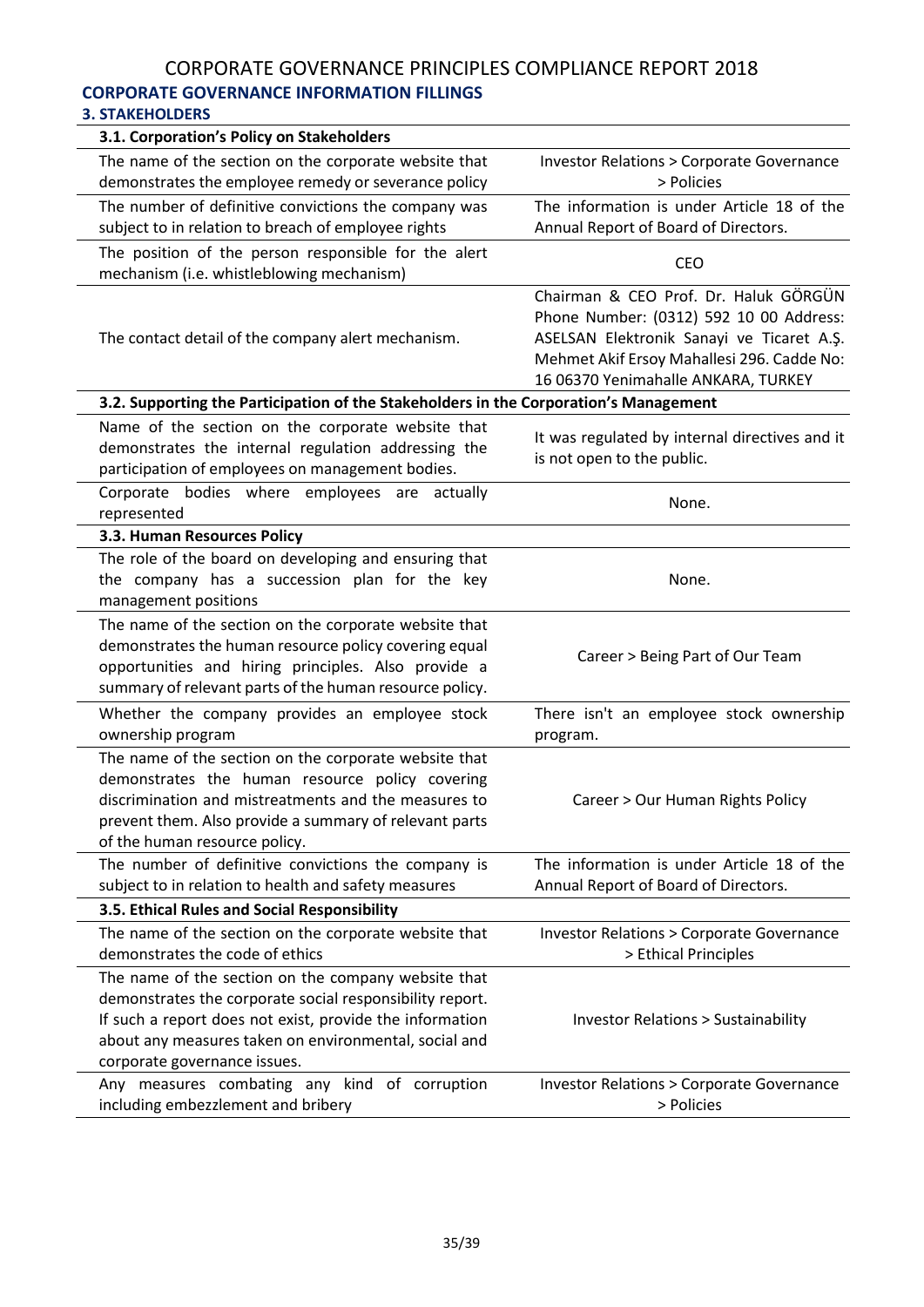#### **CORPORATE GOVERNANCE INFORMATION FILLINGS 4. BOARD OF DIRECTORS-I**

| 4. BUAKU UF DIKELTUKS-I                                                                                                                                                                                                           |                                                                                                                                                                                                                                                                                                                                                                                                                                                            |  |  |  |
|-----------------------------------------------------------------------------------------------------------------------------------------------------------------------------------------------------------------------------------|------------------------------------------------------------------------------------------------------------------------------------------------------------------------------------------------------------------------------------------------------------------------------------------------------------------------------------------------------------------------------------------------------------------------------------------------------------|--|--|--|
| 4.2. Activity of the Board of Directors                                                                                                                                                                                           |                                                                                                                                                                                                                                                                                                                                                                                                                                                            |  |  |  |
| Date of the last board evaluation conducted                                                                                                                                                                                       | 26/02/2019                                                                                                                                                                                                                                                                                                                                                                                                                                                 |  |  |  |
| Whether the board evaluation was externally                                                                                                                                                                                       | No                                                                                                                                                                                                                                                                                                                                                                                                                                                         |  |  |  |
| facilitated                                                                                                                                                                                                                       |                                                                                                                                                                                                                                                                                                                                                                                                                                                            |  |  |  |
| Whether all board members released from their                                                                                                                                                                                     | Yes                                                                                                                                                                                                                                                                                                                                                                                                                                                        |  |  |  |
| duties at the GSM                                                                                                                                                                                                                 |                                                                                                                                                                                                                                                                                                                                                                                                                                                            |  |  |  |
| Name(s) of the board member(s) with specific<br>delegated duties and authorities, and descriptions<br>of such duties                                                                                                              | It was resolved at the meeting of the Board of<br>Directors of our Company, held on 02.04.2018<br>that; Haluk GÖRGÜN shall be appointed as the<br>Chairman of the Board of Directors, Mustafa<br>Murat ŞEKER shall be appointed as the Vice<br>Chairman and Haluk GÖRGÜN and Mustafa<br>Murat ŞEKER shall be appointed as the Managing<br>Members. The details regarding the context of<br>the authorities are included in the articles of<br>association. |  |  |  |
| Number of reports presented by internal auditors to                                                                                                                                                                               |                                                                                                                                                                                                                                                                                                                                                                                                                                                            |  |  |  |
| the audit committee or any relevant committee to                                                                                                                                                                                  | 54                                                                                                                                                                                                                                                                                                                                                                                                                                                         |  |  |  |
| the board                                                                                                                                                                                                                         |                                                                                                                                                                                                                                                                                                                                                                                                                                                            |  |  |  |
| Specify the name of the section or page number of                                                                                                                                                                                 | The information is under Article 17 of the Annual                                                                                                                                                                                                                                                                                                                                                                                                          |  |  |  |
| the annual report that provides the summary of the                                                                                                                                                                                | Report of Board of Directors.                                                                                                                                                                                                                                                                                                                                                                                                                              |  |  |  |
| review of the effectiveness of internal controls                                                                                                                                                                                  |                                                                                                                                                                                                                                                                                                                                                                                                                                                            |  |  |  |
| Name of the Chairman                                                                                                                                                                                                              | Prof. Dr. Haluk GÖRGÜN                                                                                                                                                                                                                                                                                                                                                                                                                                     |  |  |  |
| Name of the CEO                                                                                                                                                                                                                   | Prof. Dr. Haluk GÖRGÜN                                                                                                                                                                                                                                                                                                                                                                                                                                     |  |  |  |
| If the CEO and Chair functions are combined:<br>provide the link to the relevant PDP announcement<br>providing the rationale for such combined roles                                                                              | None.                                                                                                                                                                                                                                                                                                                                                                                                                                                      |  |  |  |
| Link to the PDP notification stating that any damage<br>that may be caused by the members of the board of<br>directors during the discharge of their duties is<br>insured for an amount exceeding 25% of the<br>company's capital | https://www.kap.org.tr/en/Bildirim/696449                                                                                                                                                                                                                                                                                                                                                                                                                  |  |  |  |
| The name of the section on the corporate website<br>that demonstrates current diversity policy targeting<br>women directors                                                                                                       | None.                                                                                                                                                                                                                                                                                                                                                                                                                                                      |  |  |  |
| The number and ratio of female directors within the<br><b>Board of Directors</b>                                                                                                                                                  | 0                                                                                                                                                                                                                                                                                                                                                                                                                                                          |  |  |  |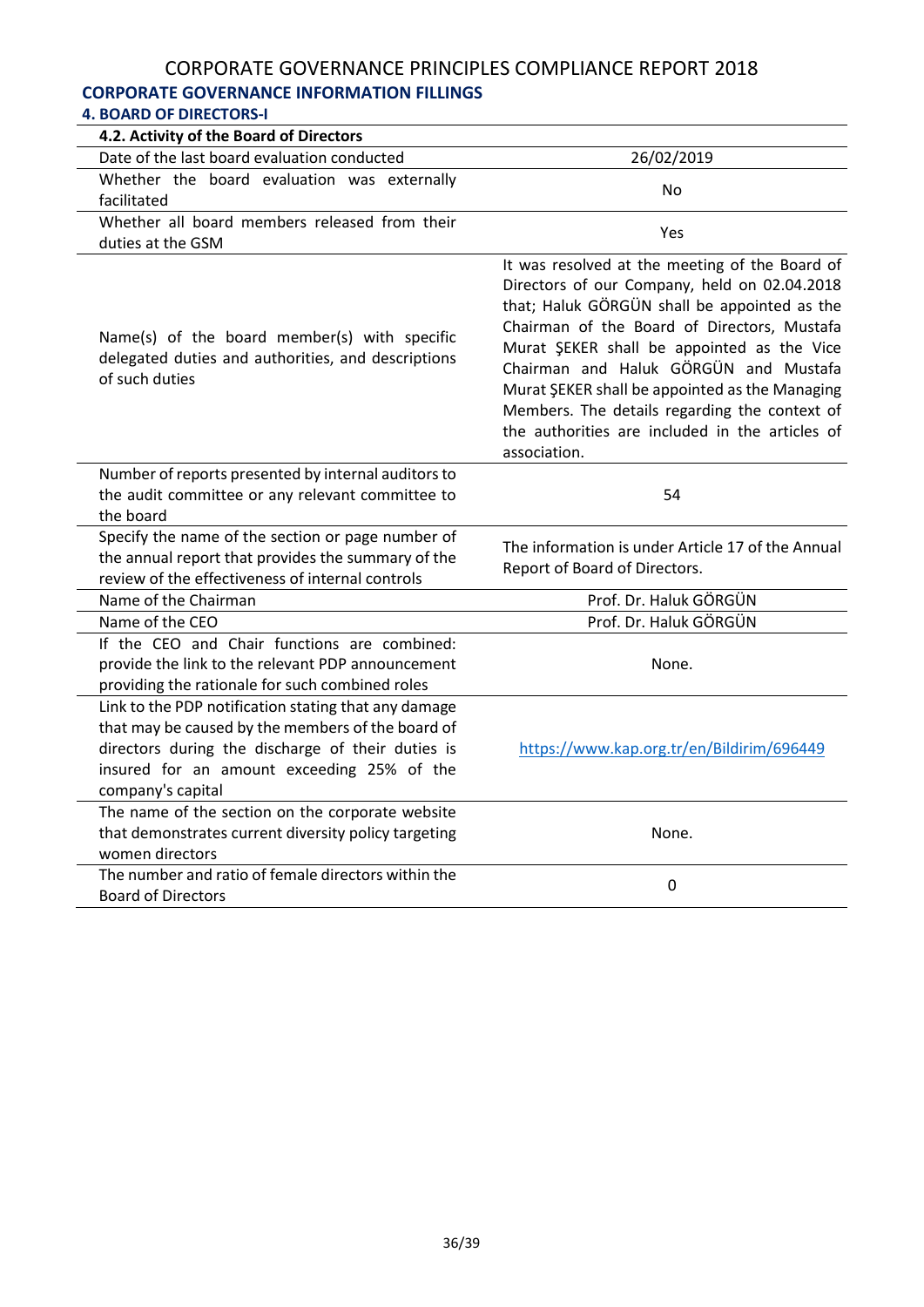#### **CORPORATE GOVERNANCE INFORMATION FILLINGS**

**Composition of Board of Directors**

| Name, Surname of<br><b>Board Member</b> | <b>Whether Executive Director Or Not</b> | Whether<br>Independent<br><b>Director Or</b><br><b>Not</b> | <b>The First</b><br><b>Election</b><br>Date To<br><b>Board</b> | Link to PDP Notification That Includes The<br><b>Independency Declaration</b> | Whether the<br>Independent<br><b>Director</b><br><b>Considered By</b><br><b>The Nomination</b><br><b>Committee</b> | Whether<br>She/He is the<br><b>Director Who</b><br>Ceased to<br><b>Satisfy The</b><br>Independence<br>or Not | <b>Whether The</b><br><b>Director Has At</b><br>Least 5 Years'<br><b>Experience On</b><br>Audit,<br><b>Accounting</b><br><b>And/Or Finance</b><br><b>Or Not</b> |
|-----------------------------------------|------------------------------------------|------------------------------------------------------------|----------------------------------------------------------------|-------------------------------------------------------------------------------|--------------------------------------------------------------------------------------------------------------------|--------------------------------------------------------------------------------------------------------------|-----------------------------------------------------------------------------------------------------------------------------------------------------------------|
| Haluk GÖRGÜN                            | Executive                                | <b>Not</b><br>independent                                  | 15/03/2017                                                     |                                                                               | Not considered                                                                                                     | No                                                                                                           | Yes                                                                                                                                                             |
| Mustafa Murat ŞEKER                     | Non-executive                            | Not<br>independent                                         | 15/05/2013                                                     |                                                                               | Not considered                                                                                                     | N <sub>0</sub>                                                                                               | Yes                                                                                                                                                             |
| Mehmet ARIK                             | Non-executive                            | Independent                                                | 02/04/2018                                                     | https://www.kap.org.tr/en/Bildirim/667170                                     | Considered                                                                                                         | No                                                                                                           | Yes                                                                                                                                                             |
| Ercümend ARVAS                          | Non-executive                            | Independent                                                | 31/03/2016                                                     | https://www.kap.org.tr/en/Bildirim/667170                                     | Considered                                                                                                         | No                                                                                                           | Yes                                                                                                                                                             |
| <b>Bayram GENCCAN</b>                   | Executive                                | Not<br>independent                                         | 15/03/2017                                                     |                                                                               | Not considered                                                                                                     | No                                                                                                           | Yes                                                                                                                                                             |
| İbrahim ÖZKOL                           | Non-executive                            | Independent                                                | 15/03/2017                                                     | https://www.kap.org.tr/en/Bildirim/667170                                     | Considered                                                                                                         | No                                                                                                           | Yes                                                                                                                                                             |
| <b>Ercan TOPACA</b>                     | Non-executive                            | Not<br>independent                                         | 15/03/2017                                                     |                                                                               | Not considered                                                                                                     | No                                                                                                           | Yes                                                                                                                                                             |
| Celal Sami TÜFEKCİ                      | Non-executive                            | <b>Not</b><br>independent                                  | 02/04/2018                                                     |                                                                               | Not considered                                                                                                     | No                                                                                                           | Yes                                                                                                                                                             |
| Murat ÜÇÜNCÜ                            | Non-executive                            | Not<br>independent                                         | 15/03/2013                                                     |                                                                               | Not considered                                                                                                     | No                                                                                                           | Yes                                                                                                                                                             |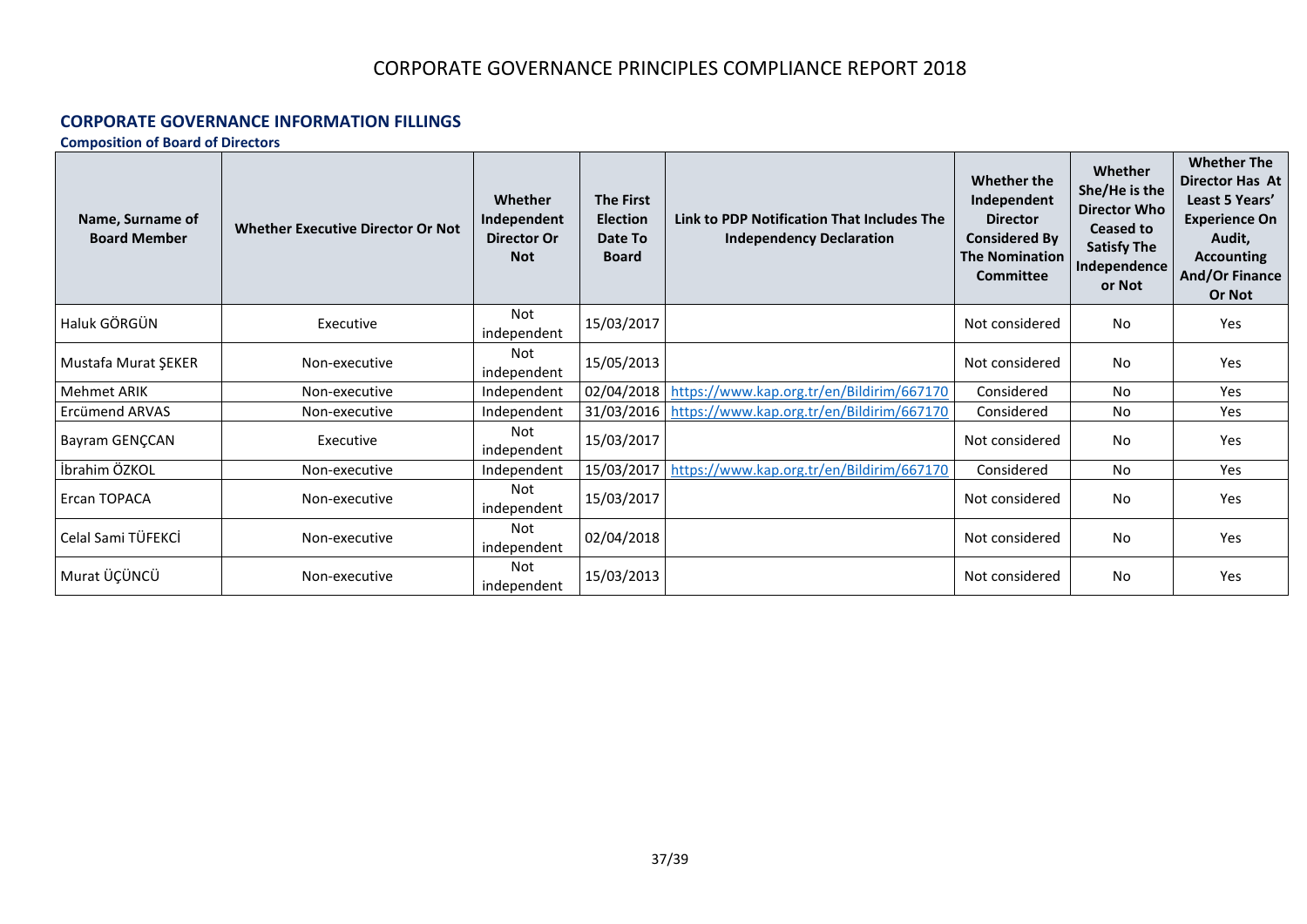# **CORPORATE GOVERNANCE INFORMATION FILLINGS**

## **4. BOARD OF DIRECTORS-II**

| 4.4. Meeting Procedures of the Board of Directors                                                                                         |                                                                                                                                                                                                               |
|-------------------------------------------------------------------------------------------------------------------------------------------|---------------------------------------------------------------------------------------------------------------------------------------------------------------------------------------------------------------|
| Number of physical board meetings in the reporting<br>period (meetings in person)                                                         | 65                                                                                                                                                                                                            |
| Director average attendance rate at board meetings                                                                                        | 88%                                                                                                                                                                                                           |
| Whether the board uses an electronic portal to support<br>its work or not                                                                 | Yes                                                                                                                                                                                                           |
| Number of minimum days ahead of the board meeting<br>to provide information to directors, as per the board<br>charter                     | 3                                                                                                                                                                                                             |
| The name of the section on the corporate website that<br>demonstrates information about the board charter                                 | It was regulated by internal directives and it<br>is not open to the public.                                                                                                                                  |
| Number of maximum external commitments for board<br>members as per the policy covering the number of<br>external duties held by directors | There are no limitations for the members of<br>the Board of Directors regarding them to<br>carry duties outside the company, except the<br>duties that are subject to prohibition of<br>competition.          |
| <b>4.5. Board Committees</b>                                                                                                              |                                                                                                                                                                                                               |
| Page numbers or section names of the annual report<br>where information about the board committees are<br>presented.                      | The information is in the Annual Report ><br>Corporate Governance Principles Compliance<br>Report > Number of Committees Formed in<br>the Board of Directors with Their Structures<br>and Independency title. |
| Link(s) to the PDP announcement(s) with the board<br>committee charters                                                                   | The working principles of the committees are<br>not disclosed on PDP, yet they are presented<br>at the end of the Annual Report.                                                                              |

#### **Composition of Board Committees-I**

| <b>Names Of The Board Committees</b> | Name Of<br><b>Committees</b><br><b>Defined As "Other"</b><br>In The First Column | Name-Surname of<br>Committee<br><b>Members</b> | Whether<br>Committee<br><b>Chair Or</b><br><b>Not</b> | <b>Whether Board</b><br><b>Member Or Not</b> |
|--------------------------------------|----------------------------------------------------------------------------------|------------------------------------------------|-------------------------------------------------------|----------------------------------------------|
| Audit Committee                      |                                                                                  | İbrahim ÖZKOL                                  | <b>Yes</b>                                            | Board member                                 |
| Audit Committee                      |                                                                                  | Ercümend ARVAS                                 | No                                                    | Board member                                 |
| <b>Audit Committee</b>               |                                                                                  | Mehmet ARIK                                    | No.                                                   | Board member                                 |
| Corporate Governance Committee       |                                                                                  | Ercümend ARVAS                                 | <b>Yes</b>                                            | Board member                                 |
| Corporate Governance Committee       |                                                                                  | Celal Sami TÜFEKCİ                             | No.                                                   | Board member                                 |
| Corporate Governance Committee       |                                                                                  | Murat ÜÇÜNCÜ                                   | No                                                    | Board member                                 |
| Corporate Governance Committee       |                                                                                  | Pinar CELEBİ                                   | No                                                    | Not board member                             |
| Committee of Early Detection of Risk |                                                                                  | <b>Mehmet ARIK</b>                             | Yes.                                                  | Board member                                 |
| Committee of Early Detection of Risk |                                                                                  | Bayram GENCCAN                                 | No.                                                   | Board member                                 |